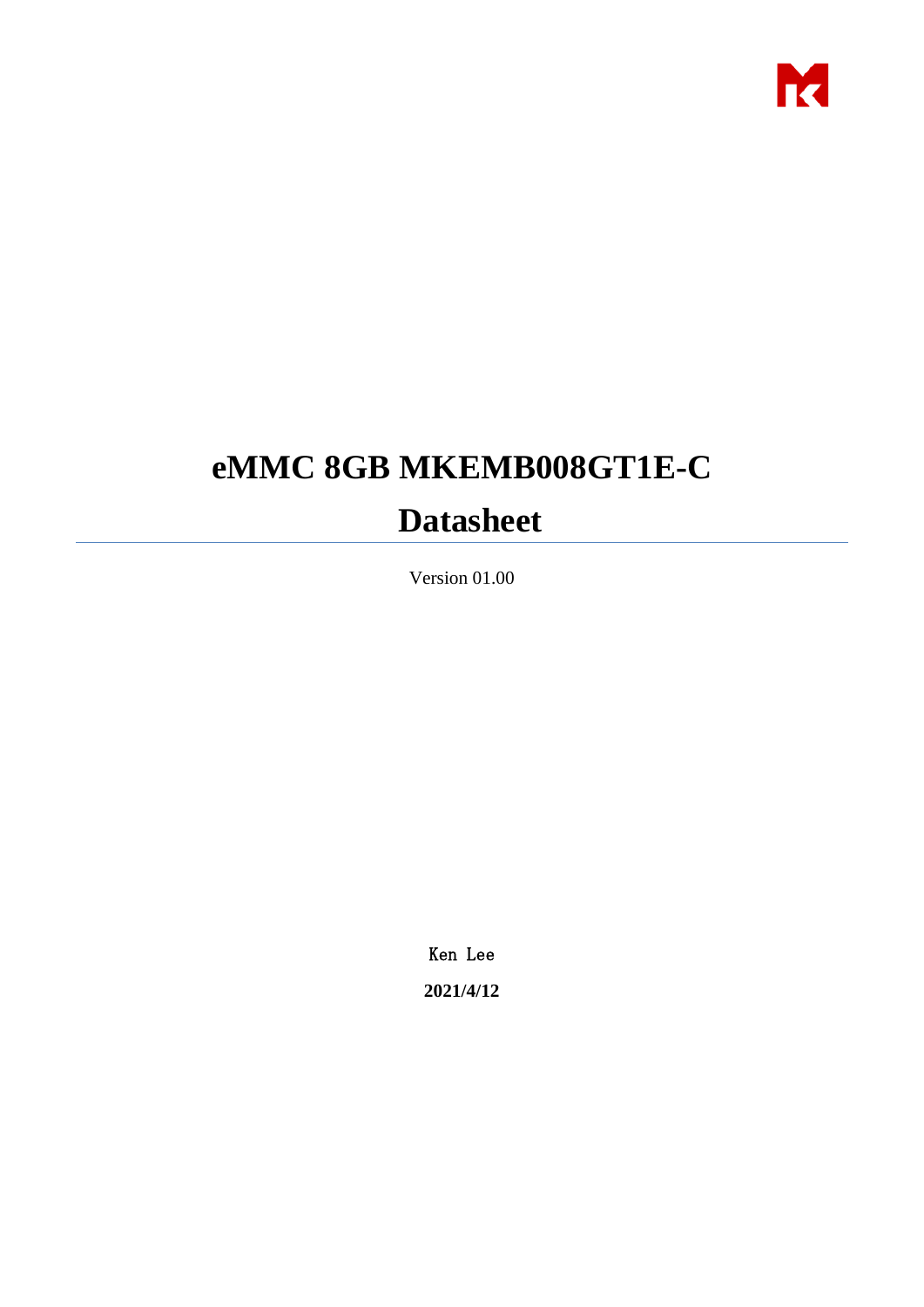

# **Contents**

| 1. |      |                                                                          |
|----|------|--------------------------------------------------------------------------|
| 2. |      |                                                                          |
| 3. |      |                                                                          |
| 4. |      |                                                                          |
|    | 4.1. |                                                                          |
|    | 4.2. |                                                                          |
| 5. |      |                                                                          |
| 6. |      |                                                                          |
|    | 6.1. |                                                                          |
|    | 6.2. |                                                                          |
| 7. |      |                                                                          |
|    | 7.1. |                                                                          |
|    | 7.2. |                                                                          |
|    | 7.3. |                                                                          |
|    | 7.4. |                                                                          |
|    |      | .16                                                                      |
|    | 7.6. | Bus Timing for eMMC in backward-compatible device and high speed mode 17 |
|    | 7.7. |                                                                          |
|    | 7.8. |                                                                          |
|    | 7.9. |                                                                          |
| 8. |      |                                                                          |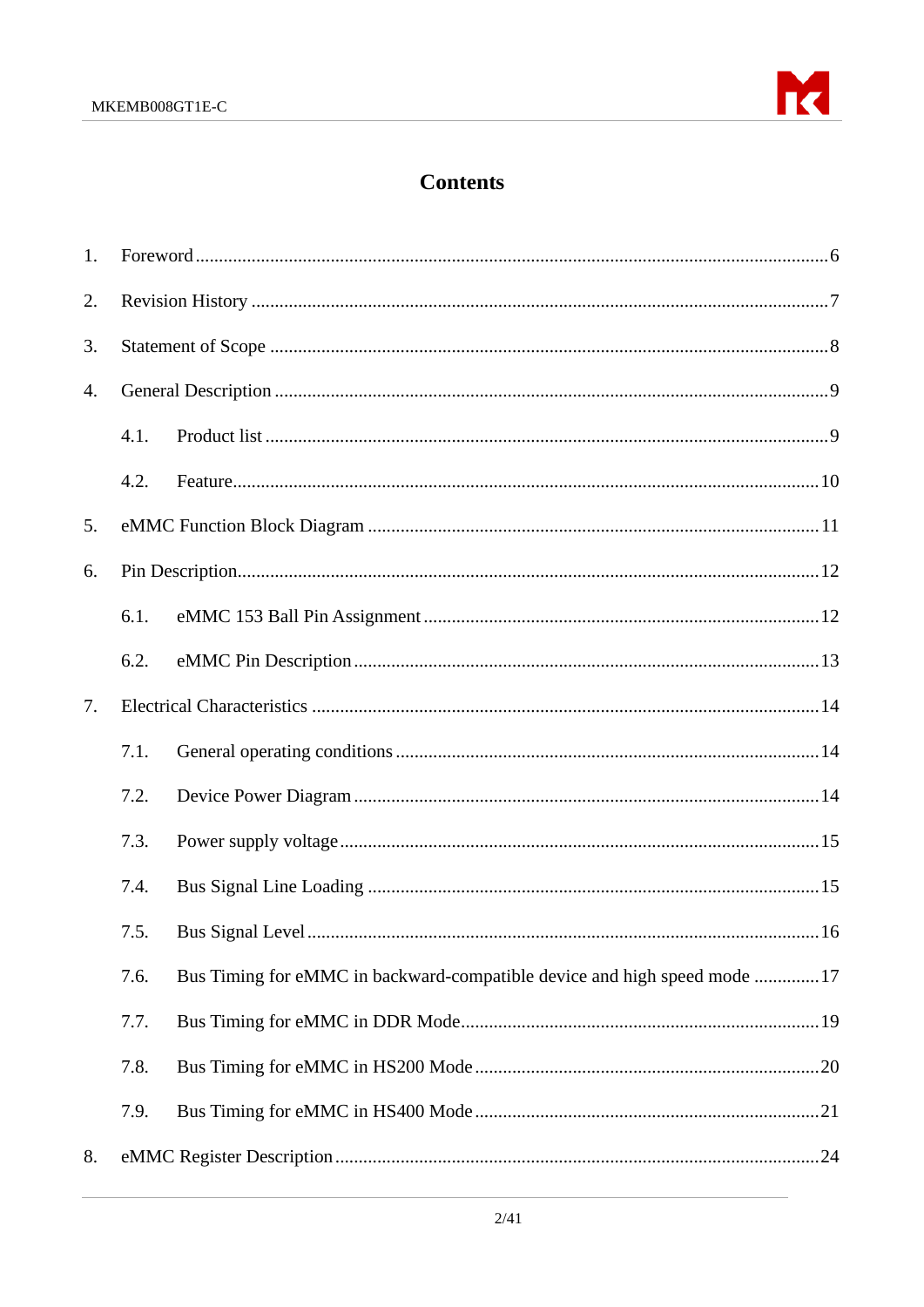

|    | 8.1. |  |
|----|------|--|
|    | 8.2. |  |
|    | 8.3. |  |
|    | 8.4. |  |
|    | 8.5. |  |
|    | 8.6. |  |
| 9. |      |  |
|    | 9.1. |  |
|    | 9.2. |  |
|    | 9.3. |  |
|    |      |  |
|    |      |  |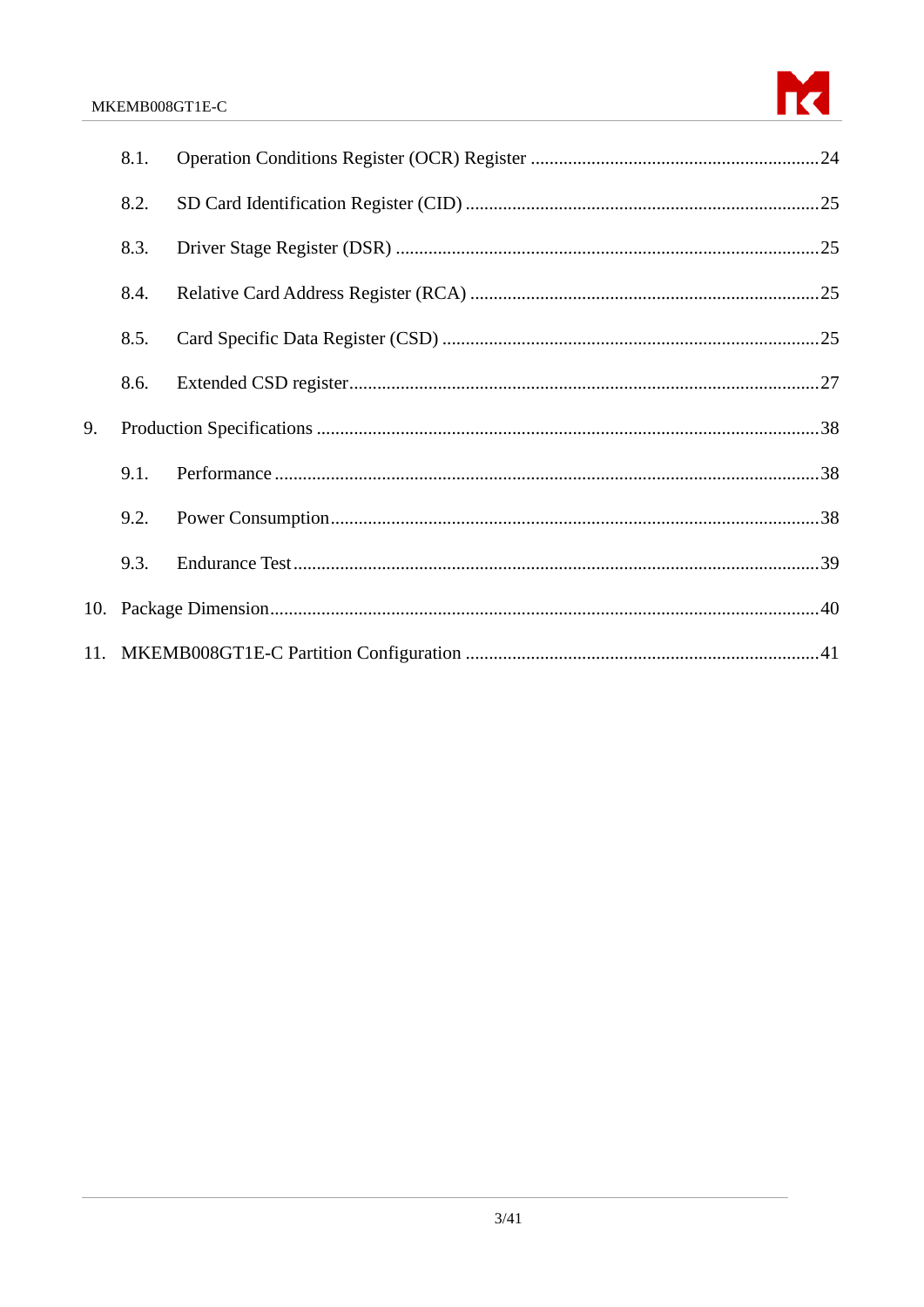

# **List of Figures**

| FIGURE 7-3 TIMING DIAGRAM DATA INPUT/OUTPUT REFERENCED TO CLOCK (EMMC IN      |  |
|-------------------------------------------------------------------------------|--|
|                                                                               |  |
| FIGURE 7-4 TIMING DIAGRAM DATA INPUT/OUTPUT REFERENCED TO CLOCK (DDR MODE) 19 |  |
| FIGURE 7-5 TIMING DIAGRAM DATA INPUT REFERENCED TO CLOCK (HS200 MODE)  20     |  |
| FIGURE 7-6 TIMING DIAGRAM DATA OUTPUT REFERENCED TO CLOCK (HS200 MODE)  20    |  |
| FIGURE 7-7 TIMING DIAGRAM DATA INPUT REFERENCED TO CLOCK (HS400 MODE)  21     |  |
| FIGURE 7-8 TIMING DIAGRAM DATA OUTPUT REFERENCED TO CLOCK (HS400 MODE)  22    |  |
|                                                                               |  |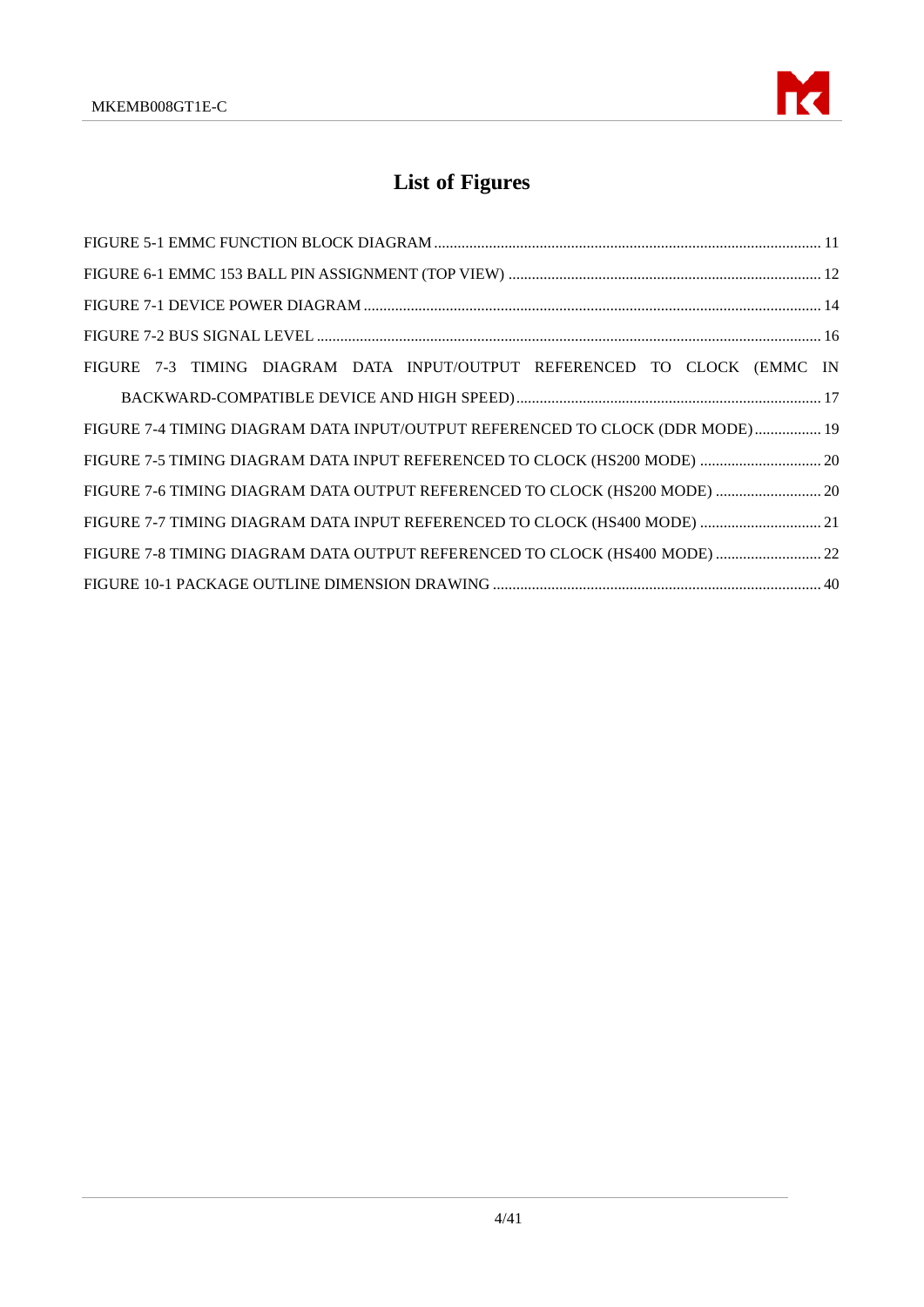

# **List of Table**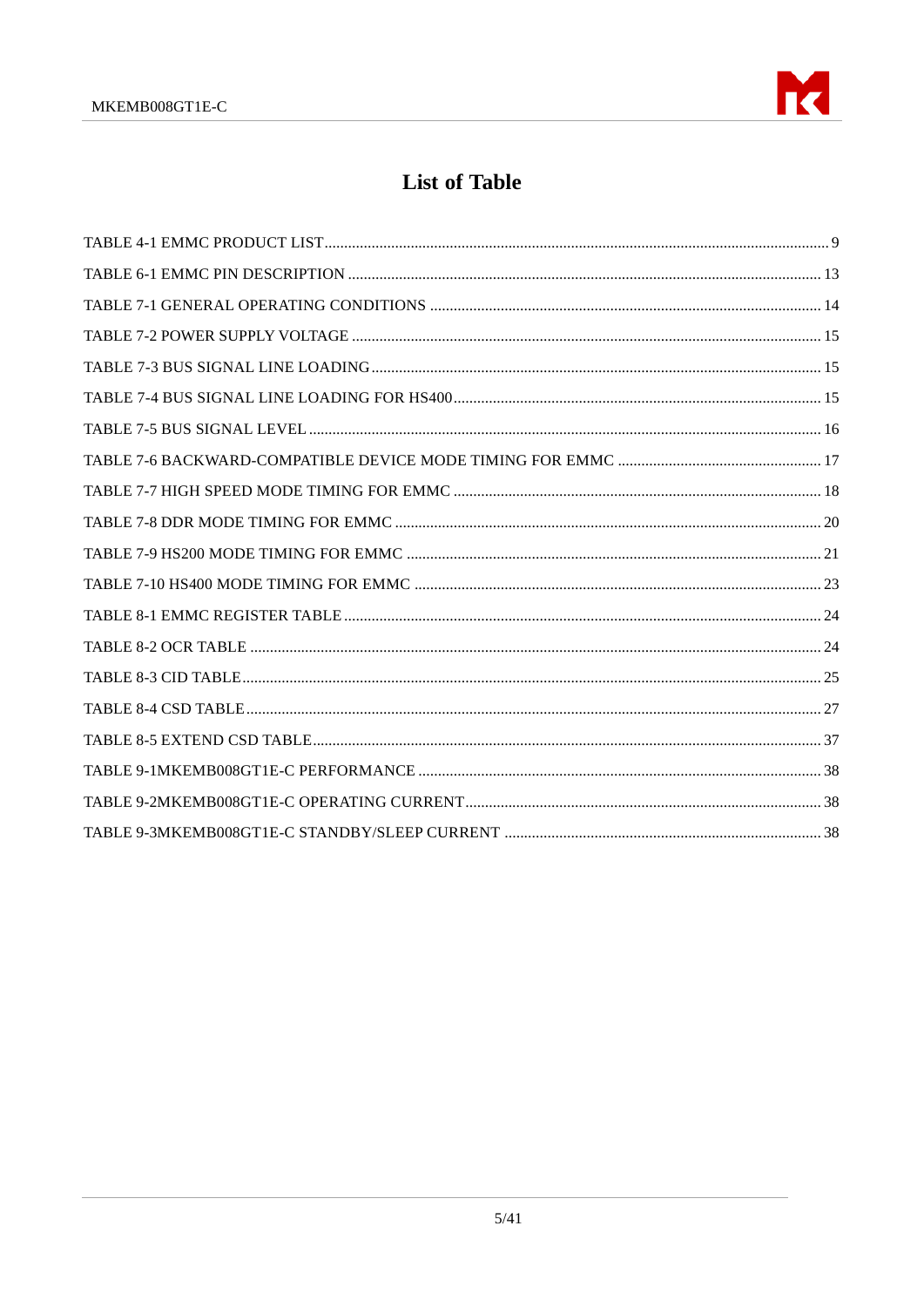

# <span id="page-5-0"></span>**1. Foreword**

This document has been produced by MK Founder Technology Co., Ltd., should the company modifies the contents of this specification, it will be re-released with an identifying change of release date and an increase in revision number as follows:

Revision mn.xy, where:

- mn the first two digit are incremented for major changes of substance, e.g., functional changes.
- ⚫ xy the second two digits are incremented when minor changes have been incorporated into the specification, i.e., enhancements, corrections, updates, etc.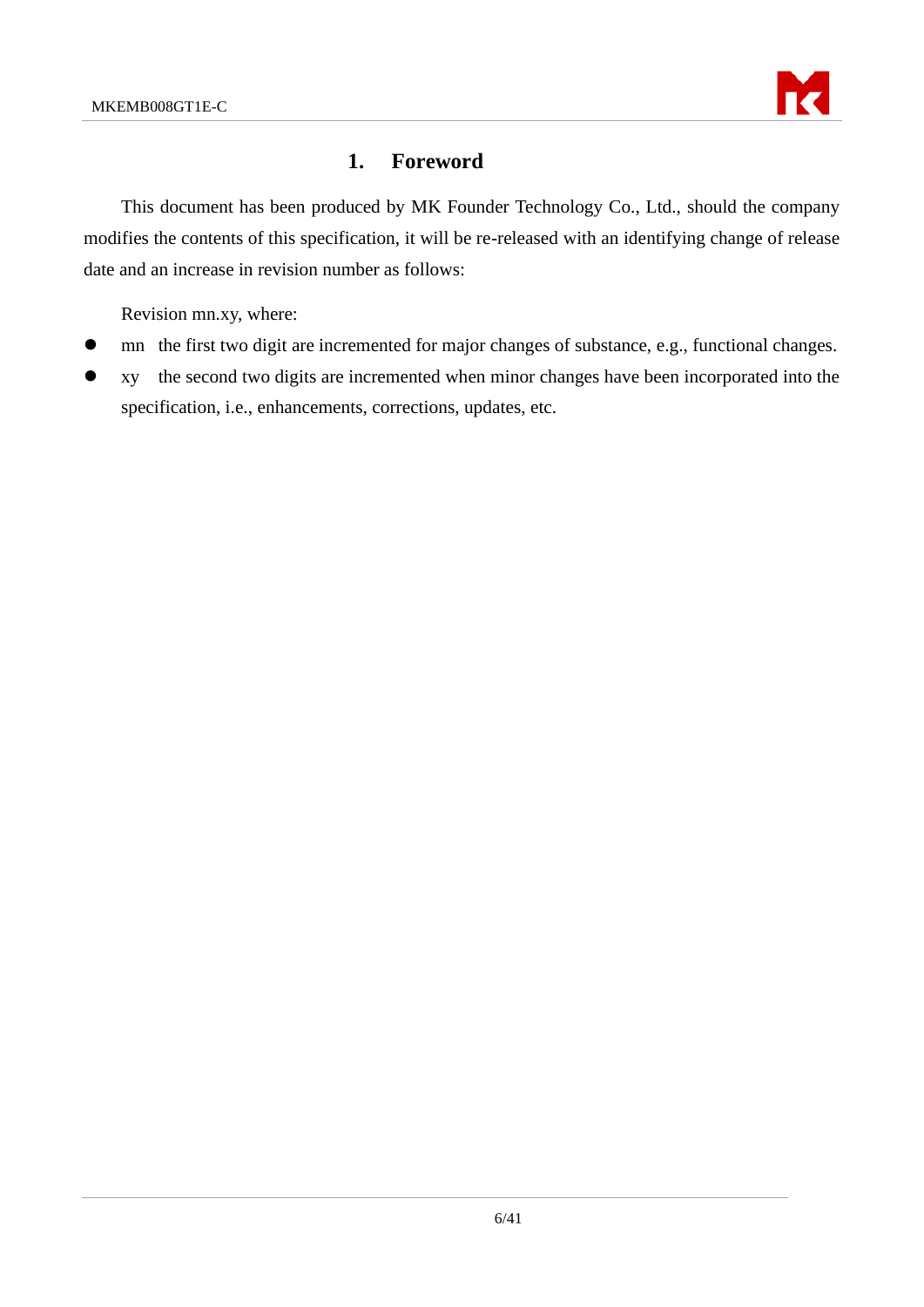

# **2. Revision History**

<span id="page-6-0"></span>

| <b>Revision</b> | <b>Date</b> | <b>Modified By</b> | <b>Description</b>                   |
|-----------------|-------------|--------------------|--------------------------------------|
| 01.00           | 2021/04/12  | Ken Lee            | <b>Preliminary version Datasheet</b> |
|                 |             |                    |                                      |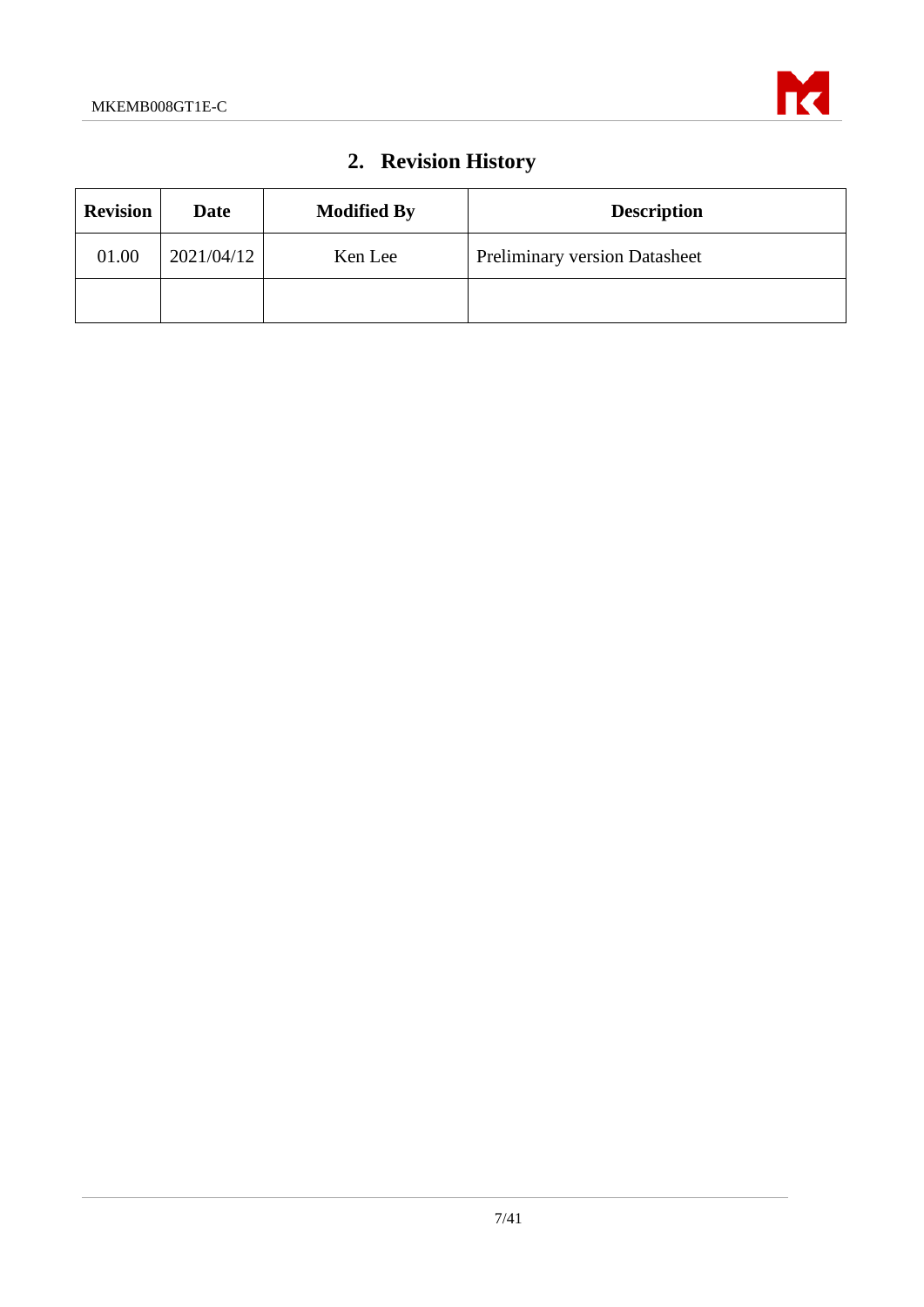

# **3. Statement of Scope**

<span id="page-7-0"></span>This MKEMB008GT1E-C document is described the eMMC's methods and abstractions of reliability. The contents include the concept and measurement methodologies.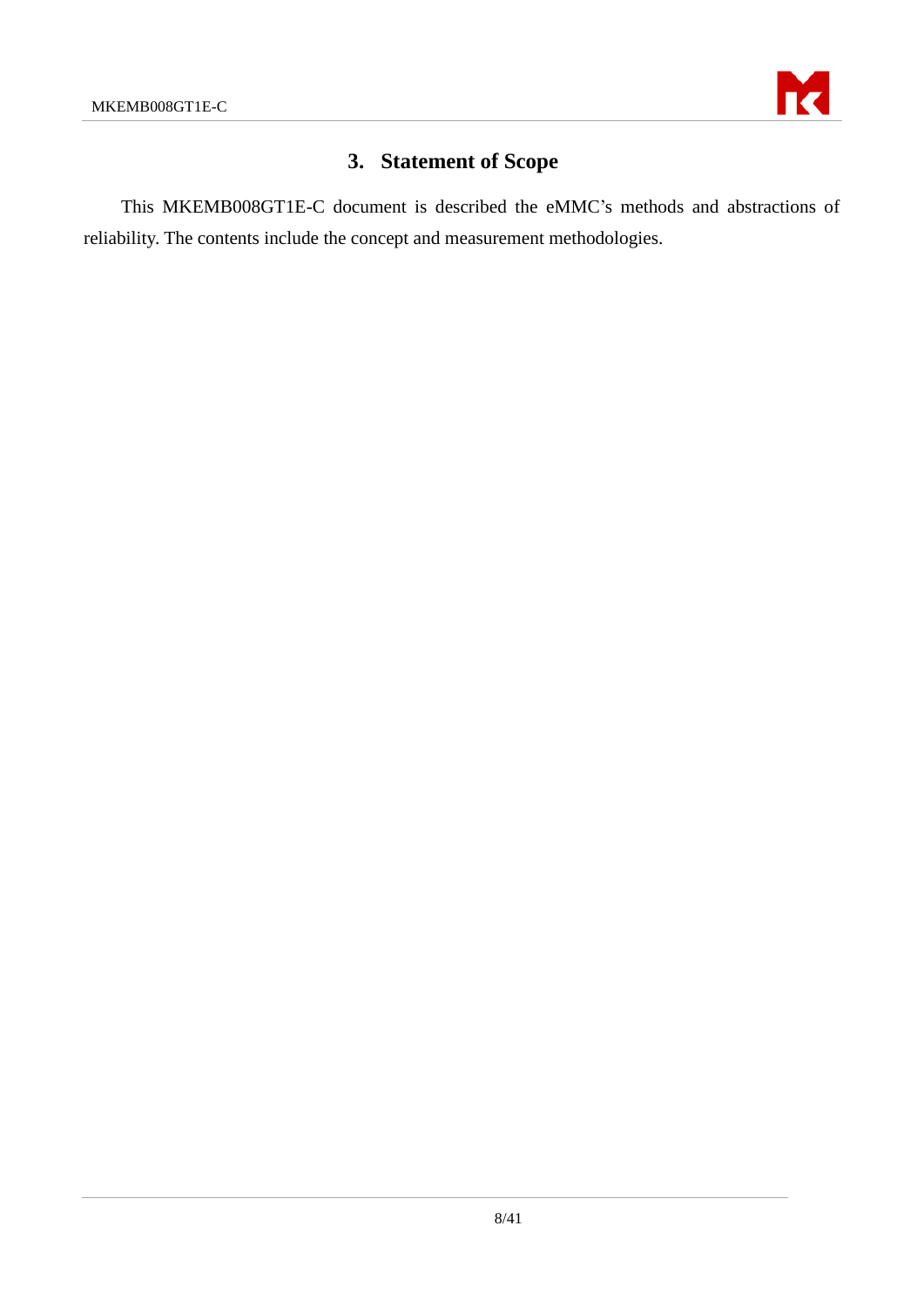

# **4. General Description**

<span id="page-8-0"></span>Datasheet is the eMMC of MK Founder Technology Co. Ltd. which is an embedded non-volatile memory system package into BGA. It has high performance, low power consumption features and supports eMMC4.5, eMMC5.01 and eMMC5.1 specifications.

#### <span id="page-8-1"></span>**4.1. Product list**

<span id="page-8-2"></span>

|     | <b>Capacities   Part Number</b> | <b>Flash Type</b> | <b>User</b> | Package               | Package     |
|-----|---------------------------------|-------------------|-------------|-----------------------|-------------|
|     |                                 |                   |             | Density   Size (mm)   | <b>Type</b> |
| 8GB | MKEMB008GT1E-C                  | 64Gb MLCx1        | 90 %        | $11.5x13x1.0$ 153FBGA |             |

Table 4-1 eMMC product list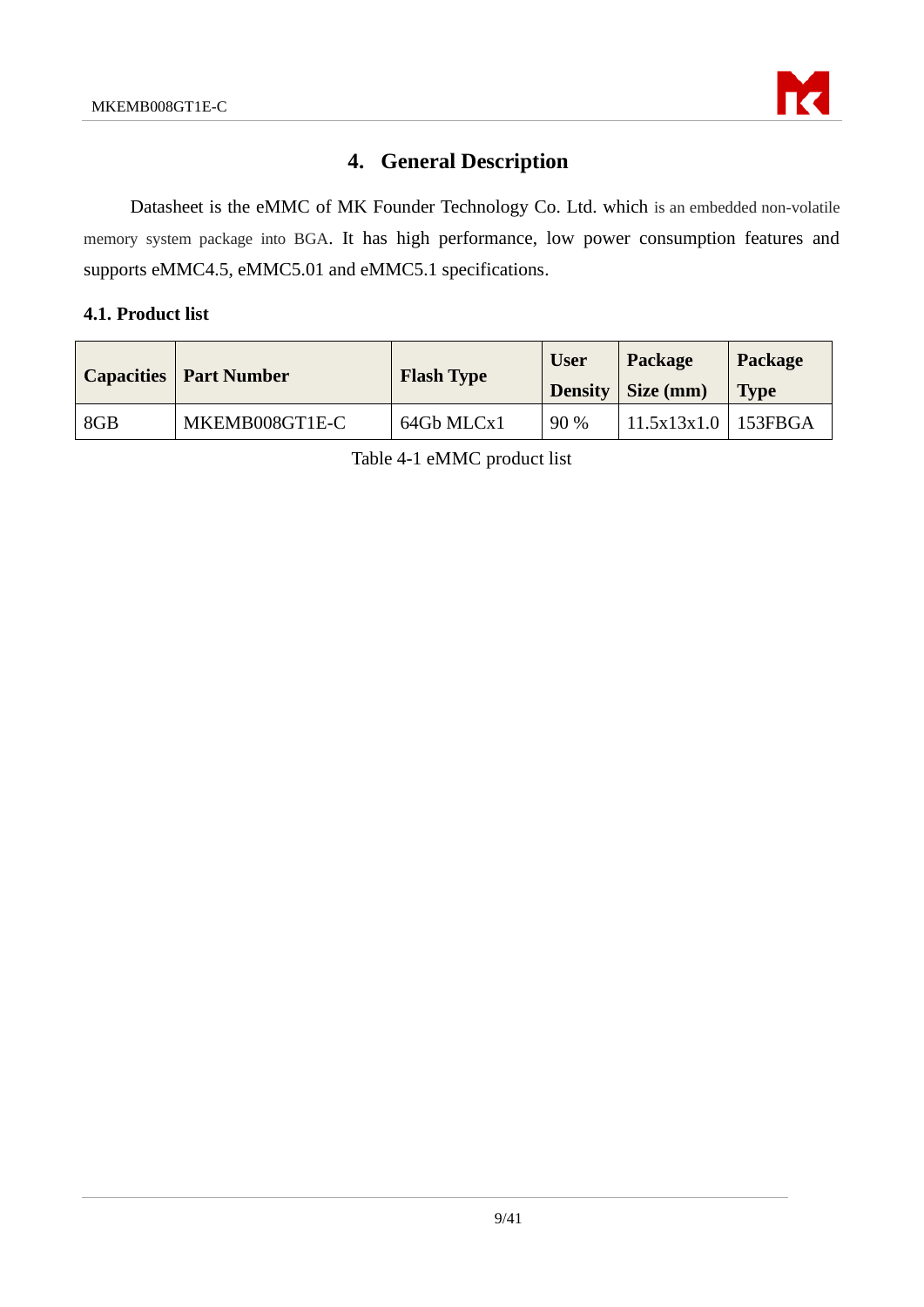

#### <span id="page-9-0"></span>**4.2. Feature**

- ⚫ Fully compatible with eMMC standard specification v4.5/v5.01/5.1
	- Support command class 0, 2, 4, 5, 6, 7, 8, 9, 10 and 11
	- Boot, RPMB, Reset Pin, Write Protection, DDR timing, HS200, Multi Partitioning, Security Erase/Security Trim, Trim, High Priority Interrupt, Background Operation, Enhance Reliable Write, Discard Command, Security Features, Partition types, Context ID, Data Tag, Package Commands, Real Time Clock, Dynamic Device Capacity, Power Off Notification and Cache
	- Extended Security Protocols, HS400, Field Firmware Update, Product State Awareness, Security Removal Type Device Heal Report, Command Queuing, Enhance Strobe, Cache Flushing Report, BKOPS Control, Cache Barrier, RPMB Throughput Improve, Security Write Protect
- ⚫ Bus mode
	- Data bus width: 1 bit, 4 bits and 8 bits
	- Bus Speed Mode: Backward compatibility for legacy MMC card mode, High Speed SDR, DDR, HS200 and HS400
	- $\blacksquare$  eMMC clock frequency:  $0 \sim 200$ MHz
- eMMC voltage range
	- $\blacksquare$  VCCQ (I/O) : 1.70V~1.95V and 2.7V~3.6V
	- $\blacksquare$  VCC (NAND) : 2.7V~3.6V
- ⚫ Error correction engine
	- ◼ Proprietary ECC engine with hard-decision and soft-decision decode
- **Temperature** 
	- Operation : -25<sup>°</sup>C~85<sup>°</sup>C
	- ◼ Storage : -40℃~85℃
- ⚫ Low power consumption
- ⚫ Manufacturing utility ready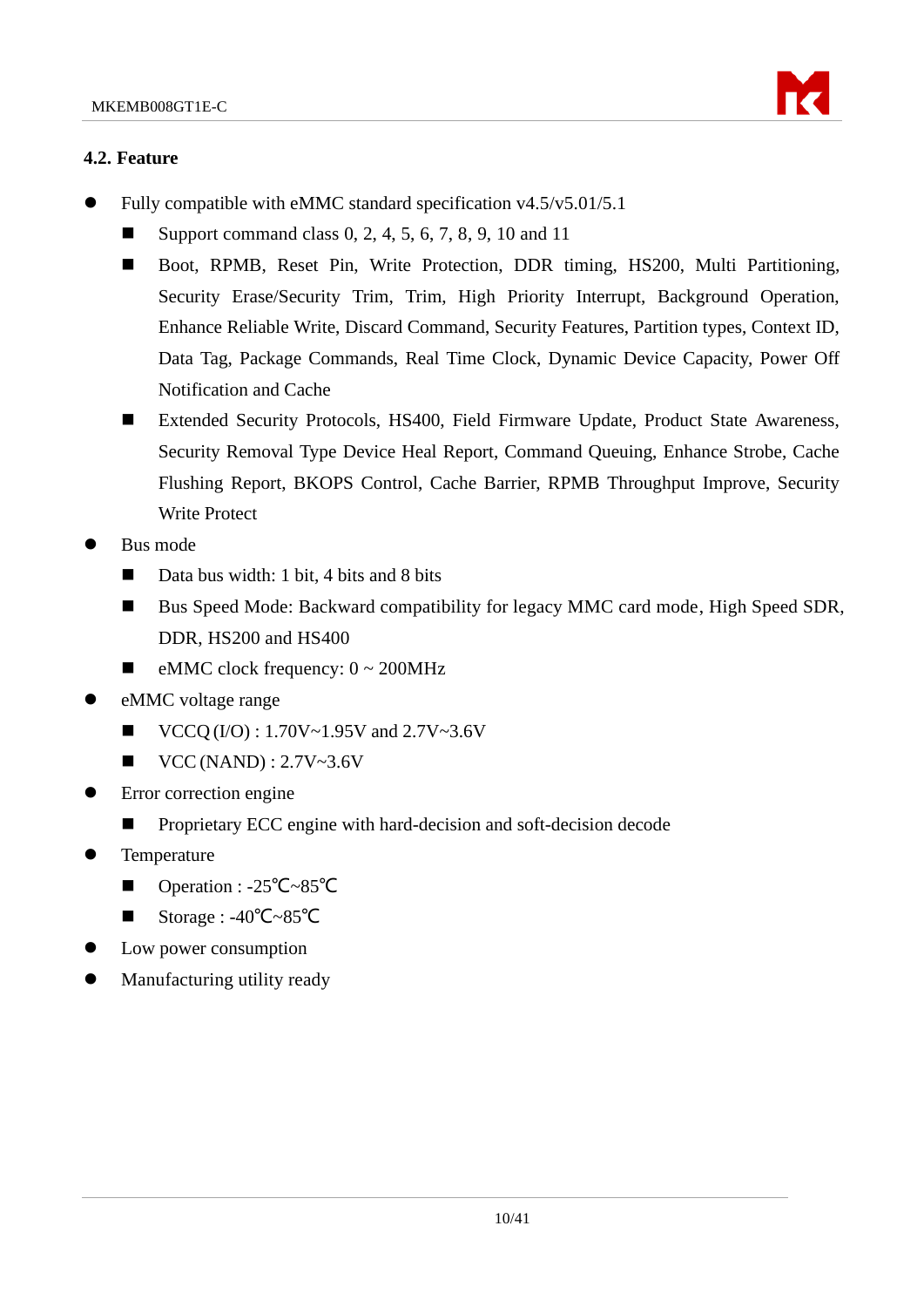

# **5. eMMC Function Block Diagram**

<span id="page-10-0"></span>

<span id="page-10-1"></span>Figure 5-1 eMMC Function Block Diagram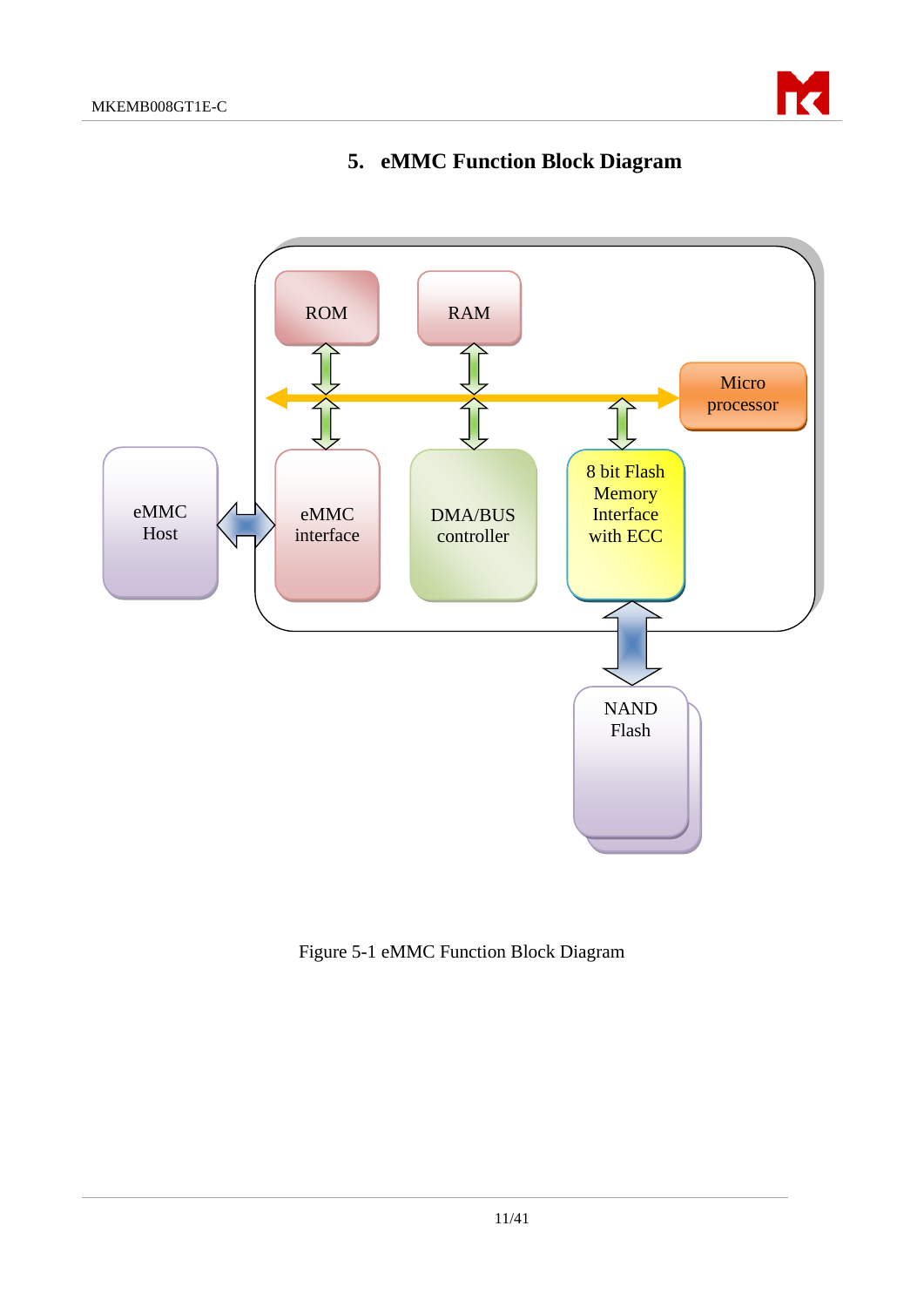

# **6. Pin Description**

### <span id="page-11-1"></span><span id="page-11-0"></span>**6.1. eMMC 153 Ball Pin Assignment**



<span id="page-11-2"></span>Figure 6-1 eMMC 153 ball pin assignment (Top view)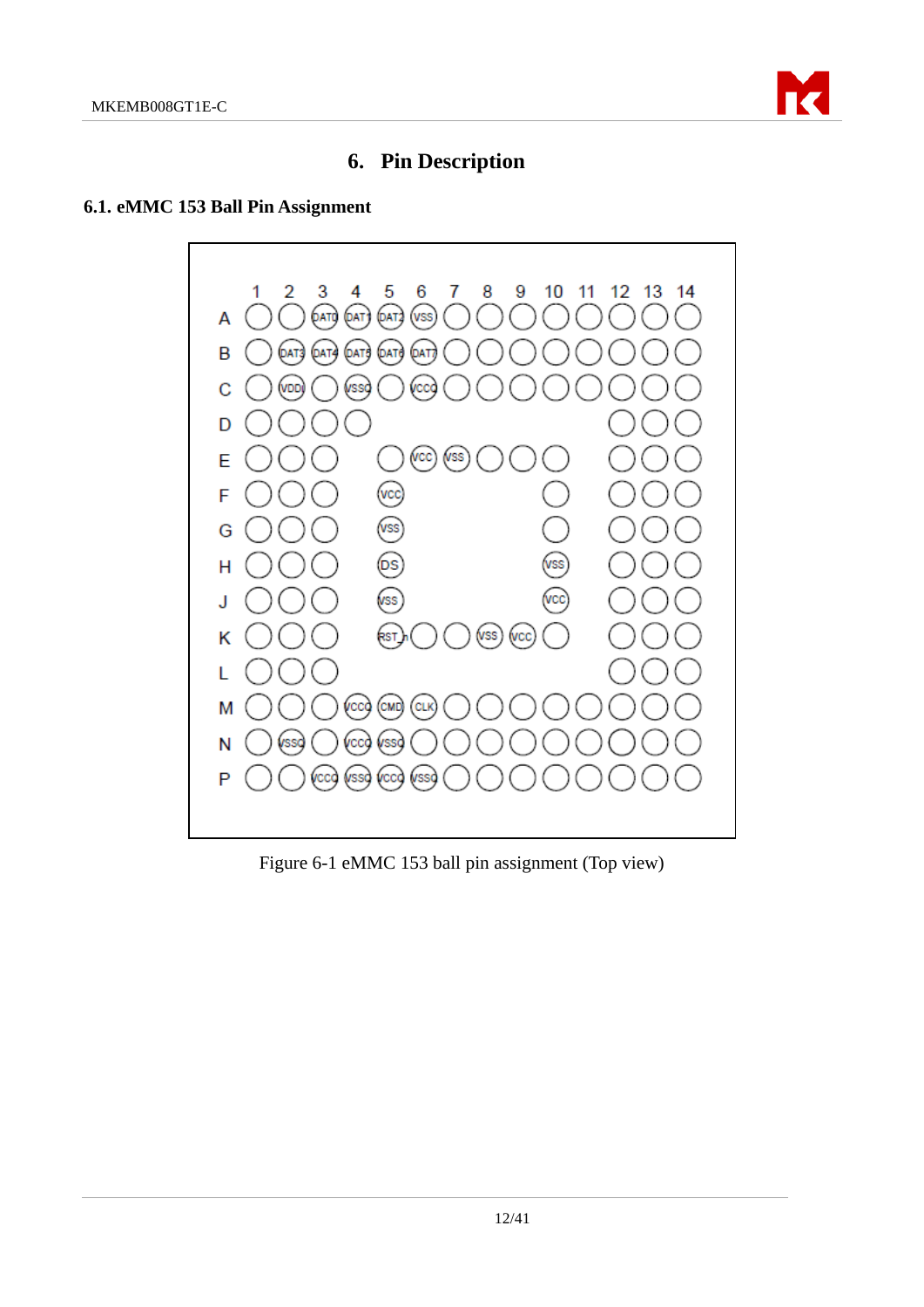

# <span id="page-12-0"></span>**6.2. eMMC Pin Description**

| <b>Pin Name</b>  | <b>Direction</b> | <b>Description</b>                     | <b>Pin Number</b>                                                                  |
|------------------|------------------|----------------------------------------|------------------------------------------------------------------------------------|
| <b>CLK</b>       | $\mathbf I$      | eMMC clock input                       | M <sub>6</sub>                                                                     |
| <b>CMD</b>       | $\rm LO$         | eMMC command line                      | M <sub>5</sub>                                                                     |
| DAT <sub>0</sub> |                  |                                        | A <sub>3</sub>                                                                     |
| DAT1             |                  |                                        | A <sub>4</sub>                                                                     |
| DAT <sub>2</sub> |                  |                                        | A <sub>5</sub>                                                                     |
| DAT3             |                  | eMMC data line                         | B <sub>2</sub>                                                                     |
| DAT4             | $\rm LO$         |                                        | B <sub>3</sub>                                                                     |
| DAT5             |                  |                                        | B <sub>4</sub>                                                                     |
| DAT6             |                  |                                        | B <sub>5</sub>                                                                     |
| DAT7             |                  |                                        | <b>B6</b>                                                                          |
| $RST_n$          | I                | eMMC reset input                       | K <sub>5</sub>                                                                     |
| DS               | $\Omega$         | eMMC data strobe output                | H <sub>5</sub>                                                                     |
| <b>VDDi</b>      | Power out        | Power supply for core                  | C <sub>2</sub>                                                                     |
| <b>VCCQ</b>      | Power in         | Power supply for controller and IO pad | C6, M4, N4, P3, P5                                                                 |
| <b>VSSQ</b>      | Ground           | Ground for controller and IO pad       | C <sub>4</sub> , N <sub>2</sub> , N <sub>5</sub> , P <sub>4</sub> , P <sub>6</sub> |
| <b>VCC</b>       | Power in         | Power supply for NAND flash device     | E6, F5, J10, K9                                                                    |
| <b>VSS</b>       | Ground           | Ground for NAND flash device           | A6, E7, G5, H10, J5, K8                                                            |

<span id="page-12-1"></span>Table 6-1 eMMC Pin Description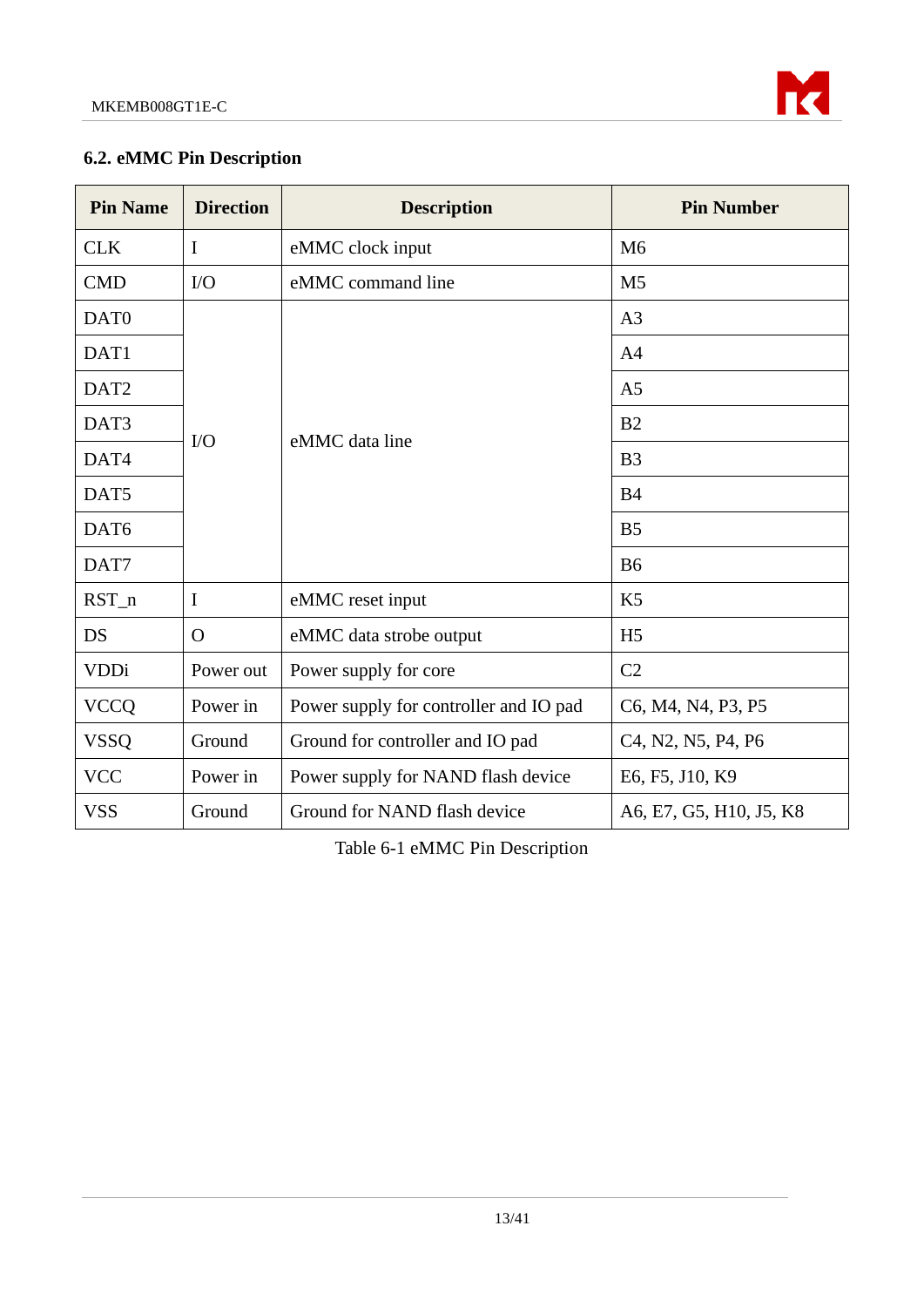

# **7. Electrical Characteristics**

<span id="page-13-0"></span>The eMMC is used to provide an interface between on-chip bus and external (off-chip) memory devices.

### <span id="page-13-1"></span>**7.1. General operating conditions**

| <b>Parameter</b>                               | <b>Symbol</b> | Min.   | Max.           | Unit | <b>Remark</b> |
|------------------------------------------------|---------------|--------|----------------|------|---------------|
| Peak voltage on all lines                      |               | $-0.5$ | $V_{CCO}+0.5$  | V    |               |
| <b>All Inputs</b>                              |               |        |                |      |               |
| Input leakage current (before initialization)  |               | $-100$ | 100            | μA   |               |
| Input leakage current (after initialization)   |               | $-2$   | $\overline{2}$ | μA   |               |
| <b>All Outputs</b>                             |               |        |                |      |               |
| Output leakage current (before initialization) |               | $-100$ | 100            | μA   |               |
| Output leakage current (after initialization)  |               | $-2$   | $\overline{2}$ | μA   |               |

### Table 7-1 General Operating Conditions

# <span id="page-13-4"></span><span id="page-13-2"></span>**7.2. Device Power Diagram**



<span id="page-13-3"></span>Figure 7-1 Device Power Diagram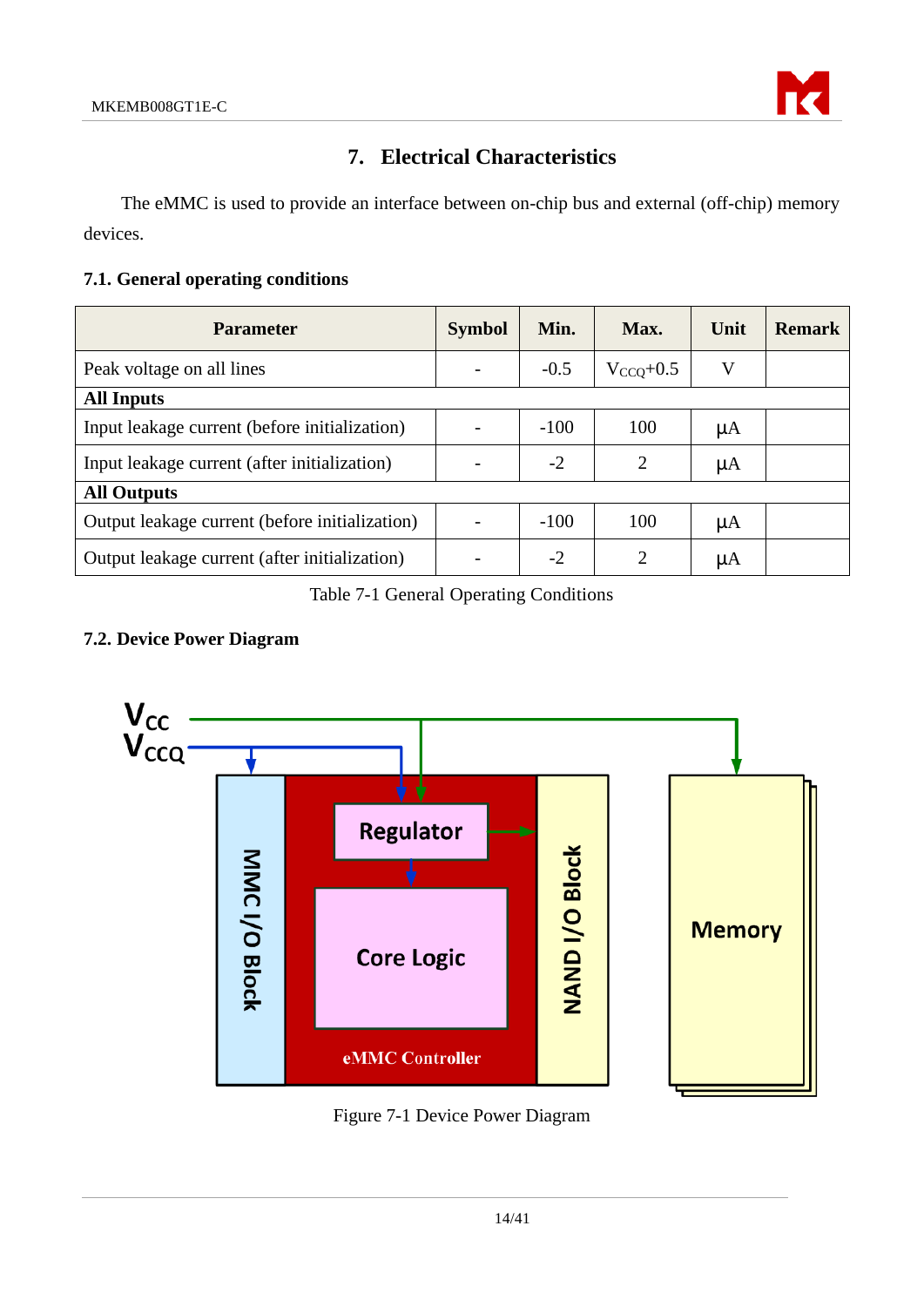

### <span id="page-14-0"></span>**7.3. Power supply voltage**

| <b>Parameter</b>       | <b>Symbol</b>          | Min. | Max. | Unit | <b>Remark</b> |
|------------------------|------------------------|------|------|------|---------------|
| Supply voltage (NAND)  | $V_{CC}$               | 2.7  | 3.6  |      |               |
|                        | <b>V<sub>CCQ</sub></b> | 2.7  | 3.6  |      |               |
| Supply voltage $(I/O)$ |                        | 1.7  | 1.95 |      |               |

| Table 7-2 Power Supply Voltage |  |  |
|--------------------------------|--|--|
|--------------------------------|--|--|

## <span id="page-14-2"></span><span id="page-14-1"></span>**7.4. Bus Signal Line Loading**

| <b>Parameter</b>                          | <b>Symbol</b>       | Min. | Max.        | Unit      | <b>Remark</b> |
|-------------------------------------------|---------------------|------|-------------|-----------|---------------|
| Pull up resistance for CMD                | RCMD                | 4.7  | $100^{(1)}$ | $K\Omega$ |               |
| Pull up resistance for DAT0-DAT7          | <b>R</b> DAT        | 10   | $100^{(1)}$ | $K\Omega$ |               |
| Internal pull up resistance for DAT1-DAT7 | $R_{int}$           | 10   | 150         | $K\Omega$ |               |
| Bus signal line capacitance               | $C_{L}$             |      | 30          | pF        |               |
| Signal device capacitance                 | $C_{\text{Device}}$ |      | 6           | pF        |               |
| Maximum signal line inductance            |                     |      | 16          | nH        |               |

Table 7-3 Bus Signal Line Loading

<span id="page-14-3"></span>(1) Recommended maximum value is 50 KΩ for 1.8V interface supply voltages. A 3V part, may use the whole range up to 100 KΩ.

| <b>Parameter</b>                          | <b>Symbol</b>       | Min.                     | Max.        | Unit      | <b>Remark</b> |
|-------------------------------------------|---------------------|--------------------------|-------------|-----------|---------------|
| Pull up resistance for CMD                | <b>R</b> CMD        | 4.7                      | $100^{(1)}$ | $K\Omega$ |               |
| Pull up resistance for DAT0-DAT7          | <b>R</b> DAT        | 10                       | $100^{(1)}$ | $K\Omega$ |               |
| Pull down resistance for Data Strobe      | $R_{DS}$            | 10                       | $100^{(1)}$ | $K\Omega$ |               |
| Internal pull up resistance for DAT1-DAT7 | $R_{int}$           | 10                       | 150         | $K\Omega$ |               |
| Signal device capacitance                 | $C_{\text{Device}}$ | $\overline{\phantom{0}}$ | 6           | pF        |               |

Table 7-4 Bus Signal Line Loading for HS400

<span id="page-14-4"></span>(1) Recommended maximum value is 50 K $\Omega$  for 1.8V interface supply voltages.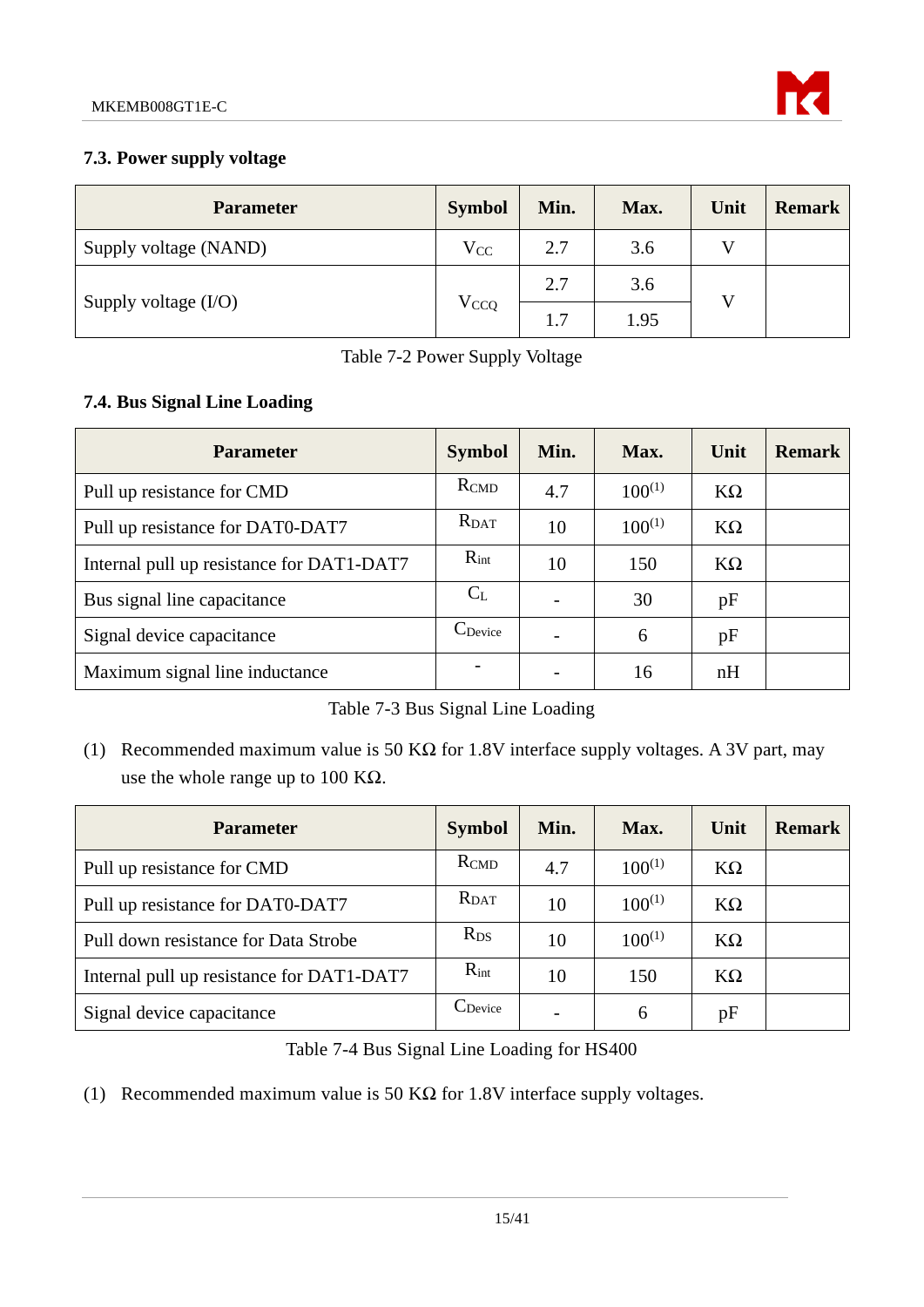

### <span id="page-15-0"></span>**7.5. Bus Signal Level**



Figure 7-2 Bus Signal Level

<span id="page-15-1"></span>

| <b>Parameter</b>    | <b>Symbol</b>   | Min.            | Max.            | Unit | <b>Remark</b>    |
|---------------------|-----------------|-----------------|-----------------|------|------------------|
| Output HIGH voltage | $V_{OH}$        | $0.75*V_{CCO}$  |                 | V    | $V_{CCO} = 3.3V$ |
| Output LOW voltage  | $V_{OL}$        |                 | $0.125*V_{CCQ}$ | V    | $V_{CCO} = 3.3V$ |
| Input HIGH voltage  | V <sub>IH</sub> | $0.625*V_{CCO}$ | $V_{CCO}$ + 0.3 | V    | $V_{CCO} = 3.3V$ |
| Input LOW voltage   | $V_{IL}$        | $V_{SS}$ - 0.3  | $0.25*V_{CCO}$  | V    | $V_{CCO} = 3.3V$ |
| utput HIGH voltage  | $V_{OH}$        | $VCCO - 0.45$   |                 | V    | $V_{CCO} = 1.8V$ |
| Output LOW voltage  | $V_{OL}$        |                 | 0.45            | V    | $V_{CCQ} = 1.8V$ |
| Input HIGH voltage  | V <sub>IH</sub> | $0.65*V_{CCO}$  | $V_{CCO}$ + 0.3 | V    | $V_{CCO} = 1.8V$ |
| Input LOW voltage   | $V_{IL}$        | $V_{SS}$ - 0.3  | $0.35*V_{CCO}$  | V    | $V_{CCO} = 1.8V$ |

<span id="page-15-2"></span>Table 7-5 Bus Signal Level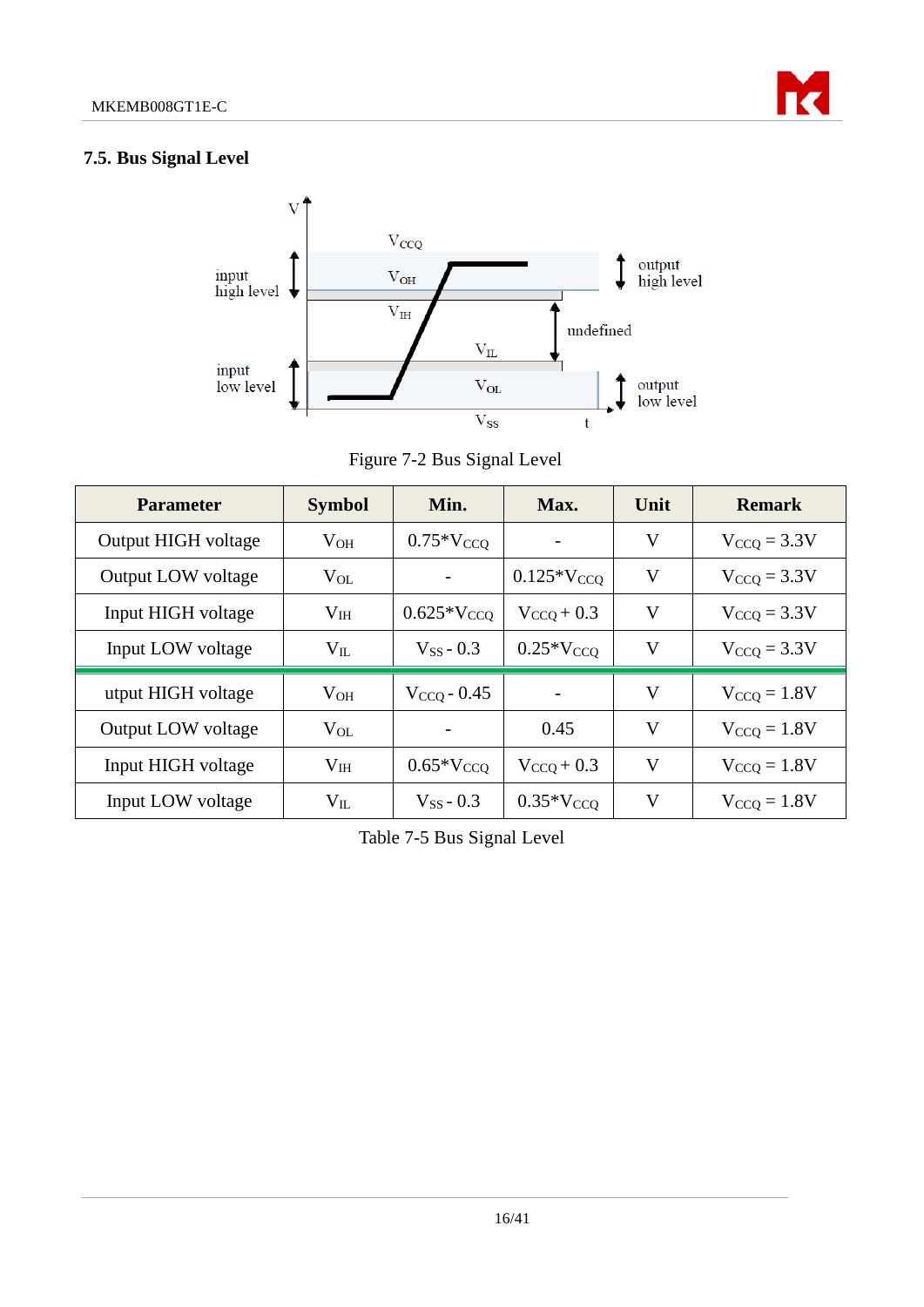

#### <span id="page-16-0"></span>**7.6. Bus Timing for eMMC in backward-compatible device and high speed mode**

<span id="page-16-1"></span>Figure 7-3 Timing diagram data input/output referenced to clock (eMMC in backward-compatible device and high speed)

| <b>Parameter</b>                                | <b>Symbol</b>           | Min.           | Max. | Unit       | <b>Remark</b>   |  |  |  |
|-------------------------------------------------|-------------------------|----------------|------|------------|-----------------|--|--|--|
| <b>Input MMC_CLK</b>                            |                         |                |      |            |                 |  |  |  |
| Clock frequency data transfer mode              | $f_{PP}$                | $\overline{0}$ | 26   | <b>MHz</b> | $C_L \leq 30pF$ |  |  |  |
| Clock frequency identification mode             | fop                     | $\overline{0}$ | 400  | KHz        |                 |  |  |  |
| Clock low time / Clock high time                | $t_{\rm WI}/t_{\rm WH}$ | 10             |      | ns         | $C_L \leq 30pF$ |  |  |  |
| Clock rise time / Clock fall time               | $t_{TLH}/t_{THL}$       |                | 10   | ns         | $C_L \leq 30pF$ |  |  |  |
| Input MMC CMD, MMC DAT (referenced to MMC CLK)  |                         |                |      |            |                 |  |  |  |
| Input set-up time                               | $t_{\rm ISU}$           | 3              |      | ns         | $C_L \leq 30pF$ |  |  |  |
| Input hold time                                 | t <sub>IH</sub>         | 3              |      | ns         | $C_L \leq 30pF$ |  |  |  |
| Output MMC_CMD, MMC_DAT (referenced to MMC_CLK) |                         |                |      |            |                 |  |  |  |
| Output set-up time                              | tosu                    | 11.7           |      | ns         | $C_L \leq 30pF$ |  |  |  |
| Output hold time                                | to <sub>H</sub>         | 8.3            |      | ns         | $C_L \leq 30pF$ |  |  |  |

Table 7-6 backward-compatible device mode timing for eMMC

- <span id="page-16-2"></span>(1) Clock timing is measured at 50% of  $V_{CCQ}$ .
- (2) Clock rise and fall times are measured by min  $(V<sub>IH</sub>)$  and max  $(V<sub>II</sub>)$ .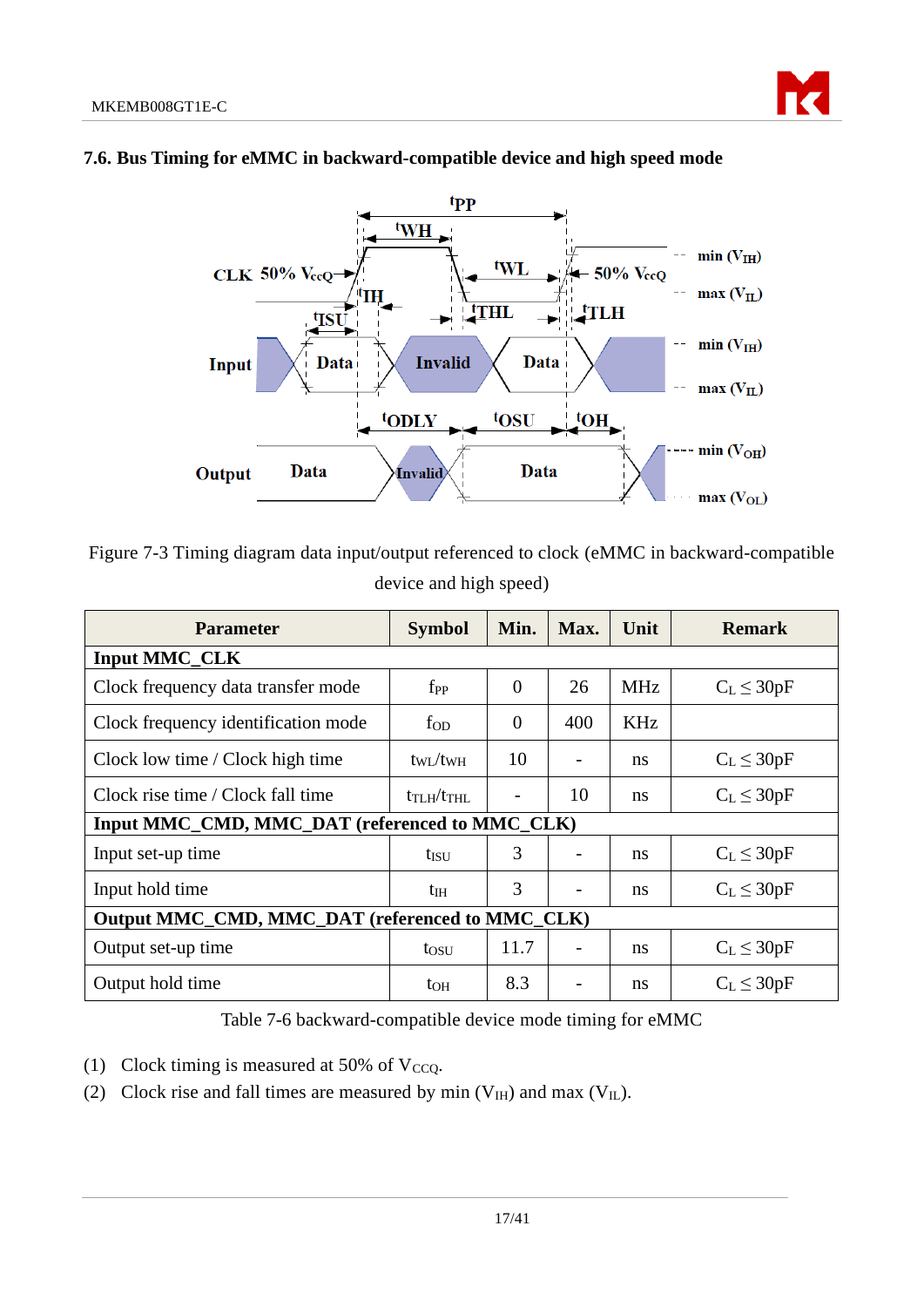

| <b>Parameter</b>                                | <b>Symbol</b>              | Min.           | Max. | Unit       | <b>Remark</b>   |  |  |
|-------------------------------------------------|----------------------------|----------------|------|------------|-----------------|--|--|
| <b>Input MMC_CLK</b>                            |                            |                |      |            |                 |  |  |
| Clock frequency data transfer mode              | $f_{PP}$                   | $\overline{0}$ | 52   | <b>MHz</b> | $C_L \leq 30pF$ |  |  |
| Clock frequency identification mode             | $f_{OD}$                   | $\Omega$       | 400  | <b>KHz</b> |                 |  |  |
| Clock low time / Clock high time                | $t_{\rm WL}/t_{\rm WH}$    | 6.5            |      | ns         | $C_L \leq 30pF$ |  |  |
| Clock rise time / Clock fall time               | $t_{\rm T LH}/t_{\rm THL}$ |                | 3    | ns         | $C_L \leq 30pF$ |  |  |
| Input MMC_CMD, MMC_DAT (referenced to MMC_CLK)  |                            |                |      |            |                 |  |  |
| Input set-up time                               | tisu                       | 3              |      | ns         | $C_L \leq 30pF$ |  |  |
| Input hold time                                 | $t_{\rm IH}$               | 3              |      | ns         | $C_L \leq 30pF$ |  |  |
| Output MMC_CMD, MMC_DAT (referenced to MMC_CLK) |                            |                |      |            |                 |  |  |
| Output delay time during data transfer          | t <sub>od</sub> y          |                | 13.7 | ns         | $C_L \leq 30pF$ |  |  |
| Output hold time                                | $t_{OH}$                   | 2.5            |      | ns         | $C_L \leq 30pF$ |  |  |
| Signal rise time                                | t <sub>rise</sub>          |                | 3    | ns         | $C_L \leq 30pF$ |  |  |
| Signal fall time                                | t <sub>FALL</sub>          |                | 3    | ns         | $C_L \leq 30pF$ |  |  |

Table 7-7 High speed mode timing for eMMC

<span id="page-17-0"></span>(1) Clock timing is measured at 50% of  $V_{CCQ}$ .

- (2) Clock rise and fall times are measured by min  $(V_{IH})$  and max  $(V_{IL})$ .
- (3) Inputs CMD, DAT rise and fall times are measured by min  $(V_{IH})$  and max  $(V_{IL})$ , and outputs CMD, DAT rise and fall times are measured by min  $(V<sub>OH</sub>)$  and max  $(V<sub>OL</sub>)$ .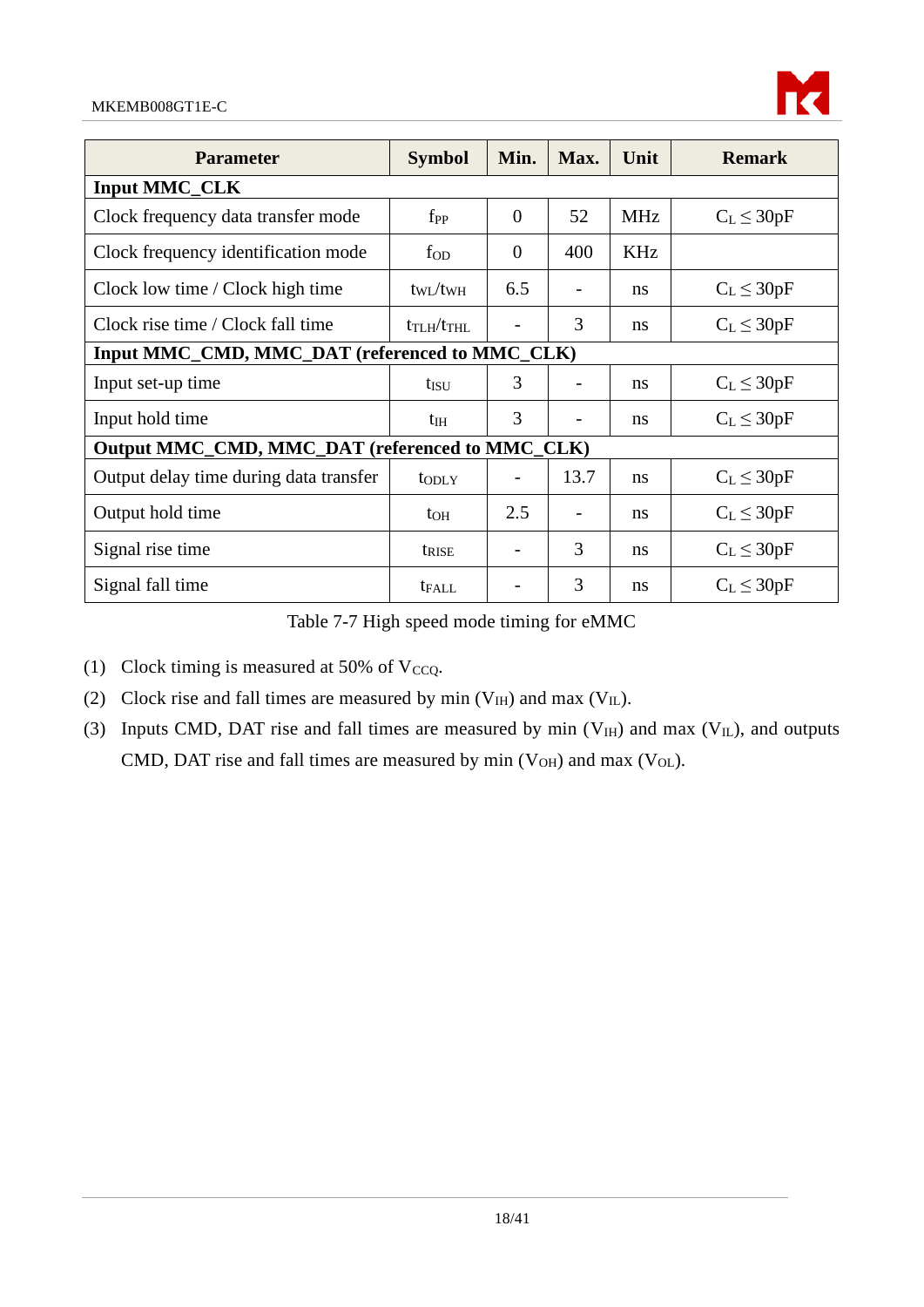

#### <span id="page-18-0"></span>**7.7. Bus Timing for eMMC in DDR Mode**



Figure 7-4 Timing diagram data input/output referenced to clock (DDR mode)

<span id="page-18-1"></span>

| <b>Parameter</b>                              | <b>Symbol</b>                   | Min. | Max.                     | Unit          | <b>Remark</b>   |  |  |
|-----------------------------------------------|---------------------------------|------|--------------------------|---------------|-----------------|--|--|
| <b>Input MMC_CLK</b>                          |                                 |      |                          |               |                 |  |  |
| Clock duty cycle                              |                                 | 45   | 55                       | $\frac{0}{0}$ |                 |  |  |
| Clock rise time / Clock fall time             | $t_{\text{TLH}}/t_{\text{THL}}$ |      | 3                        | ns            | $C_L \leq 30pF$ |  |  |
| Input MMC_CMD (referenced to MMC_CLK)         |                                 |      |                          |               |                 |  |  |
| Input set-up time                             | t <sub>ISUddr</sub>             | 3    | $\overline{\phantom{a}}$ | ns            | $C_L \leq 20pF$ |  |  |
| Input hold time                               | t <sub>IHddr</sub>              | 3    |                          | ns            | $C_L \leq 20pF$ |  |  |
| <b>Output MMC_CMD (referenced to MMC_CLK)</b> |                                 |      |                          |               |                 |  |  |
| Output delay time during data transfer        | toply                           |      | 13.7                     | ns            | $C_L \leq 20pF$ |  |  |
| Output hold time                              | $t_{OH}$                        | 2.5  |                          | ns            | $C_L \leq 20pF$ |  |  |
| Signal rise time                              | trise                           |      | 3                        | ns            | $C_L \leq 20pF$ |  |  |
| Signal fall time                              | $t_{FAIL}$                      |      | 3                        | ns            | $C_L \leq 20pF$ |  |  |
| Input MMC_DAT (referenced to MMC_CLK)         |                                 |      |                          |               |                 |  |  |
| Input set-up time                             | t <sub>ISUddr</sub>             | 2.5  | $\overline{\phantom{a}}$ | ns            | $C_L \leq 20pF$ |  |  |
| Input hold time                               | <b>t</b> <sub>IHddr</sub>       | 2.5  |                          | ns            | $C_L \leq 20pF$ |  |  |
| Output MMC_DAT (referenced to MMC_CLK)        |                                 |      |                          |               |                 |  |  |
| Output delay time during data transfer        | to DL Yddr                      | 1.5  | $\overline{7}$           | ns            | $C_L \leq 20pF$ |  |  |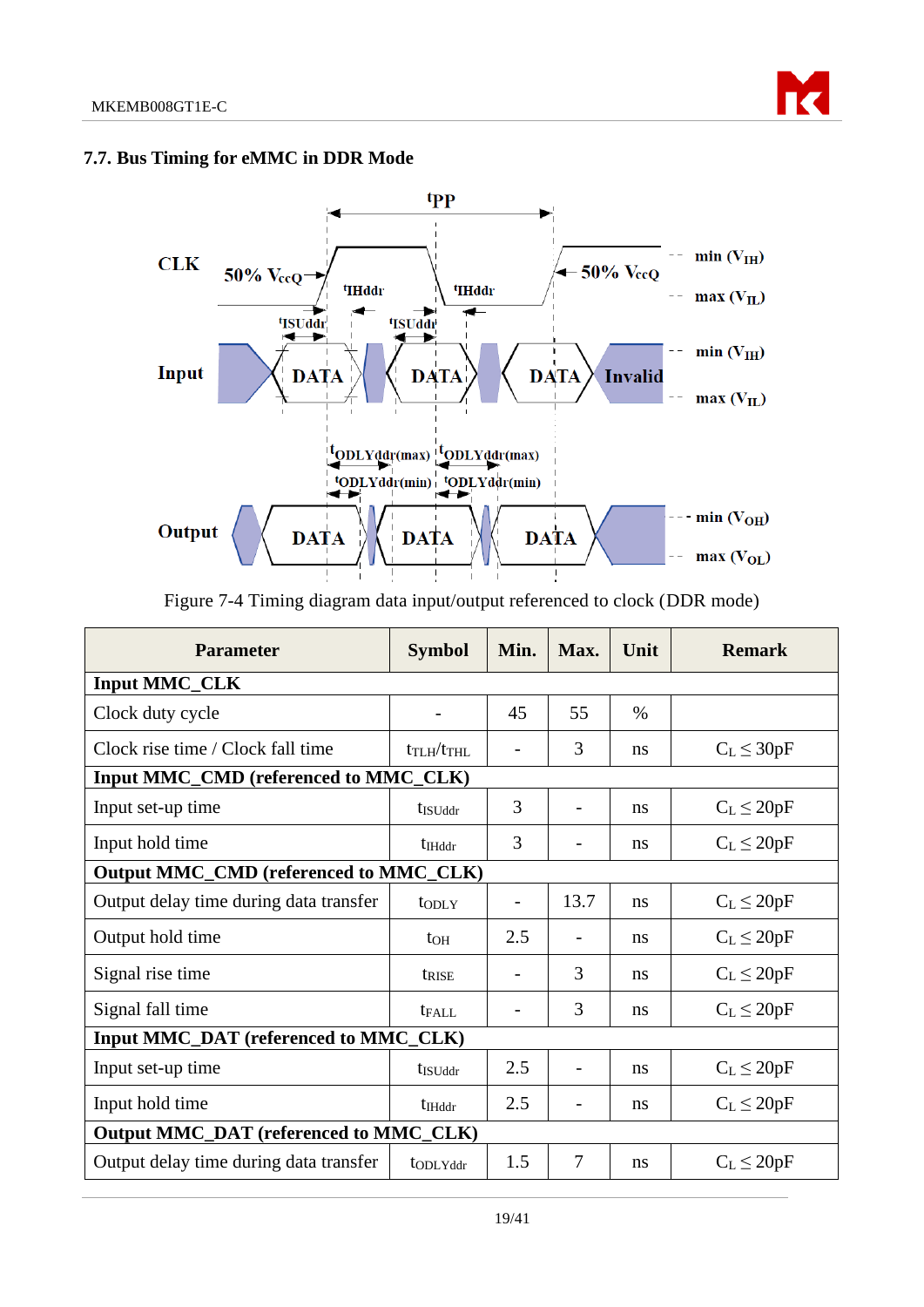

| <b>Parameter</b> | <b>Symbol</b> | Min.                     | Max. | Unit | <b>Remark</b>   |
|------------------|---------------|--------------------------|------|------|-----------------|
| Signal rise time | trise         | $\overline{\phantom{a}}$ |      | ns   | $C_L \leq 20pF$ |
| Signal fall time | <b>t</b> FALL | $\overline{\phantom{0}}$ | ∸    | ns   | $C_L \leq 20pF$ |

|  |  |  | Table 7-8 DDR mode timing for eMMC |
|--|--|--|------------------------------------|
|  |  |  |                                    |

- <span id="page-19-3"></span>(1) Clock timing is measured at 50% of V $ccQ$ .
- (2) Inputs DAT rise and fall times are measured by min  $(V_H)$  and max  $(V_L)$ , and outputs DAT rise and fall times are measured by min  $(V<sub>OH</sub>)$  and max  $(V<sub>OL</sub>)$ .

#### <span id="page-19-0"></span>**7.8. Bus Timing for eMMC in HS200 Mode**



<span id="page-19-1"></span>



Figure 7-6 Timing diagram data output referenced to clock (HS200 mode)

<span id="page-19-2"></span>

| <b>Parameter</b>     | <b>Symbol</b>  | Min. | Max. | Unit | <b>Remark</b> |
|----------------------|----------------|------|------|------|---------------|
| <b>Input MMC CLK</b> |                |      |      |      |               |
| Clock cycle time     | <b>TPERIOD</b> | ັ    | -    | ns   |               |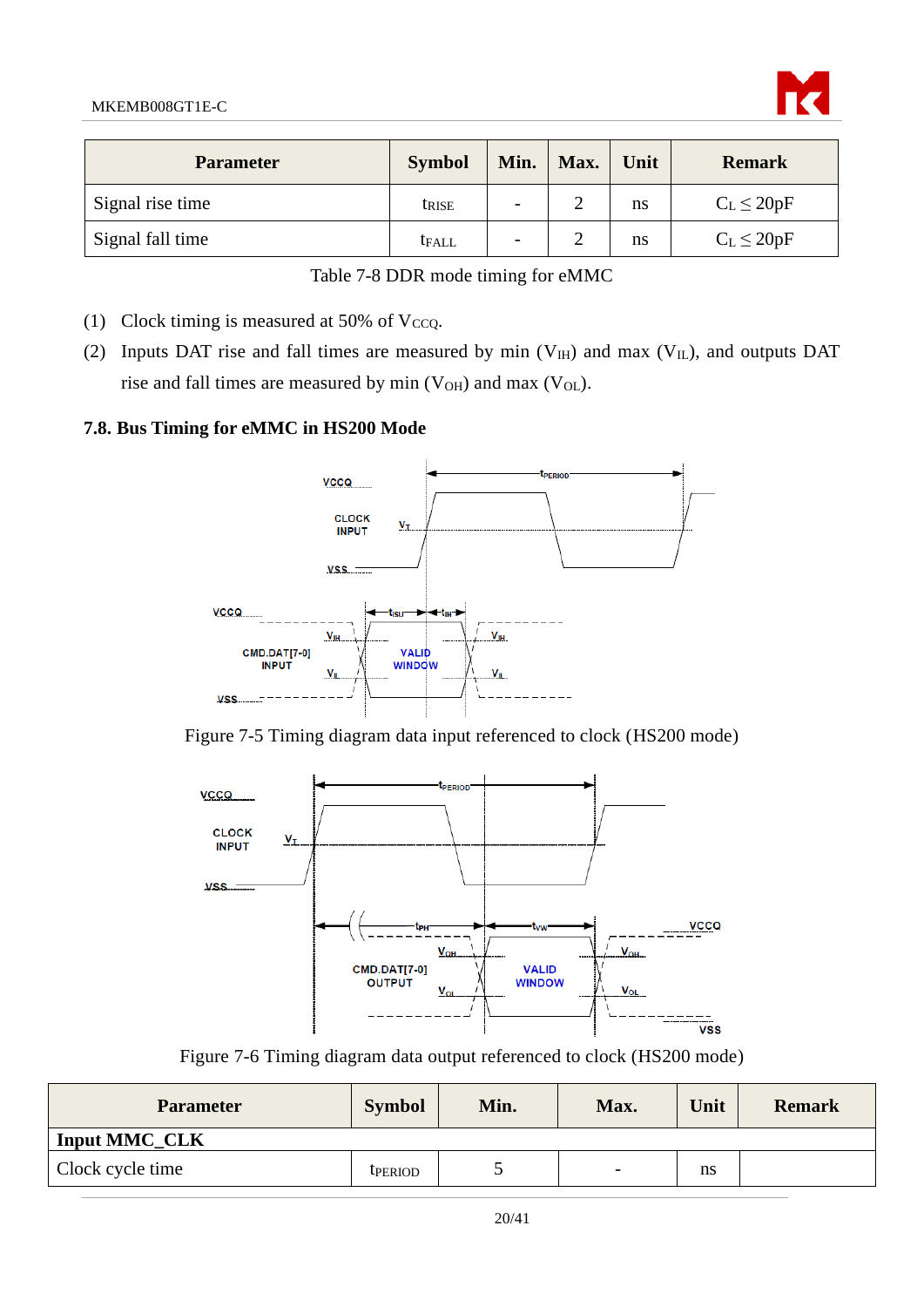#### MKEMB008GT1E-C



| <b>Parameter</b>                                          | <b>Symbol</b>                      | Min.                            | Max.                                  | Unit | <b>Remark</b>                      |  |
|-----------------------------------------------------------|------------------------------------|---------------------------------|---------------------------------------|------|------------------------------------|--|
| Clock rise time / Clock fall time                         | tr <sub>LH</sub> /tr <sub>HL</sub> |                                 | $\mathbf{I}$                          | ns   | $C_{\text{Device}} = 6 \text{ pF}$ |  |
| Clock duty cycle                                          |                                    | 30                              | 70                                    | $\%$ |                                    |  |
| Input MMC_CMD, MMC_DAT (referenced to MMC_CLK)            |                                    |                                 |                                       |      |                                    |  |
| Input set-up time                                         | tisu                               | 1.4                             |                                       | ns   | $C_{\text{Device}} \leq 6pF$       |  |
| Input hold time                                           | $t_{\rm IH}$                       | 0.8                             |                                       | ns   | $C_{\text{Device}} \leq 6pF$       |  |
| Output MMC_CMD, MMC_DAT (referenced to MMC_CLK)           |                                    |                                 |                                       |      |                                    |  |
| Output delay time during data transfer                    | <b>t</b> <sub>PH</sub>             | $\theta$                        | $\overline{2}$                        | UI   |                                    |  |
| Delay variation due to temperature<br>change after tuning | $\Delta_{\rm TPH}$                 | $-350$<br>$(\Delta T = -20$ °C) | $+1550$<br>$(\Delta T = 90^{\circ}C)$ | ps   |                                    |  |
| Output valid data window                                  | tyw                                | 0.575                           |                                       | UI   |                                    |  |

Table 7-9 HS200 mode timing for eMMC

<span id="page-20-2"></span>(1) Unit Interval (UI) is one bit nominal time. For example,  $UI = 5$ ns at 200MHz.

# <span id="page-20-0"></span>**7.9. Bus Timing for eMMC in HS400 Mode**



<span id="page-20-1"></span>Figure 7-7 Timing diagram data input referenced to clock (HS400 mode)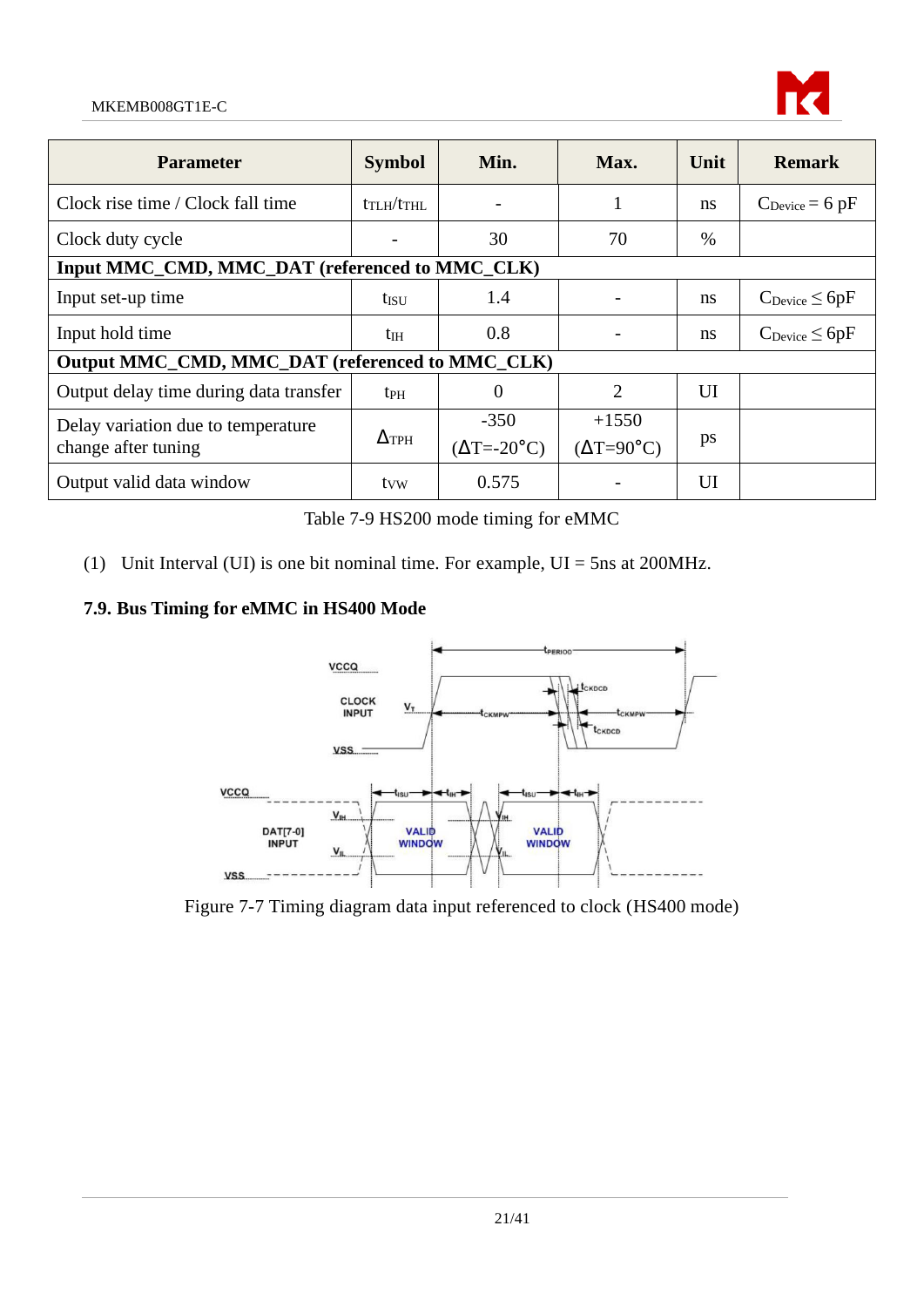



Figure 7-8 Timing diagram data output referenced to clock (HS400 mode)

<span id="page-21-0"></span>

| <b>Parameter</b>                                | <b>Symbol</b>                          | Min.           | Max.                     | Unit    | <b>Remark</b>                |  |
|-------------------------------------------------|----------------------------------------|----------------|--------------------------|---------|------------------------------|--|
| <b>Input MMC_CLK</b>                            |                                        |                |                          |         |                              |  |
| Clock cycle time                                | tperiod                                | 5              | $\overline{a}$           | ns      |                              |  |
| Slew rate                                       | <b>SR</b>                              | 1.125          |                          | V/ns    |                              |  |
| Duty cycle distortion                           | tckDCD                                 | $\theta$       | 0.3                      | ns      |                              |  |
| Minimum pulse width                             | t <sub>CKMPW</sub>                     | 2.2            |                          | ns      |                              |  |
| Input MMC_DAT (referenced to MMC_CLK)           |                                        |                |                          |         |                              |  |
| Input set-up time                               | t <sub>ISUddr</sub>                    | 0.4            |                          | ns      | $C_{\text{Device}} \leq 6pF$ |  |
| Input hold time                                 | $t_{Hddr}$                             | 0.4            |                          | ns      | $C_{\text{Device}} \leq 6pF$ |  |
| Slew rate                                       | <b>SR</b>                              | 1.125          |                          | V/ns    |                              |  |
| <b>Output MMC_STRB</b>                          |                                        |                |                          |         |                              |  |
| Clock cycle time                                | t <sub>period</sub>                    | 5              | $\overline{\phantom{a}}$ | ns      |                              |  |
| Slew rate                                       | <b>SR</b>                              | 1.125          |                          | V/ns    |                              |  |
| Duty cycle distortion                           | tckDCD                                 | $\overline{0}$ | 0.2                      | ns      |                              |  |
| Minimum pulse width                             | t <sub>CKMPW</sub>                     | $\overline{2}$ |                          | ns      |                              |  |
| Read pre-amble                                  | tRPRE                                  | 0.4            |                          | tperiod |                              |  |
| Read post-amble                                 | trpst                                  | 0.4            | $\overline{\phantom{0}}$ | tperiod |                              |  |
| Output MMC_DAT/MMC_CMD (referenced to MMC_STRB) |                                        |                |                          |         |                              |  |
| Output skew                                     | $t_{RQ}/t_{RQ\_CMD}$                   | $\overline{a}$ | 0.4                      | ns      |                              |  |
| Output hold skew                                | t <sub>RQH</sub> /t <sub>RQH_CMD</sub> | $\overline{a}$ | 0.4                      | ns      |                              |  |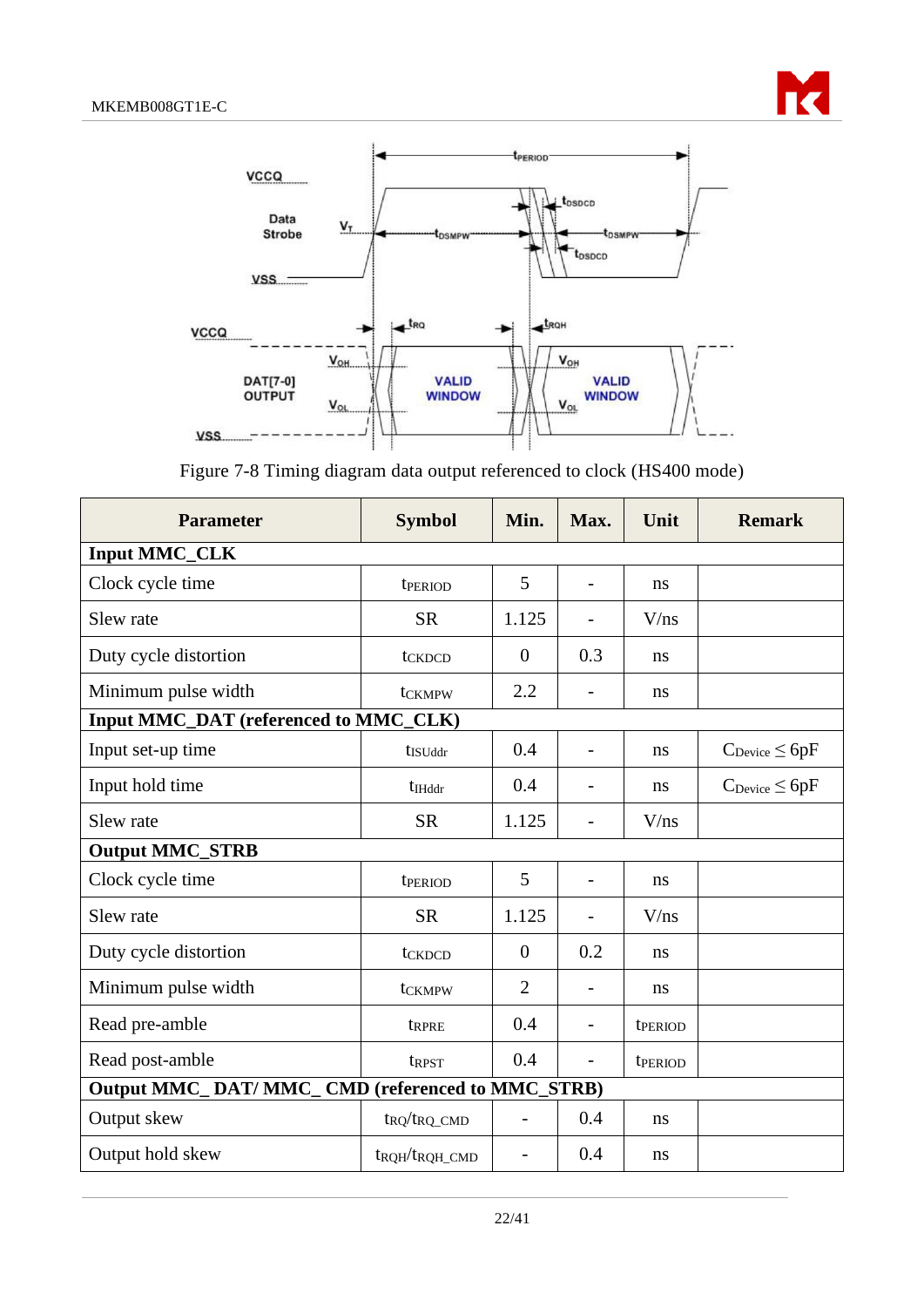

<span id="page-22-0"></span>

| <b>Parameter</b> | <b>Symbol</b> | Min.         | Max.                     | Unit | <b>Remark</b> |
|------------------|---------------|--------------|--------------------------|------|---------------|
| Slew rate        | SR            | 125<br>1.12J | $\overline{\phantom{a}}$ | V/ns |               |

Table 7-10 HS400 mode timing for eMMC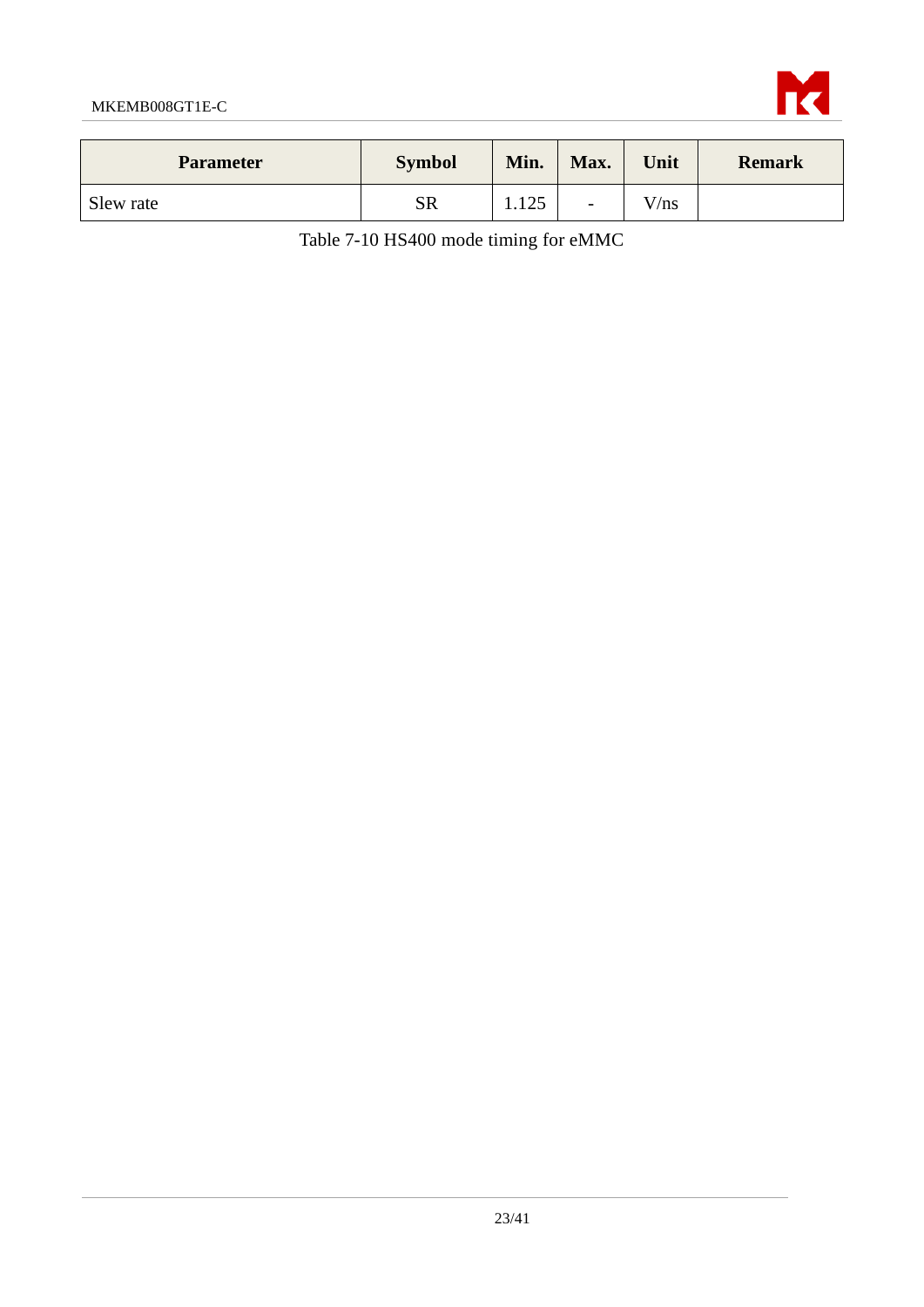

# **8. eMMC Register Description**

<span id="page-23-0"></span>The design parameters are parameters that control the implementation of RTL design by Verilog parameter or VHDL generic. The purpose of parameters is to make the hardware design reusable on different conditions.

Software designers should refer to the particular implementation to do the programming. This section introduces the registers in eMMC and the values that are used in Datasheet. The following table is the register list of current specification. The detail functionality is not described here; please reference to latest eMMC specifications.

| <b>Register Name</b>                           | eMMC 4.5 | eMMC 5.01 | eMMC 5.1 |
|------------------------------------------------|----------|-----------|----------|
| <b>Operation Condition Register (OCR)</b>      |          |           |          |
| Card Identification Register (CID)             |          |           |          |
| Driver Stage Register (DSR)                    |          |           |          |
| <b>Relative Card Address Register (RCA)</b>    |          |           |          |
| Card Specific Data Register (CSD)              |          |           |          |
| Extended Card Specific Data Register (EXT_CSD) |          |           |          |

Table 8-1 eMMC Register table

#### <span id="page-23-2"></span><span id="page-23-1"></span>**8.1. Operation Conditions Register (OCR) Register**

The 32-bit operation conditions register (OCR) stores the voltage profile of the Device and the access mode indication. In addition, this register includes a status information bit. This status bit is set if the Device power up procedure has been finished.

| <b>OCR</b> bit     | <b>VCCQ</b> voltage window              | <b>eMMC</b>                          |  |  |  |
|--------------------|-----------------------------------------|--------------------------------------|--|--|--|
| $\lceil 31 \rceil$ | Card power up status bit $(busy)^{(1)}$ |                                      |  |  |  |
| [30:29]            | Access Mode                             | 00b (byte mode)<br>10b (sector mode) |  |  |  |
| [28:24]            | Reserved                                | 00000 <sub>b</sub>                   |  |  |  |
| [23:15]            | $2.7V - 3.6V$                           | 1 1111 1111 h                        |  |  |  |
| [14:8]             | $2.0V - 2.6V$                           | 000 0000b                            |  |  |  |
| [7]                | $1.7V - 1.95V$                          | 1b                                   |  |  |  |
| [6:0]              | Reserved                                | 000 0000b                            |  |  |  |

#### Table 8-2 OCR Table

<span id="page-23-3"></span>(1) This bit is set to LOW if the Device has not finished the power up routine.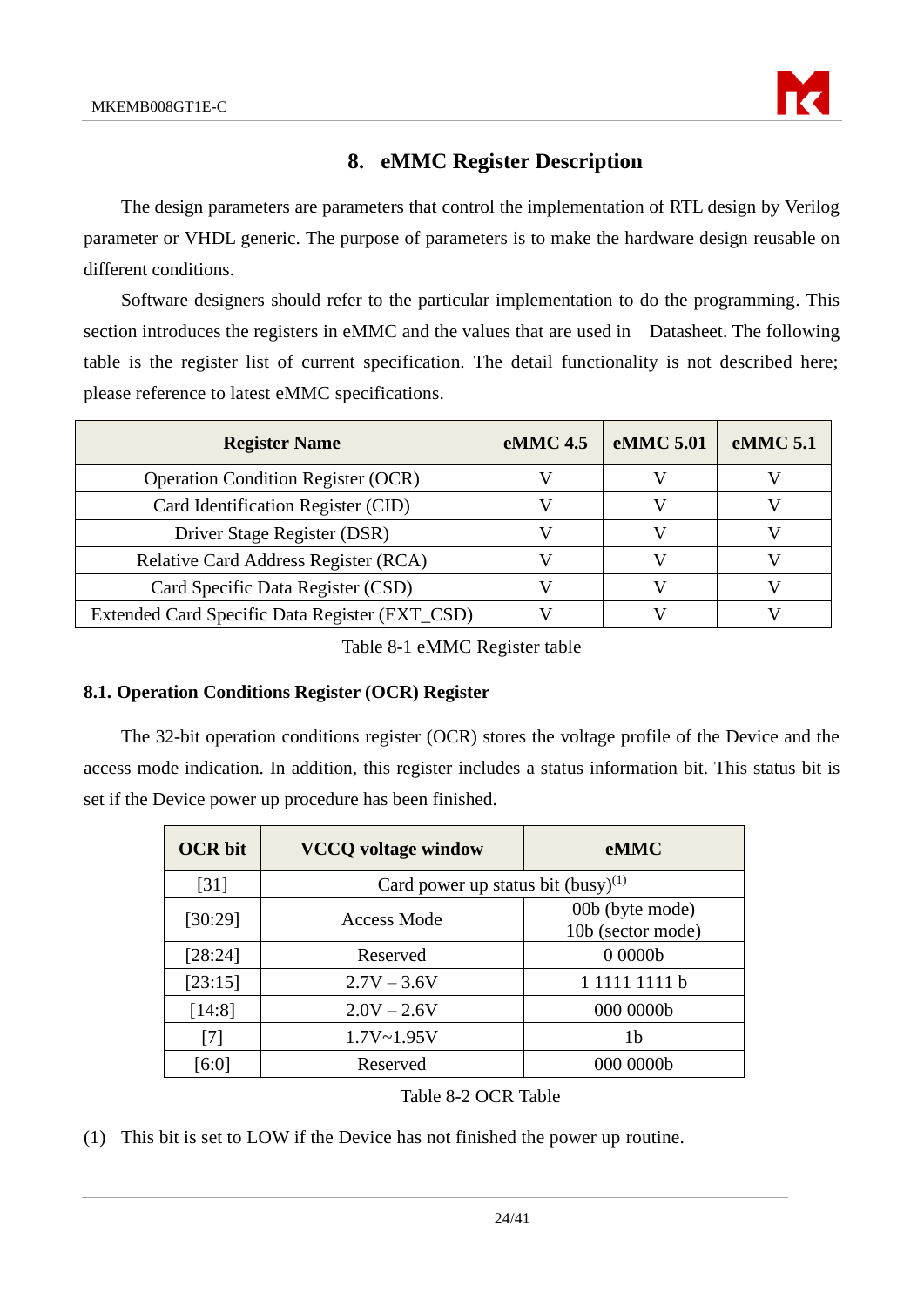

#### <span id="page-24-0"></span>**8.2. SD Card Identification Register (CID)**

The Device IDentification (CID) register is 128 bits wide. It contains the Device identification information used during the Device identification phase. Every type of eMMC Device shall have a unique identification number. The structure of the CID register is defined in the following table.

| <b>CID</b> bit | width          | <b>Name</b>                  | <b>Field</b> |
|----------------|----------------|------------------------------|--------------|
| [127:120]      | 8              | Manufacture ID               | <b>MID</b>   |
| [119:114]      | 6              | Reserved                     |              |
| [113:112]      | $\overline{2}$ | Device/BGA                   | <b>CBX</b>   |
| [111:104]      | 8              | <b>OEM/Application ID</b>    | <b>OID</b>   |
| [103:56]       | 48             | <b>Product Name</b>          | <b>PNM</b>   |
| [55:48]        | 8              | <b>Product Revision</b>      | PRV          |
| [47:16]        | 32             | <b>Product Serial Number</b> | <b>PSN</b>   |
| [15:8]         | 8              | <b>Manufacturing Date</b>    | <b>MDT</b>   |
| [7:1]          | 7              | CRC7 check sum               | <b>CRC</b>   |
| [0]            |                | Not used, always '1'         |              |

Table 8-3 CID Table

#### <span id="page-24-4"></span><span id="page-24-1"></span>**8.3. Driver Stage Register (DSR)**

The 16-bit driver stage register (DSR) is optionally used to improve the bus performance for extended operating conditions. The CSD register carries the information about the DSR register usage. The default value of the DSR register is 0x404.

#### <span id="page-24-2"></span>**8.4. Relative Card Address Register (RCA)**

The writable 16-bit relative Device address (RCA) register carries the Device address assigned by the host during the Device identification. This address is used for the addressed host-Device communication after the Device identification procedure. The default value of the RCA register is 0x0001. The value 0x0000 is reserved to set all Devices into the Stand-by State with CMD7.

#### <span id="page-24-3"></span>**8.5. Card Specific Data Register (CSD)**

The Device-Specific Data (CSD) register provides information on how to access the Device contents. The CSD defines the data format, error correction type, maximum data access time, data transfer speed, whether the DSR register can be used etc. The programmable part of the register (entries marked by W or E below) can be changed by CMD27.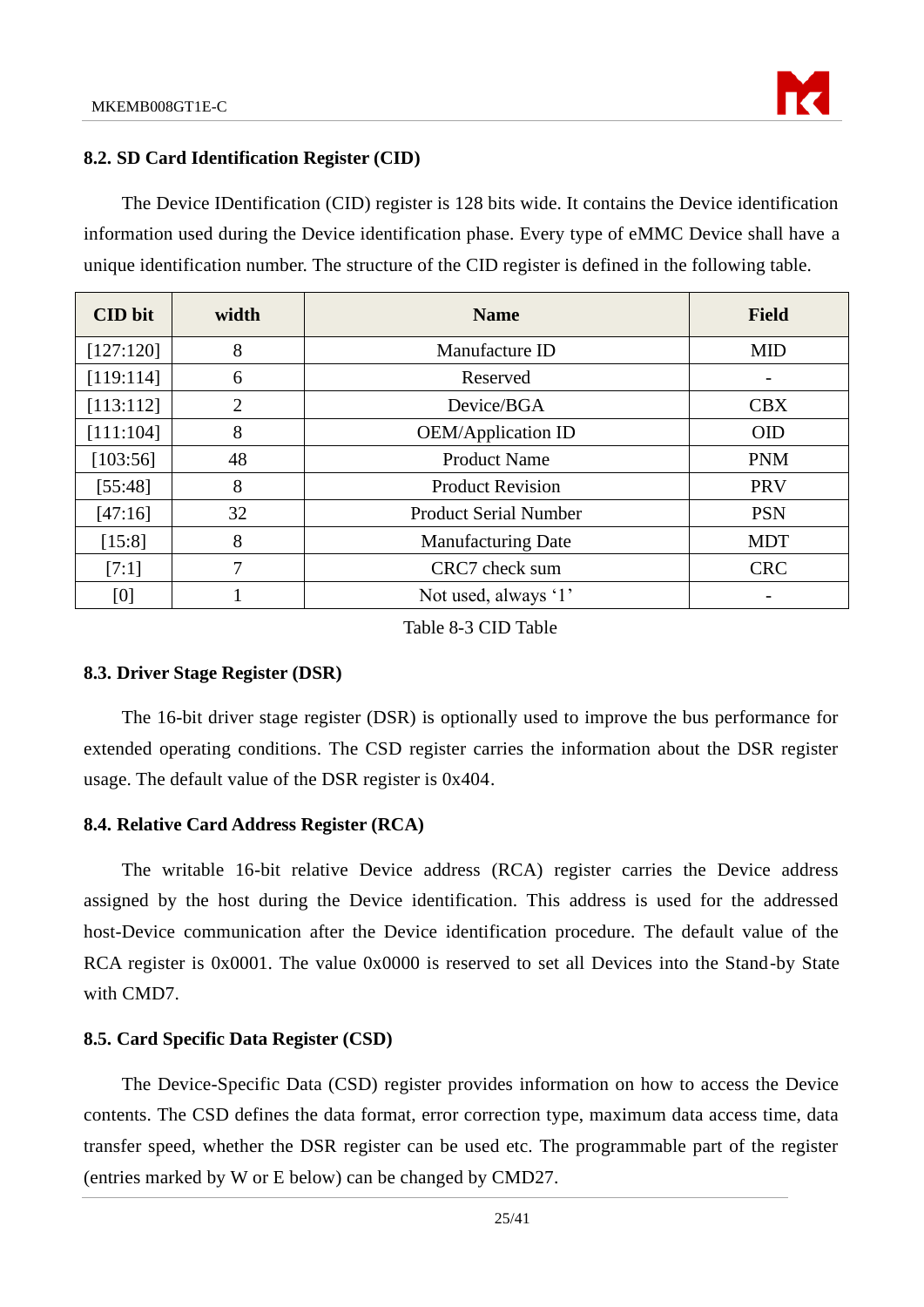

| <b>CSD</b> bit | <b>Width</b>   | <b>Name</b>                        | <b>Field</b>                        | <b>Type</b>              | <b>Value</b>   | <b>Note</b>              |
|----------------|----------------|------------------------------------|-------------------------------------|--------------------------|----------------|--------------------------|
| [127:126]      | $\overline{2}$ | CSD structure                      | CSD_STRUCTURE                       | $\mathbf R$              | 3h             |                          |
| [125:122]      | $\overline{4}$ | System<br>specification<br>version | SPEC_VERS                           | $\mathbf R$              | 4h             |                          |
| [121:120]      | $\overline{2}$ | Reserved                           |                                     | $\overline{\phantom{a}}$ |                | $\overline{\phantom{a}}$ |
| [119:112]      | 8              | Data read<br>access-time 1         | <b>TAAC</b>                         | $\mathbf R$              | FFh            | $1 \text{ ms}$           |
| [111:104]      | $8\,$          | Data read<br>access-time 2         | <b>NSAC</b>                         | $\mathbf R$              | FFh            |                          |
| [103:96]       | $8\,$          | Max. data<br>transfer rate         | <b>TRAN_SPEED</b>                   | $\mathbf R$              | 32h            | 25 MHz                   |
| [95:84]        | 12             | Device command<br>classes          | <b>CCC</b>                          | $\mathbf R$              | 1F5h           |                          |
| [83:80]        | $\overline{4}$ | Max. read data<br>block length     | <b>READ_BL_LEN</b>                  | $\mathbf R$              | 9h             | 512 bytes                |
| $[79]$         | $\mathbf{1}$   | Partial block read<br>allowed      | READ_BL_PARTI<br>AL                 | $\mathbf R$              | 0 <sub>b</sub> | Not Support              |
| $[78]$         | $\mathbf{1}$   | Write block<br>misalignment        | WRITE_BLK_MIS<br><b>ALIGN</b>       | $\mathbf R$              | 0 <sub>b</sub> | Not Support              |
| $[77]$         | $\mathbf{1}$   | Read block<br>misalignment         | <b>READ_BLK_MISA</b><br><b>LIGN</b> | $\mathbf R$              | 0 <sub>b</sub> | Not Support              |
| $[76]$         | $\mathbf{1}$   | <b>DSR</b><br>implemented          | DSR_IMP                             | $\mathbf R$              | 0 <sub>b</sub> | Not support              |
| [75:74]        | $\overline{2}$ | Reserved                           |                                     | $\blacksquare$           |                |                          |
| [73:62]        | 12             | Device size                        | C_SIZE                              | $\mathbf R$              | FFFh           | >2GB                     |
| [61:59]        | 3              | Max. read current<br>@ VDD min     | VDD_R_CURR_MI<br>$\mathbf N$        | $\mathbf R$              | 3h             |                          |
| [58:56]        | 3              | Max. read current<br>@ VDD max     | VDD_R_CURR_M<br><b>AX</b>           | ${\bf R}$                | $7\mathrm{h}$  |                          |
| [55:53]        | 3              | Max. write<br>current @ VDD<br>min | VDD_W_CURR_M<br>IN                  | $\mathbf R$              | 3h             |                          |
| [52:50]        | 3              | Max. write<br>current @ VDD<br>max | VDD_W_CURR_M<br>AX                  | $\mathbf R$              | 7h             |                          |
| [49:47]        | 3              | Device size<br>multiplier          | C_SIZE_MULT                         | $\mathbf R$              | 7h             |                          |
| [46:42]        | 5              | Erase group size                   | ERASE_GRP_SIZE                      | $\mathbf R$              | 1Fh            |                          |
| [41:37]        | 5              | Erase group size<br>multiplier     | ERASE_GRP_MUL<br>T                  | $\mathbf R$              | 1Ch            |                          |
| [36:32]        | 5              | Write protect<br>group size        | WP_GRP_SIZE                         | $\mathbf R$              | 0h             |                          |
| $[31]$         | $\mathbf{1}$   | Write protect<br>group enable      | WP_GRP_ENABLE                       | $\mathbf R$              | 1 <sub>b</sub> |                          |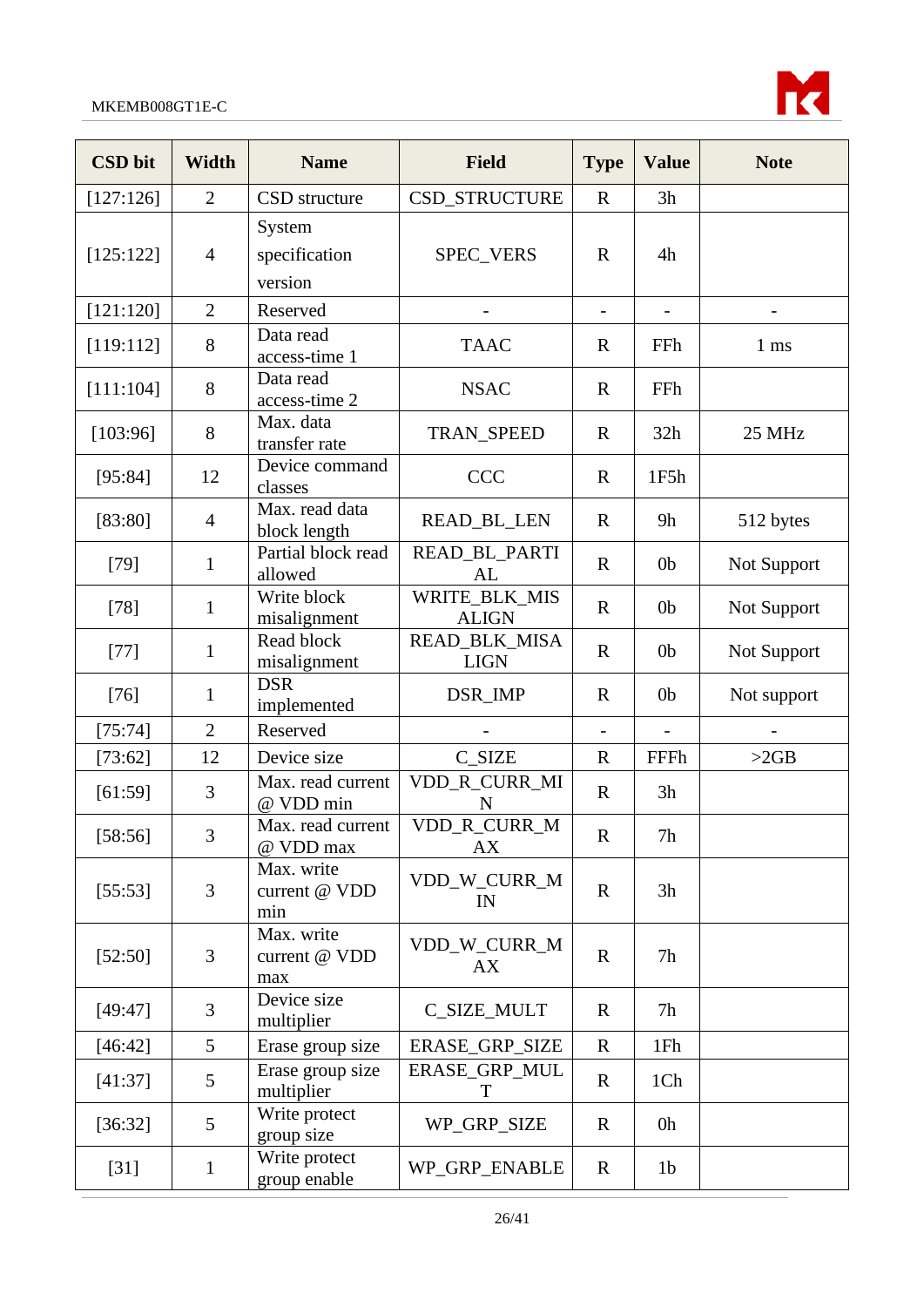

| <b>CSD</b> bit | Width          | <b>Name</b>                          | <b>Field</b>                  | <b>Type</b>              | <b>Value</b>             | <b>Note</b>   |
|----------------|----------------|--------------------------------------|-------------------------------|--------------------------|--------------------------|---------------|
| [30:29]        | $\overline{2}$ | Manufacturer<br>default ECC          | DEFAULT_ECC                   | $\mathbf{R}$             | 0 <sub>h</sub>           |               |
| [28:26]        | 3              | Write speed<br>factor                | R2W_FACTOR                    | $\mathbf R$              | 2h                       | 4X            |
| [25:22]        | $\overline{4}$ | Max. write data<br>block length      | WRITE_BL_LEN                  | $\mathbf R$              | 9h                       | 512 bytes     |
| $[21]$         | $\mathbf{1}$   | Partial block<br>write allowed       | WRITE_BL_PARTI<br>AL          | $\mathbb{R}$             | 0 <sub>b</sub>           | Not Support   |
| [20:17]        | $\overline{4}$ | Reserved                             |                               | $\overline{\phantom{0}}$ | $\overline{\phantom{a}}$ |               |
| $[16]$         | $\mathbf{1}$   | Content<br>protection<br>application | CONTENT_PROT_<br><b>APP</b>   | $\mathbf{R}$             | 0 <sub>b</sub>           |               |
| $[15]$         | $\mathbf{1}$   | File format group                    | FILE_FORMAT_G<br>RP           | R/W                      | 0 <sub>b</sub>           | HD like FAT   |
| $[14]$         | $\mathbf{1}$   | Copy flag (OTP)                      | <b>COPY</b>                   | R/W                      | 0 <sub>b</sub>           | Not copied    |
| $[13]$         | $\mathbf{1}$   | Permanent write<br>protection        | PERM_WRITE_PR<br><b>OTECT</b> | R/W                      | 0 <sub>b</sub>           | Not protected |
| $[12]$         | $\mathbf{1}$   | Temporary write<br>protection        | TMP_WRITE_PRO<br><b>TECT</b>  | R/W/<br>E                | 0 <sub>b</sub>           | Not protected |
| [11:10]        | $\overline{2}$ | File format                          | FILE_FORMAT                   | R/W                      | 0h                       | HD like FAT   |
| [9:8]          | $\overline{2}$ | ECC code                             | <b>ECC</b>                    | R/W/<br>E                | 0h                       | None          |
| [7:1]          | 7              | <b>CRC</b>                           | <b>CRC</b>                    | R/W/<br>E                |                          |               |
| [0]            | $\mathbf{1}$   | Not used, always<br>$\cdot_1$ ,      |                               |                          | 1 <sub>b</sub>           |               |

Table 8-4 CSD Table

### <span id="page-26-1"></span><span id="page-26-0"></span>**8.6. Extended CSD register**

The Extended CSD register defines the Device properties and selected modes. It is 512 bytes long. The most significant 320 bytes are the Properties segment, that defines the Device capabilities and cannot be modified by the host. The lower 192 bytes are the Modes segment, that defines the configuration the Device is working in. These modes can be changed by the host by means of the SWITCH command.

| <b>Extend</b><br><b>CSD</b> bit | Width | <b>Name</b>                                    | <b>Field</b>         | <b>Type</b> | <b>Value</b>             | <b>Note</b>              |  |
|---------------------------------|-------|------------------------------------------------|----------------------|-------------|--------------------------|--------------------------|--|
| <b>Properties Segment</b>       |       |                                                |                      |             |                          |                          |  |
| [511:506]                       |       | Reserved                                       | -                    |             | $\overline{\phantom{0}}$ | $\overline{\phantom{0}}$ |  |
| $[505]$                         |       | <b>Extend Security</b><br><b>Command Error</b> | <b>EXT SECURITAY</b> |             | 0h                       |                          |  |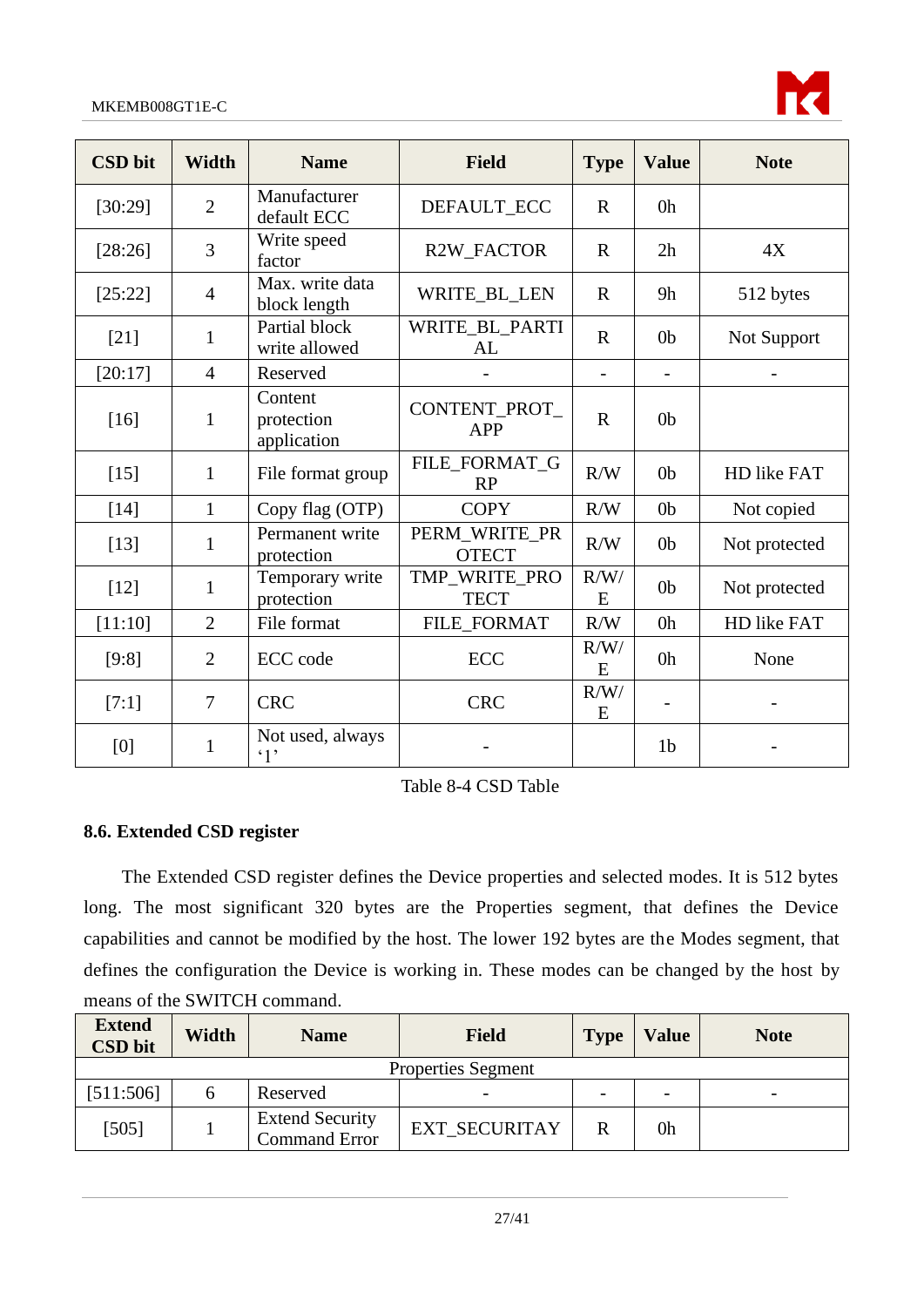

| <b>Extend</b><br><b>CSD</b> bit | <b>Width</b>   | <b>Name</b>                                 | <b>Field</b>                             | <b>Type</b>              | <b>Value</b>   | <b>Note</b> |
|---------------------------------|----------------|---------------------------------------------|------------------------------------------|--------------------------|----------------|-------------|
| [504]                           | $\mathbf{1}$   | Supported<br><b>Command Sets</b>            | S_CMD_SET                                | $\mathbf R$              | 1 <sub>h</sub> |             |
| [503]                           | $\mathbf{1}$   | <b>HPI</b> features                         | <b>HPI_FEATURES</b>                      | $\mathbf R$              | 1 <sub>h</sub> |             |
| $[502]$                         | $\mathbf{1}$   | Background<br>operations<br>support         | <b>BKOPS_SUPPORT</b>                     | $\mathbf R$              | 1 <sub>h</sub> |             |
| $[501]$                         | $\mathbf{1}$   | Max packed read<br>commands                 | MAX_PACKED_R<br><b>EADS</b>              | $\mathbf R$              | 3Fh            |             |
| $[500]$                         | $\mathbf{1}$   | Max packed<br>write commands                | MAX_PACKED_W<br><b>RITES</b>             | $\mathbf R$              | 3Fh            |             |
| [499]                           | $\mathbf{1}$   | Data Tag Support                            | DATA_TAG_SUPP<br><b>ORT</b>              | $\mathbf R$              | 1 <sub>h</sub> |             |
| [498]                           | $\mathbf{1}$   | Tag Unit Size                               | TAG_UNIT_SIZE                            | $\mathbf R$              | 3h             |             |
| [497]                           | $\mathbf{1}$   | <b>Tag Resources</b><br>Size                | TAG_RES_SIZE                             | $\mathbf R$              | 0h             |             |
| [496]                           | $\mathbf{1}$   | Context<br>management<br>capabilities       | CONTEXT_CAPA<br><b>BILITIES</b>          | $\mathbf R$              | 5h             |             |
| [495]                           | $\mathbf{1}$   | Large Unit size                             | LARGE_UNIT_SIZ<br>$E_M1$                 | $\mathbf R$              | <b>Bh</b>      |             |
| [494]                           | $\mathbf{1}$   | Extended<br>partitions<br>attribute support | EXT_SUPPORT                              | $\mathbf R$              | 3h             |             |
| [493]                           | $\mathbf{1}$   | Supported modes                             | SUPPORTED_MO<br><b>DES</b>               | $\mathbf R$              | 1 <sub>h</sub> |             |
| [492]                           | $\mathbf{1}$   | FFU features                                | FFU_FEATURES                             | $\mathbf R$              | 0h             |             |
| [491]                           | 1              | Operation codes<br>timeout                  | <b>OPERATION_COD</b><br><b>E TIMEOUT</b> | $\mathbf R$              | 0h             |             |
| [490:487]                       | $\overline{4}$ | FFU Argument                                | FFU_ARG                                  | $\mathbf R$              | 41536<br>F6Ch  |             |
| [486]                           | $\mathbf{1}$   | Barrier support                             | <b>BARRIER_SUPPO</b><br><b>RT</b>        | $\mathbf R$              | 0h             |             |
| [485:309]                       | 177            | Reserved                                    |                                          | $\overline{\phantom{m}}$ |                |             |
| $[308]$                         | $\mathbf{1}$   | <b>CMD</b> Queuing<br>Support               | CMDQ_SUPPORT                             | $\mathbf R$              | 0h             |             |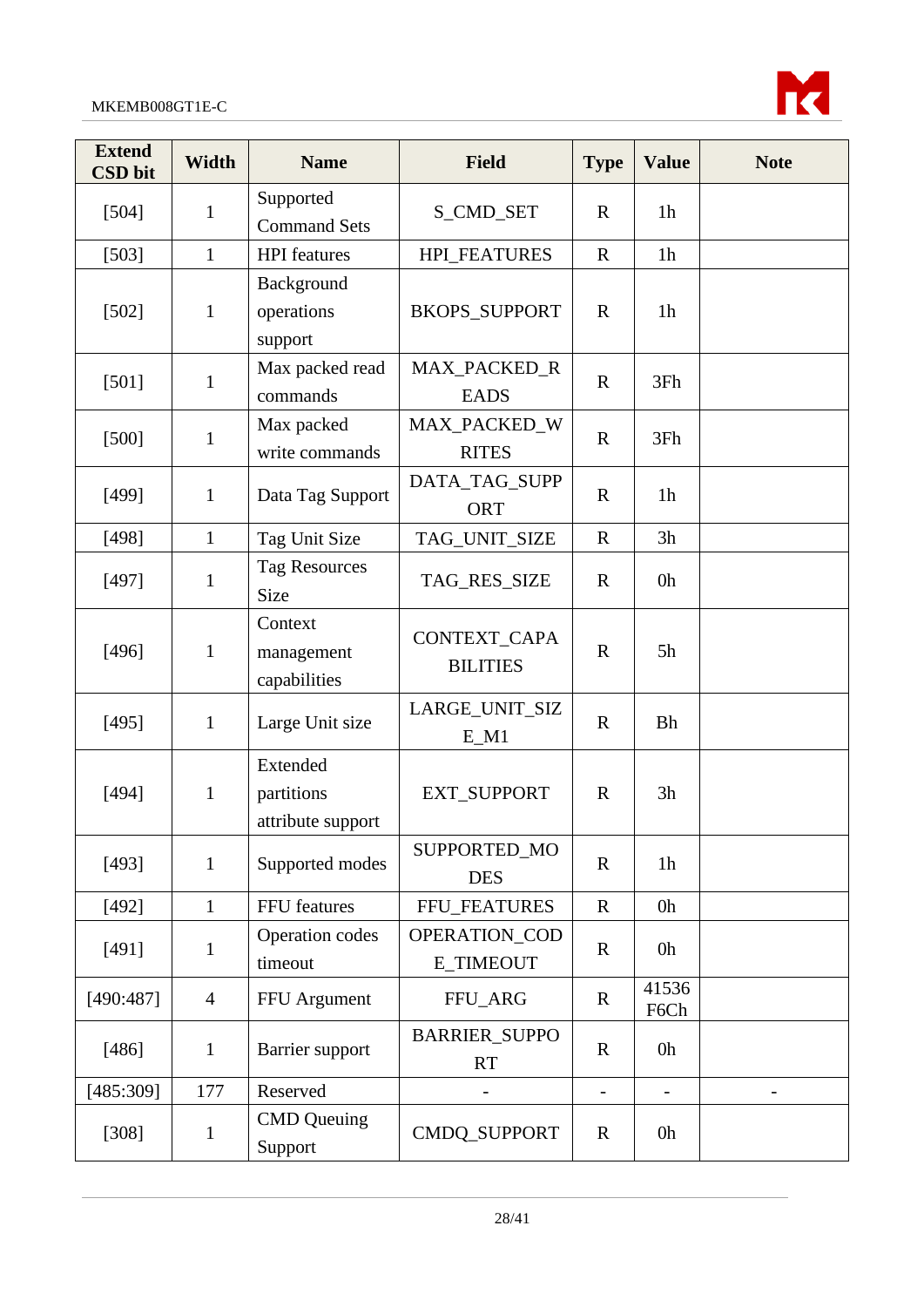

| <b>Extend</b><br><b>CSD</b> bit | Width          | <b>Name</b>                                       | <b>Field</b>                                                 | <b>Type</b>       | <b>Value</b>             | <b>Note</b>                  |
|---------------------------------|----------------|---------------------------------------------------|--------------------------------------------------------------|-------------------|--------------------------|------------------------------|
| [307]                           | 1              | <b>CMD</b> Queuing<br>Depth                       | CMDQ_DEPTH                                                   | $\mathbf R$       | 0h                       |                              |
| [306]                           | $\mathbf{1}$   | Reserved                                          |                                                              | $\qquad \qquad -$ | $\overline{\phantom{a}}$ | $\qquad \qquad \blacksquare$ |
| [305:302]                       | $\overline{4}$ | Number of FW<br>sectors correctly<br>programmed   | NUMBER_OF_FW<br>_SECTORS_CORR<br>ECTLY_PROGRA<br><b>MMED</b> | $\mathbf R$       | 0h                       |                              |
| [301:270]                       | 32             | Vendor<br>proprietary health<br>report            | VENDOR_PROPRI<br>ETARY_HEALTH_<br><b>REPORT</b>              | $\mathbf R$       | 0h                       |                              |
| [269]                           | $\mathbf{1}$   | Device life time<br>estimation type B             | DEVICE_LIFE_TI<br>ME_EST_TYP_B                               | $\mathbf R$       | 0h                       |                              |
| [268]                           | $\mathbf{1}$   | Device life time<br>estimation type A             | DEVICE_LIFE_TI<br>ME_EST_TYP_A                               | $\mathbf R$       | 0h                       |                              |
| [267]                           | $\mathbf{1}$   | Pre EOL<br>information                            | PRE_EOL_INFO                                                 | $\mathbf R$       | 1 <sub>h</sub>           |                              |
| [266]                           | $\mathbf{1}$   | Optimal read size                                 | OPTIMAL_READ_<br><b>SIZE</b>                                 | $\mathbf R$       | 8h                       |                              |
| [265]                           | $\mathbf{1}$   | Optimal write<br>size                             | OPTIMAL_WRITE<br>SIZE                                        | $\mathbf R$       | 8h                       |                              |
| [264]                           | 1              | Optimal trim unit<br>size                         | OPTIMAL_TRIM_<br><b>UNIT_SIZE</b>                            | $\mathbf R$       | 4h                       |                              |
| [263:262]                       | $\mathbf{2}$   | Device version                                    | DEVICE_VERSIO<br>${\bf N}$                                   | $\mathbf R$       | 406h                     |                              |
| [261:254]                       | 8              | Firmware version                                  | FIRMWARE_VER<br><b>SION</b>                                  | $\mathbf R$       | 1 <sub>h</sub>           |                              |
| $[253]$                         | $\mathbf{1}$   | Power class for<br>200MHz, DDR at<br>$VCC = 3.6V$ | PWR_CL_DDR_20<br>0 360                                       | $\mathbf R$       | 0h                       |                              |
| [252:249]                       | $\overline{4}$ | Cache size                                        | CACHE_SIZE                                                   | $\mathbf R$       | 100h                     | 32KB                         |
| [248]                           | $\mathbf{1}$   | Generic CMD6<br>timeout                           | GENERIC_CMD6_<br><b>TIME</b>                                 | $\mathbf R$       | Ah                       |                              |
| $[247]$                         | $\mathbf{1}$   | Power off<br>notification(long)<br>timeout        | POWER_OFF_LON<br>G_TIME                                      | $\mathbf R$       | 64h                      |                              |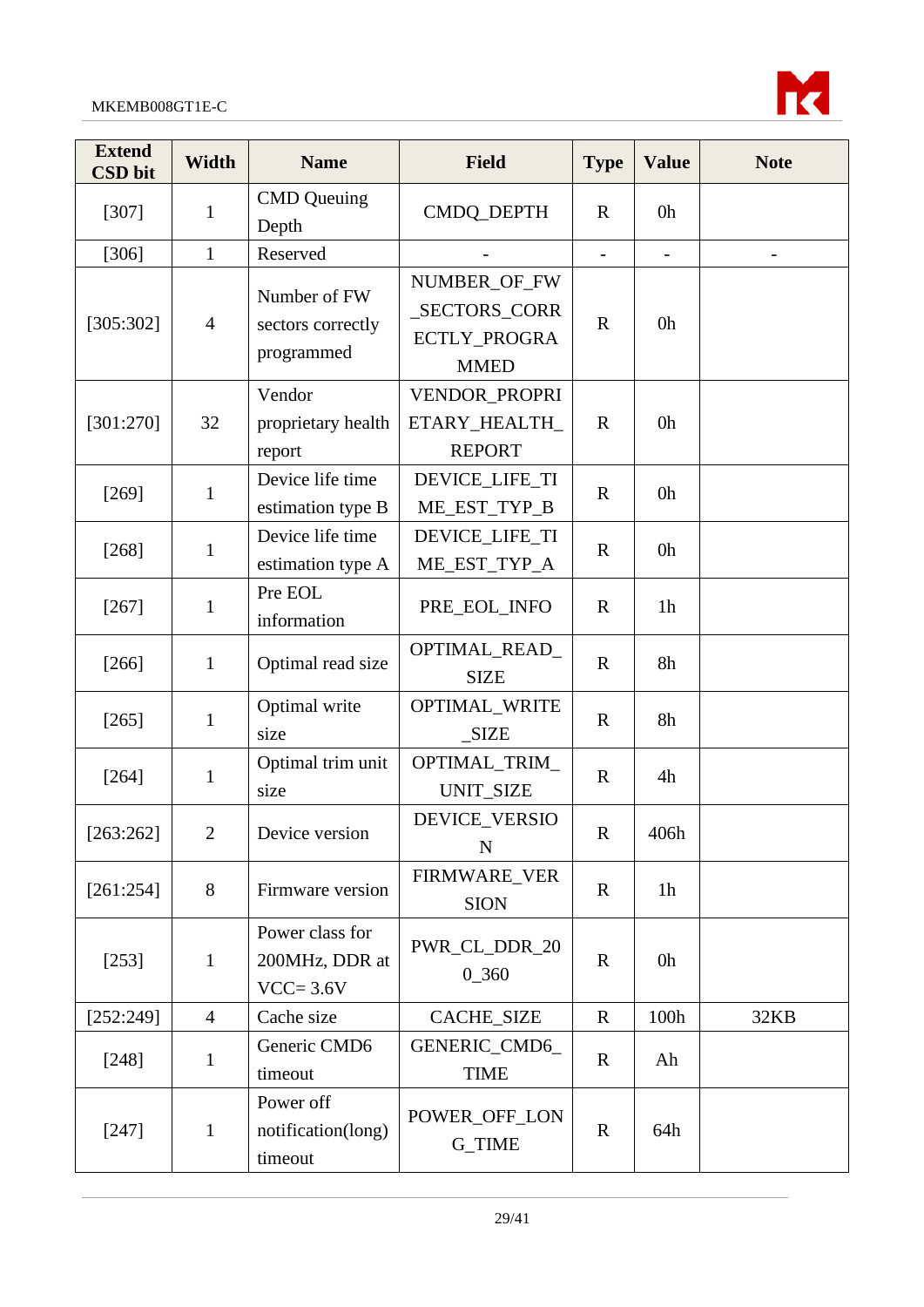

| <b>Extend</b><br><b>CSD</b> bit | Width          | <b>Name</b>                                                             | <b>Field</b>                  | <b>Type</b> | <b>Value</b>   | <b>Note</b> |
|---------------------------------|----------------|-------------------------------------------------------------------------|-------------------------------|-------------|----------------|-------------|
| [246]                           | $\mathbf{1}$   | Background<br>operations status                                         | <b>BKOPS_STATUS</b>           | $\mathbf R$ | 0h             |             |
| [245:242]                       | $\overline{4}$ | Number of<br>correctly<br>programmed<br>sectors                         | CORRECTLY_PRG<br>_SECTORS_NUM | $\mathbf R$ | 0h             |             |
| $[241]$                         | $\mathbf{1}$   | Number of<br>correctly<br>programmed<br>sectors                         | INI_TIMEOUT_AP                | $\mathbf R$ | 1Eh            |             |
| $[240]$                         | $\mathbf{1}$   | <b>Cache Flushing</b><br>Policy                                         | CACHE_FLUSH_P<br><b>OLICY</b> | $\mathbf R$ | 1 <sub>h</sub> |             |
| [239]                           | $\mathbf{1}$   | Power class for<br>52MHz, DDR at<br>$VCC = 3.6V$                        | PWR_CL_DDR_52<br>$-360$       | $\mathbf R$ | 0h             |             |
| [238]                           | $\mathbf{1}$   | Power class for<br>52MHz, DDR at<br>$VCC = 1.95V$                       | PWR_CL_DDR_52<br>$-195$       | $\mathbf R$ | 0h             |             |
| [237]                           | $\mathbf{1}$   | Power class for<br>200MHz at<br>$VCCQ = 1.95V$ ,<br>$VCC = 3.6V$        | PWR_CL_200_195                | $\mathbf R$ | 0h             |             |
| $[236]$                         | $\mathbf{1}$   | Power class for<br>200MHz, at<br><b>VCCQ</b><br>$=1.3V$ , VCC =<br>3.6V | PWR_CL_200_130                | $\mathbf R$ | 0h             |             |
| $[235]$                         | $\mathbf{1}$   | Minimum Write<br>Performance for<br>8bit at 52MHz in<br>DDR mode        | MIN_PERF_DDR_<br>$W_8_52$     | $\mathbf R$ | 0h             |             |
| $[234]$                         | $\mathbf{1}$   | Minimum Read<br>Performance for<br>8bit at 52MHz in<br>DDR mode         | MIN_PERF_DDR_<br>$R_{8.52}$   | $\mathbf R$ | 0h             |             |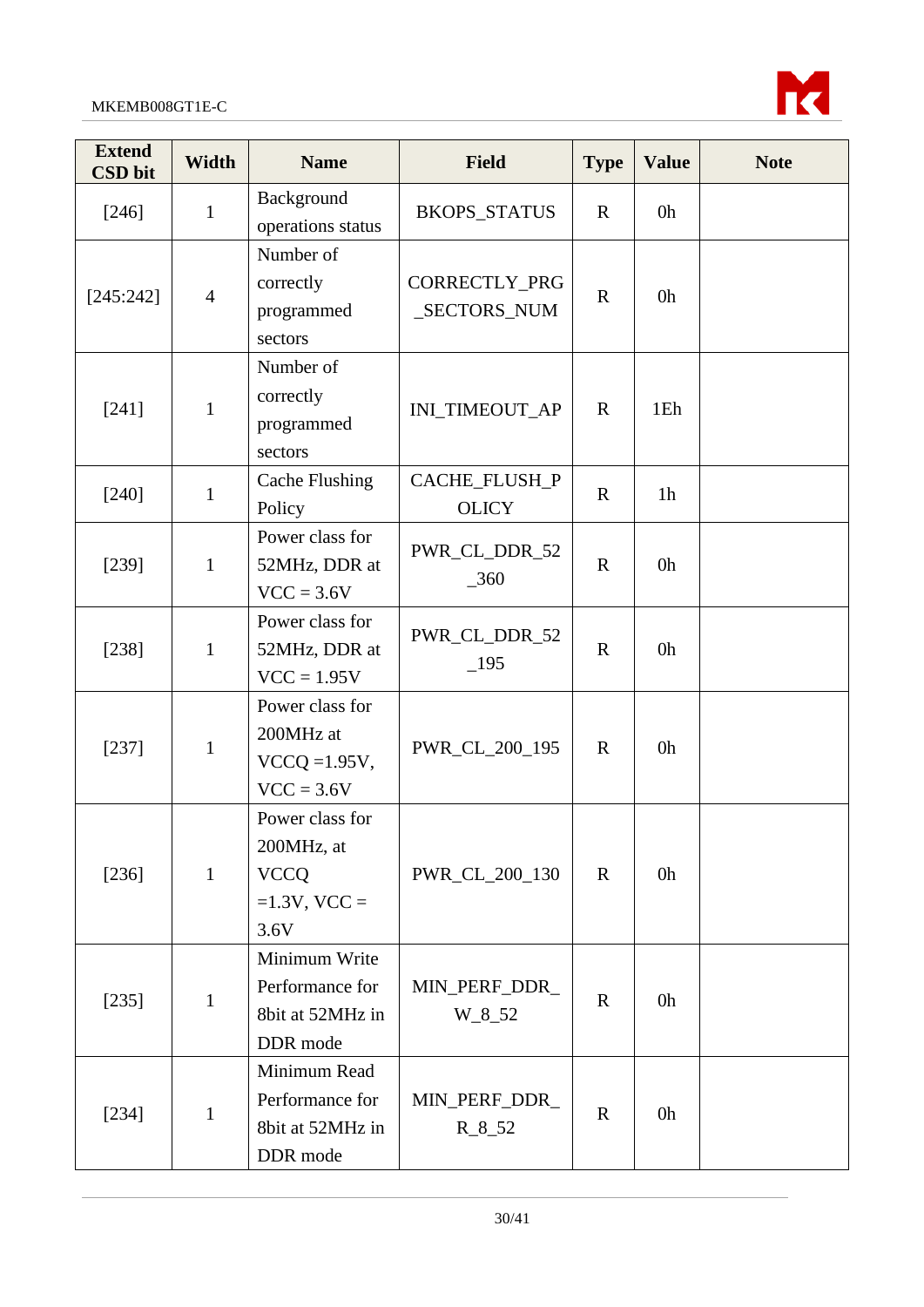

| <b>Extend</b><br><b>CSD</b> bit | <b>Width</b>   | <b>Name</b>                                  | <b>Field</b>                                            | <b>Type</b> | <b>Value</b>     | <b>Note</b>            |
|---------------------------------|----------------|----------------------------------------------|---------------------------------------------------------|-------------|------------------|------------------------|
| $[233]$                         | $\mathbf{1}$   | Reserved                                     |                                                         |             |                  |                        |
| $[232]$                         | $\mathbf{1}$   | <b>TRIM Multiplier</b>                       | TRIM_MULT                                               | $\mathbf R$ | 2h               |                        |
| $[231]$                         | $\mathbf{1}$   | <b>Secure Feature</b><br>support             | <b>SEC_FEATURE_S</b><br><b>UPPORT</b>                   | $\mathbf R$ | 55h              |                        |
| $[230]$                         | $\mathbf{1}$   | <b>Secure Erase</b><br>Multiplier            | SEC_ERASE_MUL<br>$\mathbf T$                            | $\mathbf R$ | F <sub>0</sub> h |                        |
| $[229]$                         | $\mathbf{1}$   | <b>Secure TRIM</b><br>Multiplier             | SEC_TRIM_MULT                                           | $\mathbf R$ | F <sub>0</sub> h |                        |
| $[228]$                         | $\mathbf{1}$   | Boot information                             | <b>BOOT_INFO</b>                                        | $\mathbf R$ | 7h               |                        |
| $[227]$                         | $\mathbf{1}$   | Reserved                                     |                                                         |             |                  |                        |
| $[226]$                         | 1              | Boot partition<br>size                       | <b>BOOT_SIZE_MUL</b><br>$\mathbf T$                     | $\mathbf R$ | 20h              |                        |
| $[225]$                         | $\mathbf{1}$   | Access size                                  | <b>ACC_SIZE</b>                                         | $\mathbf R$ | 7h               |                        |
| $[224]$                         | $\mathbf{1}$   | High-capacity<br>erase unit size             | HC_ERASE_GRP_<br><b>SIZE</b>                            | $\mathbf R$ | 1 <sub>h</sub>   |                        |
| $[223]$                         | $\mathbf{1}$   | High-capacity<br>erase timeout               | ERASE_TIMEOUT<br>$_MULT$                                | $\mathbf R$ | Ah               |                        |
| $[222]$                         | $\mathbf{1}$   | Reliable write<br>sector count               | REL_WR_SEC_C                                            | $\mathbf R$ | 1 <sub>h</sub>   |                        |
| $[221]$                         | $\mathbf{1}$   | High-capacity<br>write protect<br>group size | HC_WP_GRP_SIZ<br>E                                      | $\mathbf R$ | 10 <sub>h</sub>  |                        |
| $[220]$                         | $\mathbf{1}$   | Sleep current<br>(VCC)                       | S_C_VCC                                                 | $\mathbf R$ | 7h               |                        |
| [219]                           | $\mathbf{1}$   | Sleep current<br>(VCCQ)                      | S_C_VCCQ                                                | $\mathbf R$ | 7h               |                        |
| [218]                           | $\mathbf{1}$   | Production state<br>awareness<br>timeout     | PRODUCTION_ST<br><b>ATE_AWARENES</b><br><b>S_TIMOUT</b> | $\mathbf R$ | Dh               |                        |
| [217]                           | $\mathbf{1}$   | Sleep/awake<br>timeout                       | <b>S_A_TIMEOUT</b>                                      | $\mathbf R$ | 15h              |                        |
| [216]                           | $\mathbf{1}$   | Sleep<br>Notification<br>Timeout             | SLEEP_NOTIFICA<br><b>TION_TIME</b>                      | $\mathbf R$ | 7h               |                        |
| [215:212]                       | $\overline{4}$ | <b>Sector Count</b>                          | SEC_COUNT                                               | $\mathbf R$ |                  | Depend on<br>eMMC size |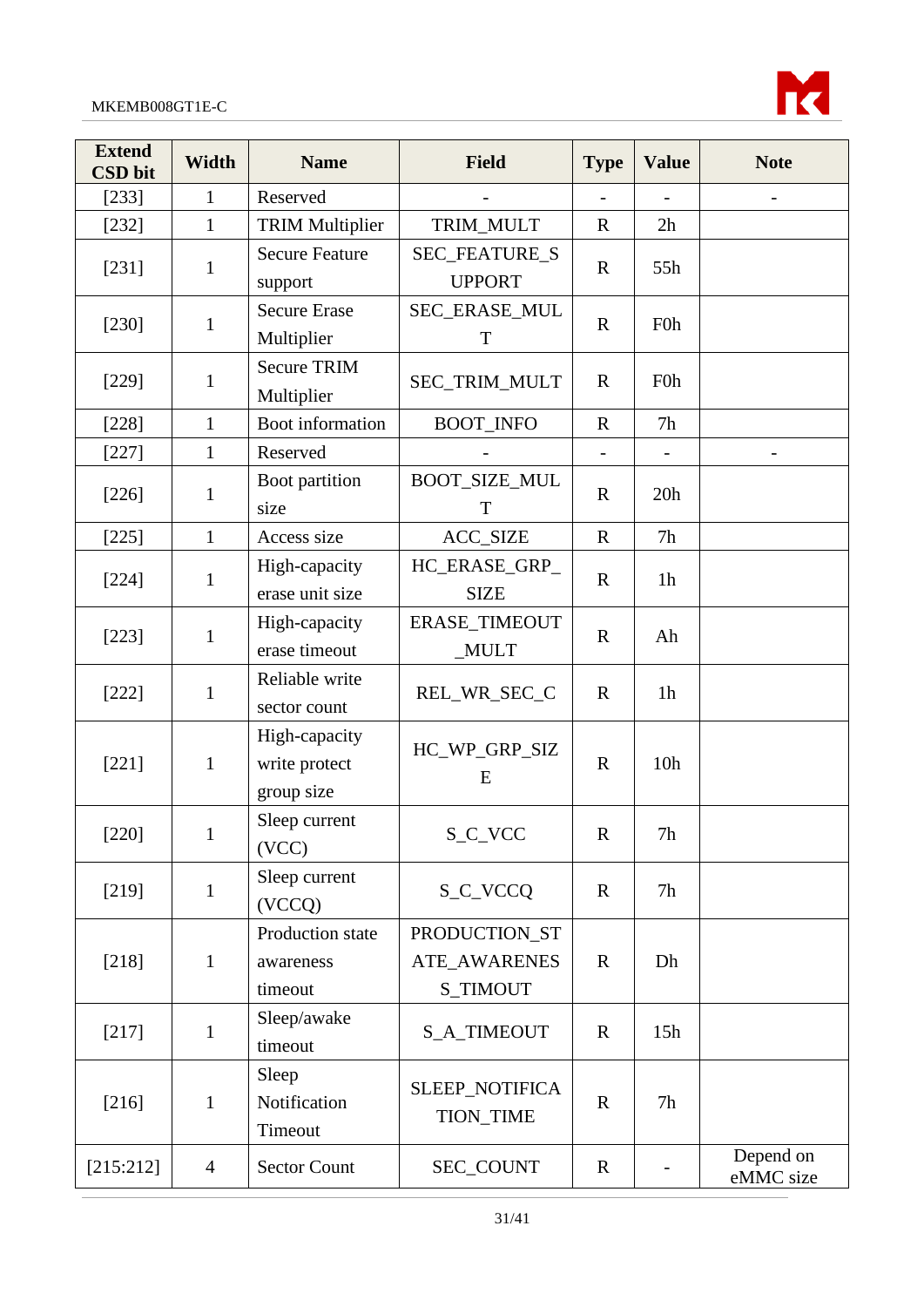

| <b>Extend</b><br><b>CSD</b> bit | <b>Width</b> | <b>Name</b>                                                                 | <b>Field</b>                     | <b>Type</b>              | <b>Value</b>             | <b>Note</b>    |
|---------------------------------|--------------|-----------------------------------------------------------------------------|----------------------------------|--------------------------|--------------------------|----------------|
| $[211]$                         | $\mathbf{1}$ | Secure Write<br>Protect<br>Information                                      | SECURE_WP_INF<br>$\Omega$        | $\mathbf R$              | 0h                       |                |
| $[210]$                         | $\mathbf{1}$ | Minimum Write<br>Performance for<br>8bit at 52 MHz                          | MIN_PERF_W_8_5<br>$\overline{2}$ | $\mathbf{R}$             | 0h                       |                |
| $[209]$                         | $\mathbf{1}$ | Minimum Read<br>Performance for<br>8bit at 52 MHz                           | MIN_PERF_R_8_5<br>$\overline{2}$ | $\mathbf R$              | 0h                       |                |
| $[208]$                         | $\mathbf{1}$ | Minimum Write<br>Performance for<br>8bit at 26 MHz,<br>for 4bit at<br>52MHz | MIN_PERF_W_8_2<br>$6 - 4 - 52$   | $\mathbf R$              | 0h                       |                |
| $[207]$                         | $\mathbf{1}$ | Minimum Read<br>Performance for<br>8bit at 26 MHz,<br>for 4bit at<br>52MHz  | MIN_PERF_R_8_2<br>$6 - 4 - 52$   | $\mathbf R$              | 0h                       |                |
| $[206]$                         | $\mathbf{1}$ | Minimum Write<br>Performance for<br>4bit at 26 MHz                          | MIN_PERF_W_4_2<br>6              | $\mathbf R$              | 0h                       |                |
| $[205]$                         | $\mathbf{1}$ | Minimum Read<br>Performance for<br>4bit at 26 MHz                           | MIN_PERF_R_4_2<br>6              | $\mathbf R$              | 0h                       |                |
| $[204]$                         | $\mathbf{1}$ | Reserved                                                                    |                                  | $\overline{\phantom{a}}$ | $\overline{\phantom{a}}$ | $\overline{a}$ |
| $[203]$                         | $\mathbf{1}$ | Power class for<br>26 MHz at 3.6 V<br>1R                                    | PWR_CL_26_360                    | $\mathbf R$              | 0h                       |                |
| $[202]$                         | $\mathbf{1}$ | Power class for<br>52 MHz at 3.6 V<br>1R                                    | PWR_CL_52_360                    | $\mathbb{R}$             | 0h                       |                |
| $[201]$                         | $\mathbf{1}$ | Power class for<br>26 MHz at 1.95<br>V1R                                    | PWR_CL_26_195                    | $\mathbf R$              | 0h                       |                |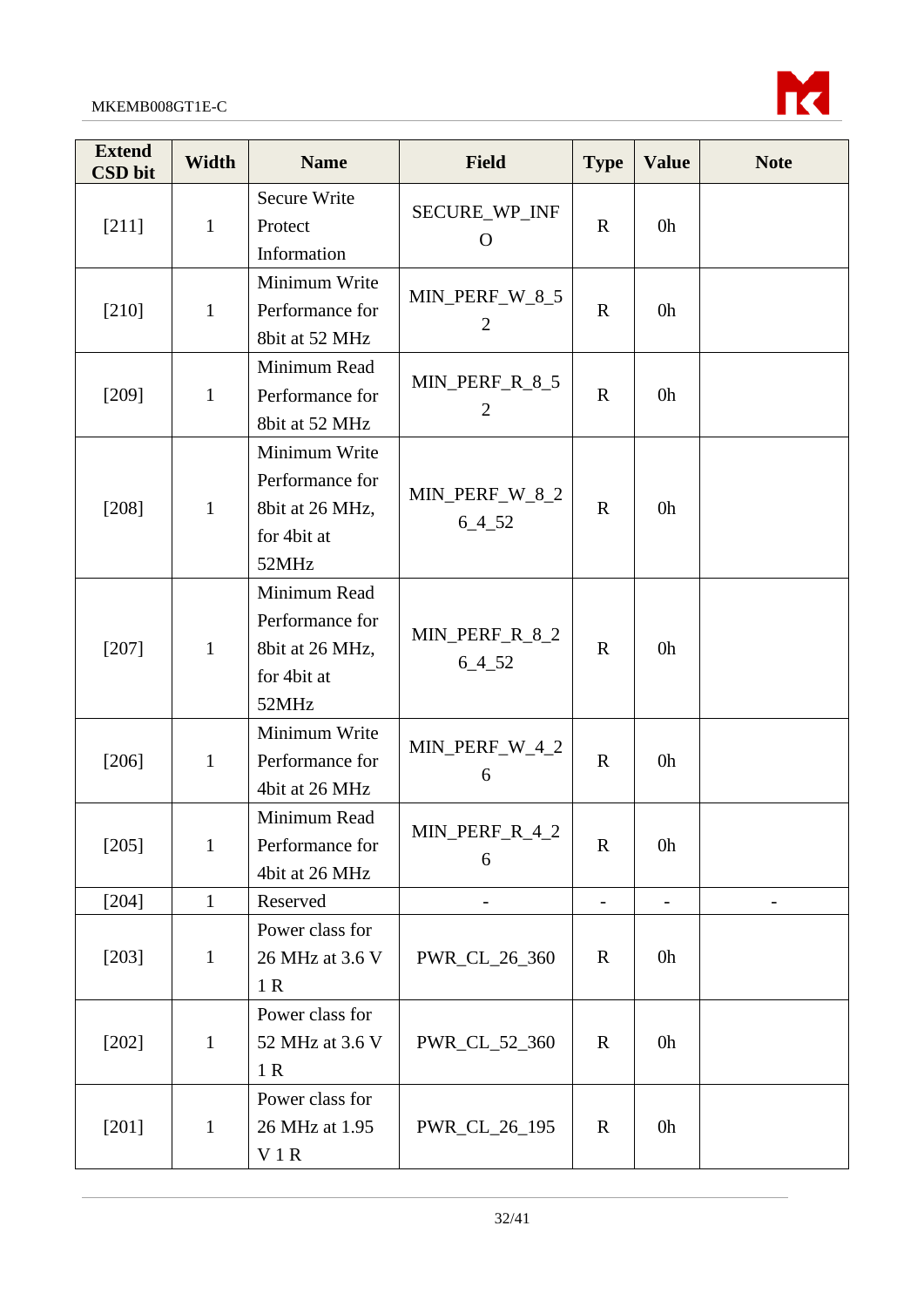

| <b>Extend</b><br><b>CSD</b> bit | <b>Width</b>  | <b>Name</b>                              | <b>Field</b>                            | <b>Type</b>              | <b>Value</b>             | <b>Note</b>              |  |  |  |
|---------------------------------|---------------|------------------------------------------|-----------------------------------------|--------------------------|--------------------------|--------------------------|--|--|--|
| $[200]$                         | $\mathbf{1}$  | Power class for<br>52 MHz at 1.95<br>V1R | PWR_CL_52_195                           | $\mathbf R$              | 0h                       |                          |  |  |  |
| [199]                           | 1             | Partition<br>switching timing            | PARTITION_SWIT<br>CH TIME               | $\mathbf R$              | 6h                       |                          |  |  |  |
| [198]                           | $\mathbf{1}$  | Out-of-interrupt<br>busy timing          | <b>OUT_OF_INTERR</b><br><b>UPT_TIME</b> | $\mathbf R$              | 19h                      |                          |  |  |  |
| [197]                           | 1             | I/O Driver<br>Strength                   | DRIVER_STRENG<br><b>TH</b>              | $\mathbb{R}$             | 1Fh                      |                          |  |  |  |
| [196]                           | $\mathbf{1}$  | Device type                              | DEVICE_TYPE                             | $\mathbf R$              | 57h                      |                          |  |  |  |
| [195]                           | $\mathbf{1}$  | Reserved                                 |                                         |                          |                          |                          |  |  |  |
| [194]                           | 1             | <b>CSD</b><br><b>STRUCTURE</b>           | CSD_STRUCTURE                           | $\mathbb{R}$             | 2h                       |                          |  |  |  |
| [193]                           | $\mathbf{1}$  | Reserved                                 |                                         | $\overline{\phantom{a}}$ |                          | $\qquad \qquad -$        |  |  |  |
| [192]                           | 1             | <b>Extended CSD</b><br>revision          | EXT_CSD_REV                             | $\mathbf R$              | 7h                       |                          |  |  |  |
|                                 | Modes Segment |                                          |                                         |                          |                          |                          |  |  |  |
| [191]                           | $\mathbf{1}$  | Command set                              | CMD_SET                                 | R/W/<br>$E_P$            | 0h                       |                          |  |  |  |
| [190]                           | $\mathbf{1}$  | Reserved                                 |                                         | $\overline{\phantom{a}}$ | $\overline{\phantom{0}}$ |                          |  |  |  |
| [189]                           | 1             | Command set<br>revision                  | CMD_SET_REV                             | $\mathbb{R}$             | 0h                       |                          |  |  |  |
| [188]                           | $\mathbf{1}$  | Reserved                                 |                                         | $\overline{\phantom{a}}$ | $\overline{\phantom{a}}$ |                          |  |  |  |
| [187]                           | $\mathbf{1}$  | Power class                              | POWER_CLASS                             | R/W/<br>$E_P$            | 0h                       |                          |  |  |  |
| [186]                           | $\mathbf{1}$  | Reserved                                 |                                         | $\overline{\phantom{a}}$ | $\overline{a}$           | $\overline{\phantom{a}}$ |  |  |  |
| [185]                           | $\mathbf{1}$  | High-speed<br>interface timing           | HS_TIMING                               | R/W/<br>$E_P$            | 0h                       |                          |  |  |  |
| [184]                           | $\mathbf{1}$  | <b>Strobe Support</b>                    | STROBE_SUPPOR<br>T                      | $\mathbf R$              | 0h                       |                          |  |  |  |
| [183]                           | 1             | Bus width mode                           | <b>BUS_WIDTH</b>                        | W/E<br>$\mathbf{P}$      | 0h                       |                          |  |  |  |
| [182]                           | $\mathbf{1}$  | Reserved                                 |                                         | $\frac{1}{2}$            |                          |                          |  |  |  |
| $[181]$                         | $\mathbf{1}$  | <b>Erased</b> memory<br>content          | ERASED_MEM_C<br>ONT                     | $\mathbf R$              | 0h                       |                          |  |  |  |
| $[180]$                         | $\mathbf{1}$  | Reserved                                 |                                         | $\overline{\phantom{a}}$ | $\overline{\phantom{0}}$ |                          |  |  |  |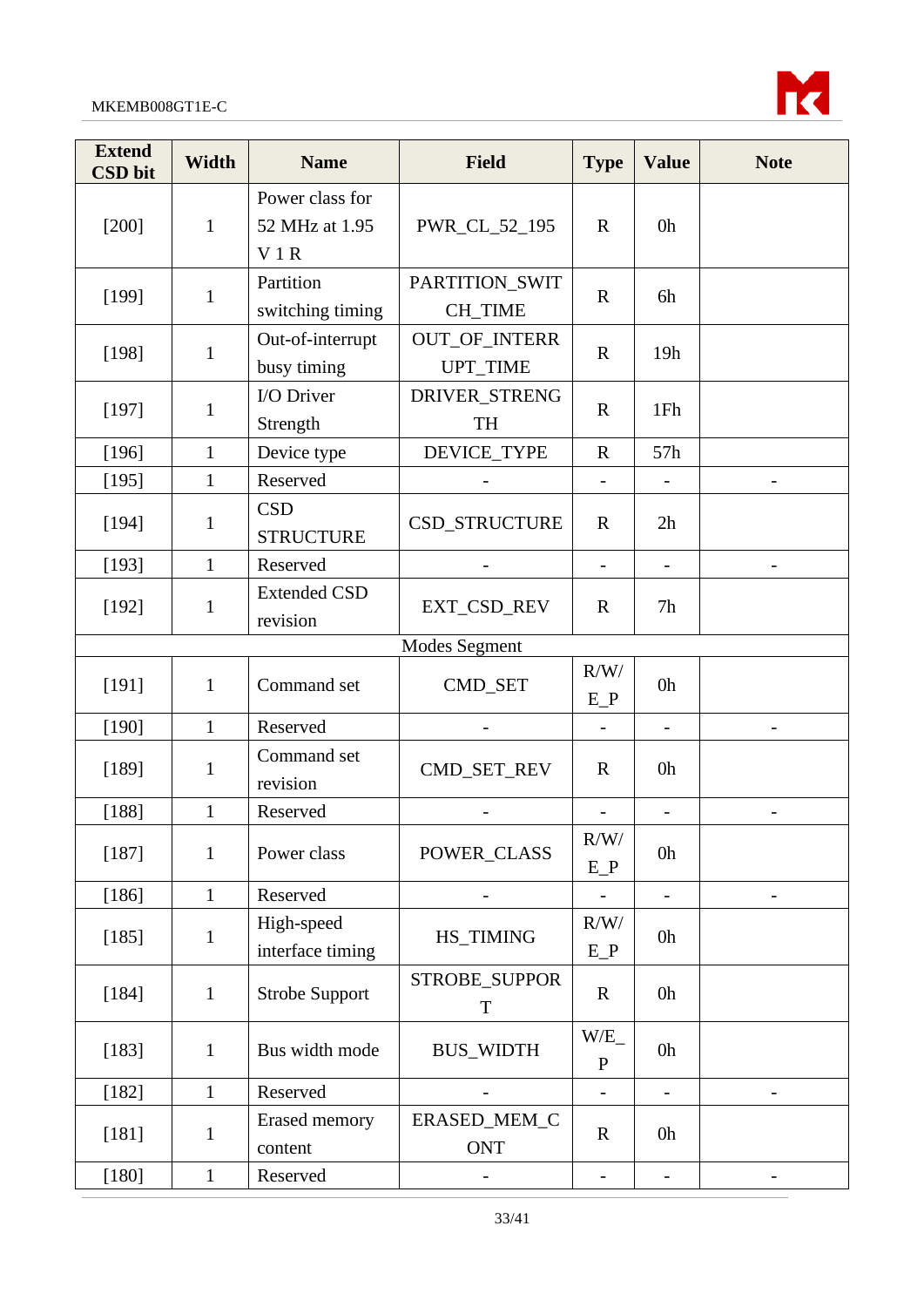

| <b>Extend</b><br><b>CSD</b> bit | Width        | <b>Name</b>                                  | <b>Field</b>                          | <b>Type</b>                                       | <b>Value</b>             | <b>Note</b> |
|---------------------------------|--------------|----------------------------------------------|---------------------------------------|---------------------------------------------------|--------------------------|-------------|
| [179]                           | $\mathbf{1}$ | Partition<br>configuration                   | PARTITION_CON<br><b>FIG</b>           | R/W/<br>$E$ &<br>R/W/<br>$E_P$                    | 0h                       |             |
| [178]                           | $\mathbf{1}$ | Boot config<br>protection                    | BOOT_CONFIG_P<br><b>ROT</b>           | R/W<br>$\&$<br>R/W/<br>$C_P$                      | 0h                       |             |
| [177]                           | $\mathbf{1}$ | Boot bus<br>Conditions                       | <b>BOOT_BUS_CON</b><br><b>DITIONS</b> | R/W/<br>E                                         | 0h                       |             |
| [176]                           | $\mathbf{1}$ | Reserved                                     |                                       |                                                   |                          |             |
| [175]                           | $\mathbf{1}$ | High-density<br>erase group<br>definition    | ERASE_GROUP_D<br>EF                   | R/W/<br>$E_P$                                     | 0h                       |             |
| [174]                           | $\mathbf{1}$ | Boot write<br>protection status<br>registers | BOOT_WP_STAT<br><b>US</b>             | $\mathbf R$                                       | 0h                       |             |
| [173]                           | $\mathbf{1}$ | Boot area write<br>protection<br>register    | BOOT_WP                               | R/W<br>$\&$<br>R/W/<br>$C_{P}$                    | 0h                       |             |
| $[172]$                         | $\mathbf{1}$ | Reserved                                     |                                       | $\frac{1}{2}$                                     | $\overline{\phantom{a}}$ |             |
| [171]                           | $\mathbf{1}$ | User area write<br>protection<br>register    | USER_WP                               | $R/W$ ,<br>R/W/<br>$C_P$<br>$\&$<br>R/W/<br>$E_P$ | 0h                       |             |
| $[170]$                         | $\mathbf{1}$ | Reserved                                     |                                       |                                                   |                          |             |
| [169]                           | $\mathbf{1}$ | FW configuration                             | <b>FW_CONFIG</b>                      | R/W                                               | 0h                       |             |
| $[168]$                         | $\mathbf{1}$ | <b>RPMB</b> Size                             | RPMB_SIZE_MUL<br>$\mathbf T$          | $\mathbf R$                                       | 20h                      |             |
| $[167]$                         | $\mathbf{1}$ | Write reliability<br>setting register        | WR_REL_SET                            | R/W                                               | 1Fh                      |             |
| $[166]$                         | $\mathbf{1}$ | Write reliability<br>parameter<br>register   | WR_REL_PARAM                          | $\mathbf R$                                       | 4h                       |             |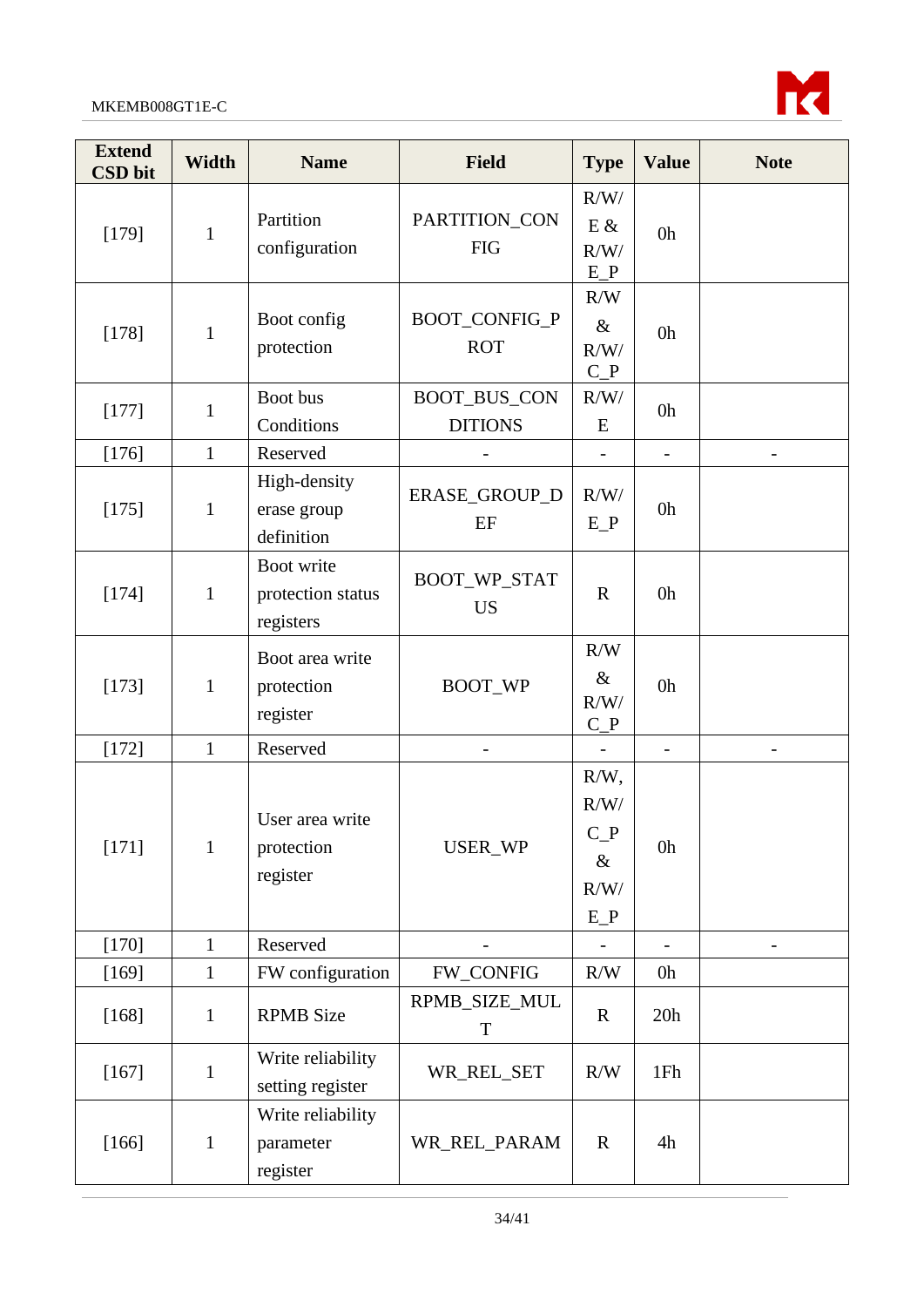

| <b>Extend</b><br><b>CSD</b> bit | <b>Width</b>   | <b>Name</b>                                          | <b>Field</b>                       | <b>Type</b>              | <b>Value</b>             | <b>Note</b>                       |
|---------------------------------|----------------|------------------------------------------------------|------------------------------------|--------------------------|--------------------------|-----------------------------------|
| $[165]$                         | $\mathbf{1}$   | <b>Start Sanitize</b><br>operation                   | SANITIZE_START                     | W/E<br>$\mathbf{P}$      | 0h                       |                                   |
| [164]                           | $\mathbf{1}$   | Manually start<br>background<br>operations           | <b>BKOPS_START</b>                 | W/E<br>$\mathbf{P}$      | 0h                       |                                   |
| [163]                           | $\mathbf{1}$   | Enable<br>background<br>operations<br>handshake      | <b>BKOPS_EN</b>                    | R/W<br>$\&$<br>R/W/<br>E | 0h                       |                                   |
| $[162]$                         | $\mathbf{1}$   | H/W reset<br>function                                | RST_n_FUNCTION                     | R/W                      | 0h                       |                                   |
| [161]                           | $\mathbf{1}$   | HPI management                                       | HPI_MGMT                           | R/W/<br>$E_P$            | 0h                       |                                   |
| $[160]$                         | $\mathbf{1}$   | Partitioning<br>Support                              | PARTITIONING_S<br><b>UPPORT</b>    | $\mathbf R$              | 7h                       |                                   |
| [159:157]                       | 3              | Max Enhanced<br>Area Size                            | MAX_ENH_SIZE_<br><b>MULT</b>       | $\mathbf R$              |                          | Depend on flash<br>and FW setting |
| [156]                           | $\mathbf{1}$   | Partitions<br>attribute                              | PARTITIONS_ATT<br><b>RIBUTE</b>    | R/W                      | 0h                       |                                   |
| [155]                           | $\mathbf{1}$   | Partitioning<br>Setting                              | PARTITION_SETT<br>ING_COMPLETED    | R/W                      | 0h                       |                                   |
| [154:143]                       | 12             | <b>General Purpose</b><br><b>Partition Size</b>      | <b>GP_SIZE_MULT</b>                | R/W                      | 0h                       |                                   |
| [142:140]                       | 3              | <b>Enhanced User</b><br>Data Area Size               | ENH_SIZE_MULT                      | R/W                      | 0h                       |                                   |
| [139:136]                       | $\overline{4}$ | <b>Enhanced User</b><br>Data Start<br><b>Address</b> | ENH_START_ADD<br>$\mathbf R$       | R/W                      | 0h                       |                                   |
| [135]                           | $\mathbf{1}$   | Reserved                                             | $\overline{\phantom{0}}$           | $\overline{\phantom{m}}$ | $\overline{\phantom{a}}$ |                                   |
| [134]                           | $\mathbf{1}$   | <b>Bad Block</b><br>Management<br>mode               | SEC_BAD_BLK_M<br><b>GMNT</b>       | R/W                      | 0h                       |                                   |
| [133]                           | $\mathbf{1}$   | Production state<br>awareness                        | PRODUCTION_ST<br>ATE_AWARENES<br>S | R/W/<br>E                | 0h                       |                                   |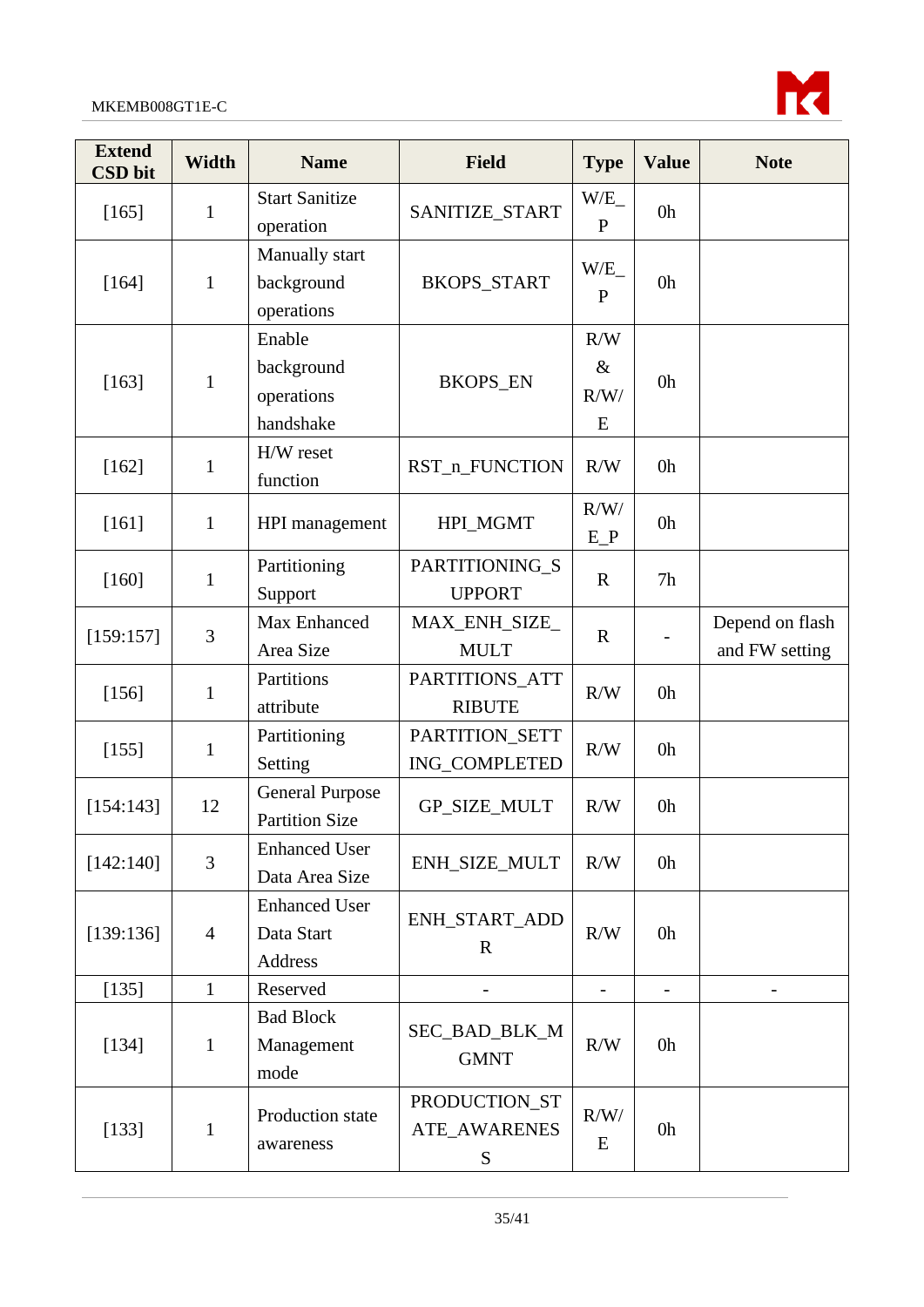

| <b>Extend</b><br><b>CSD</b> bit | <b>Width</b>   | <b>Name</b>                                                       | <b>Field</b>                        | <b>Type</b>         | <b>Value</b>   | <b>Note</b> |
|---------------------------------|----------------|-------------------------------------------------------------------|-------------------------------------|---------------------|----------------|-------------|
| [132]                           | $\mathbf{1}$   | Package Case<br>Temperature is<br>controlled                      | <b>TCASE_SUPPORT</b>                | W/E<br>$\mathbf{P}$ | 0h             |             |
| $[131]$                         | $\mathbf{1}$   | Periodic<br>Wake-up                                               | PERIODIC_WAKE<br><b>UP</b>          | R/W/<br>E           | 0h             |             |
| [130]                           | $\mathbf{1}$   | Program<br>CID/CSD in<br>DDR mode<br>support                      | PROGRAM_CID_C<br>SD_DDR_SUPPOR<br>T | $\mathbf R$         | 1 <sub>h</sub> |             |
| [129:128]                       | $\overline{2}$ | Reserved                                                          |                                     |                     |                |             |
| [127:64]                        | 64             | Vendor Specific<br>Fields                                         | VENDOR_SPECIFI<br><b>C_FIELD</b>    | $\mathbf R$         | 0h             |             |
| $[63]$                          | $\mathbf{1}$   | Native sector size                                                | NATIVE_SECTOR<br>SIZE               | $\mathbf R$         | 0h             |             |
| $[62]$                          | $\mathbf{1}$   | Sector size<br>emulation                                          | <b>USE_NATIVE_SE</b><br><b>CTOR</b> | R/W                 | 0h             |             |
| $[61]$                          | $\mathbf{1}$   | Sector size                                                       | DATA_SECTOR_S<br><b>IZE</b>         | $\mathbf R$         | 0h             |             |
| $[60]$                          | $\mathbf{1}$   | 1st initialization<br>after disabling<br>sector size<br>emulation | INI_TIMEOUT_EM<br>U                 | $\mathbf R$         | 0h             |             |
| $[59]$                          | $\mathbf{1}$   | Class 6<br>commands<br>control                                    | CLASS_6_CTRL                        | R/W/<br>$E_P$       | 0 <sub>h</sub> |             |
| $[58]$                          | $\mathbf{1}$   | Number of<br>addressed group<br>to be Released                    | DYNCAP_NEEDE<br>D                   | $\mathbf R$         | 0h             |             |
| [57:56]                         | $\mathbf{2}$   | <b>Exception</b> events<br>control                                | <b>EXCEPTION_EVE</b><br>NTS_CTRL    | R/W/<br>$E_P$       | 0h             |             |
| [55:54]                         | $\mathbf{1}$   | <b>Exception</b> events<br>status                                 | <b>EXCEPTION_EVE</b><br>NTS_STATUS  | $\mathbf R$         | 0h             |             |
| [53:52]                         | $\overline{2}$ | Extended<br>Partitions<br>Attribute                               | <b>EXT_PARTITIONS</b><br>_ATTRIBUTE | R/W                 | 0h             |             |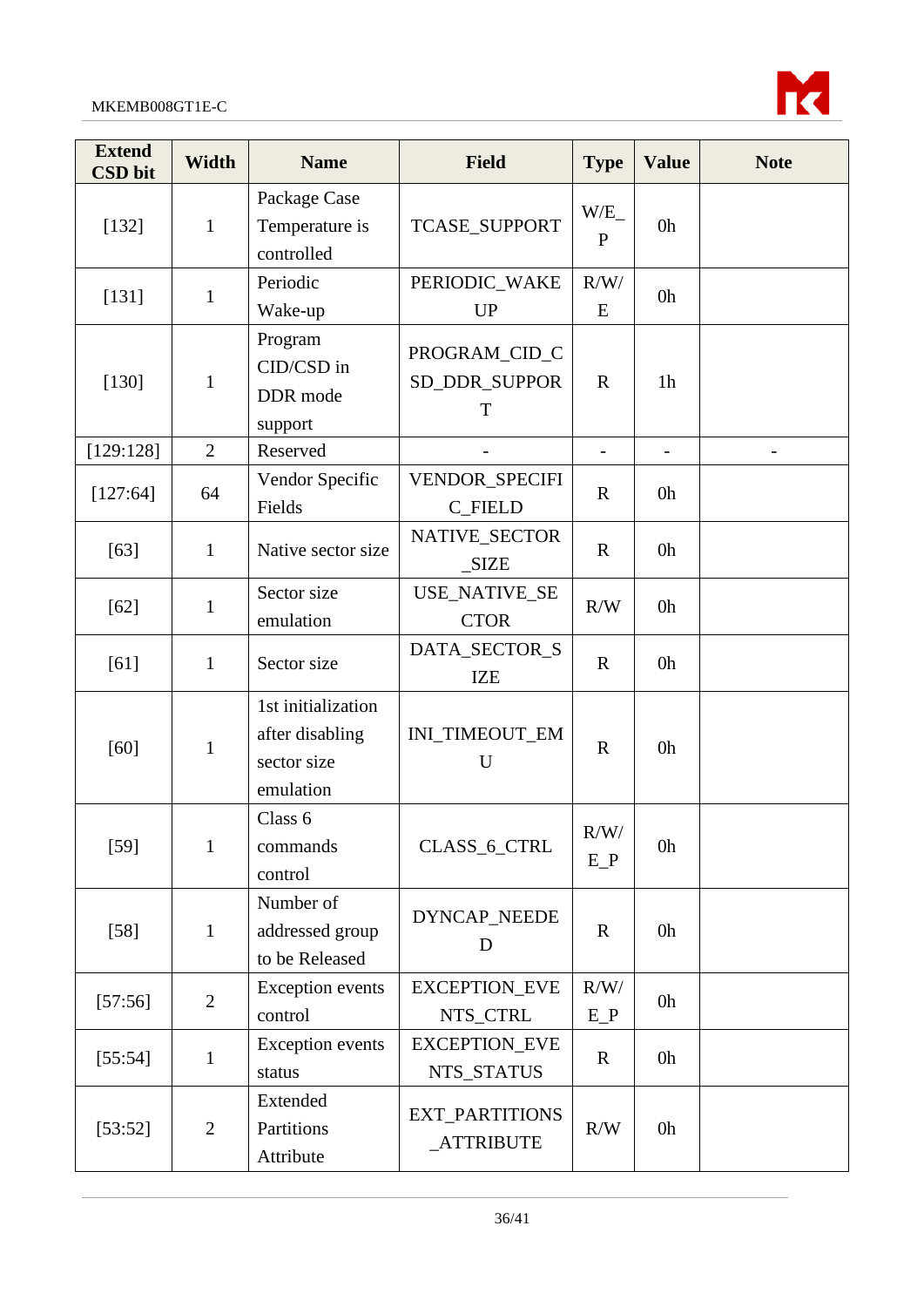

| <b>Extend</b><br><b>CSD</b> bit | <b>Width</b>   | <b>Name</b>                              | <b>Field</b>                                            | <b>Type</b>                  | <b>Value</b> | <b>Note</b> |
|---------------------------------|----------------|------------------------------------------|---------------------------------------------------------|------------------------------|--------------|-------------|
| [51:37]                         | 15             | Context<br>configuration                 | CONTEXT_CONF                                            | R/W/<br>$E_P$                | 0h           |             |
| $[36]$                          | $\mathbf{1}$   | Packed command<br>status                 | PACKED_COMMA<br><b>ND_STATUS</b>                        | $\mathbf R$                  | 0h           |             |
| $[35]$                          | 1              | Packed command<br>failure index          | PACKED_FAILUR<br><b>E_INDEX</b>                         | $\mathbf R$                  | 0h           |             |
| $[34]$                          | 1              | Power Off<br>Notification                | POWER_OFF_NOT<br><b>IFICATION</b>                       | R/W/<br>$E_P$                | 0h           |             |
| $[33]$                          | $\mathbf{1}$   | Control to turn<br>the Cache<br>ON/OFF   | CACHE_CTRL                                              | R/W/<br>$E_P$                | 0h           |             |
| $[32]$                          | $\mathbf{1}$   | Flushing of the<br>cache                 | FLUSH_CACHE                                             | W/E<br>$\mathbf{P}$          | 0h           |             |
| $[31]$                          | $\mathbf{1}$   | Control to turn<br>the Barrier<br>ON/OFF | <b>BARRIER_CTRL</b>                                     | R/W                          | 0h           |             |
| $[30]$                          | $\mathbf{1}$   | Mode config                              | MODE_CONFIG                                             | R/W/<br>$E_P$                | 0h           |             |
| $[29]$                          | $\mathbf{1}$   | Mode operation<br>codes                  | MODE_OPERATIO<br>N_CODES                                | W/E<br>$\mathbf{P}$          | 0h           |             |
| [28:27]                         | $\overline{2}$ | Reserved                                 |                                                         |                              |              |             |
| $[26]$                          | $\mathbf{1}$   | FFU status                               | FFU_STATUS                                              | $\mathbf R$                  | 0h           |             |
| [25:22]                         | $\overline{4}$ | Pre loading data<br>size                 | PRE LOADING D<br><b>ATA_SIZE</b>                        | R/W/<br>$E_P$                | 0h           |             |
| [21:18]                         | $\overline{4}$ | Max pre loading<br>data size             | <b>MAX PRE LOADI</b><br>NG_DATA_SIZE                    | $\mathbb{R}$                 | 6D0E<br>00h  |             |
| $[17]$                          | $\mathbf{1}$   | Product state<br>awareness<br>enablemen  | PRODUCT_STATE<br><b>AWARENESS E</b><br><b>NABLEMENT</b> | R/W/<br>$E$ &<br>$\mathbf R$ | 0h           |             |
| $[16]$                          | $\mathbf{1}$   | <b>Secure Removal</b><br>Type            | <b>SECURE_REMOV</b><br>AL_TYPE                          | R/W<br>$&$ R                 | 9h           |             |
| $[15]$                          | $\mathbf{1}$   | <b>Command Queue</b><br>Mode Enable      | CMDQ_MODE_EN                                            | R/W/<br>$E_P$                | 0h           |             |
| [14:0]                          | $\mathbf{1}$   | Reserved                                 |                                                         |                              |              |             |

<span id="page-36-0"></span>Table 8-5 Extend CSD Table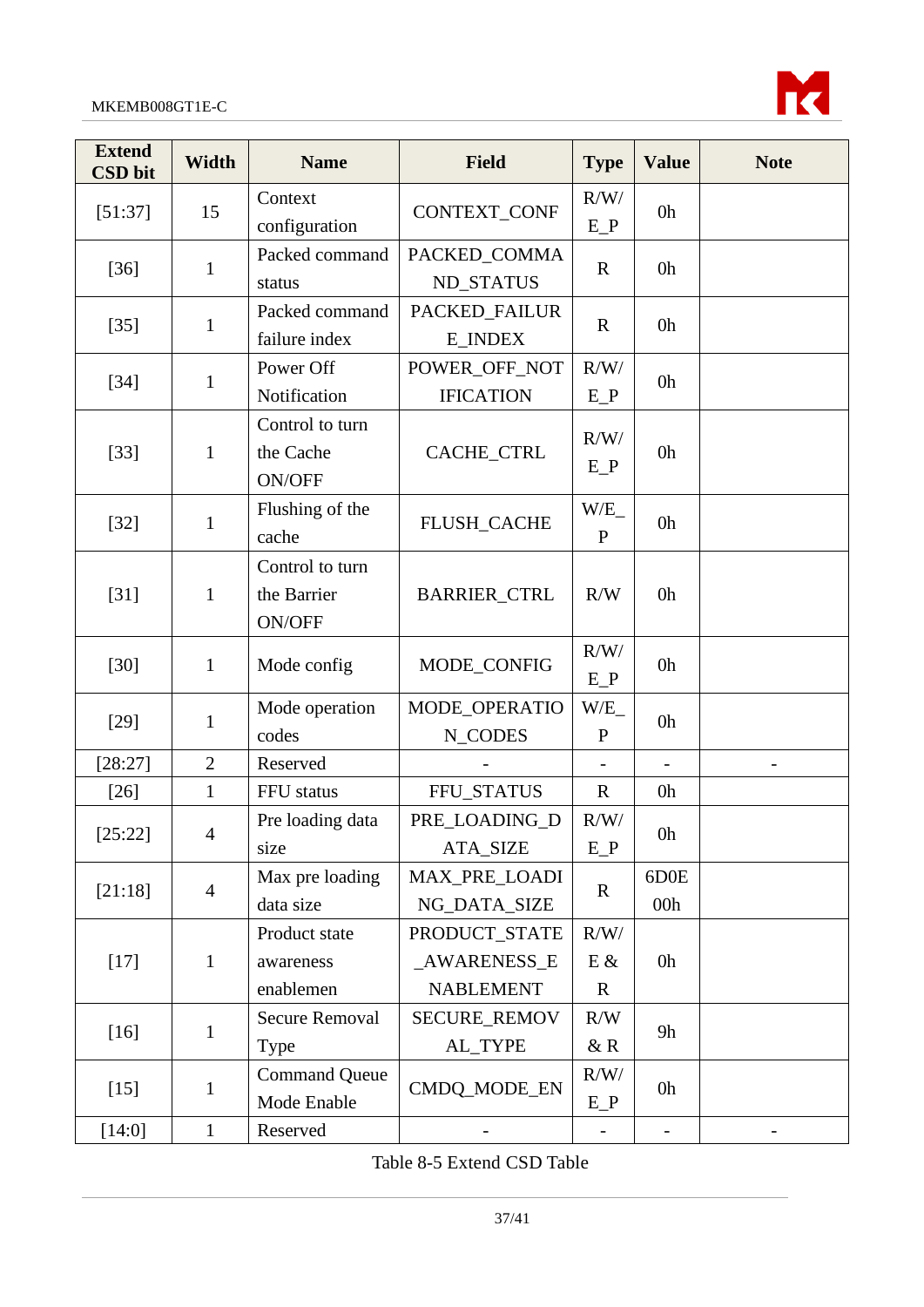

# **9. Production Specifications**

### <span id="page-37-1"></span><span id="page-37-0"></span>**9.1. Performance**

| <b>Part Number</b> | <b>Capacities</b> | <b>Flash</b><br><b>Type</b> | <b>Interleave</b><br><b>Operation</b> | Frequency<br>/ Mode     | <b>Flash</b><br>$U$ | <b>Performance</b><br>(MB/S)<br>Write | <b>Read</b> |
|--------------------|-------------------|-----------------------------|---------------------------------------|-------------------------|---------------------|---------------------------------------|-------------|
| MKEMB008GT1E-C     | 8GB               | 64Gb<br>MLCx1               | N                                     | 200MHz/<br><b>HS400</b> | 3.3v                | 41                                    | 105         |

sTable 9-1MKEMB008GT1E-C performance

### <span id="page-37-3"></span><span id="page-37-2"></span>**9.2. Power Consumption**

Operating Current

| <b>Part Number</b> | <b>Capacities</b> | <b>Flash</b><br><b>Interleave</b><br><b>Operation</b><br><b>Type</b> |   | <b>Frequency</b><br>/ Mode | <b>Flash</b><br>$IO$ | <b>Max</b><br><b>Operating</b><br><b>Current</b> (mA) |             |
|--------------------|-------------------|----------------------------------------------------------------------|---|----------------------------|----------------------|-------------------------------------------------------|-------------|
|                    |                   |                                                                      |   |                            |                      | Write                                                 | <b>Read</b> |
| MKEMB008GT1E-C     | 8GB               | 64Gb<br>MLCx1                                                        | N | 200MHz/<br><b>HS400</b>    | 3.3v                 | 50                                                    | 100         |

Table 9-2MKEMB008GT1E-C Operating Current

<span id="page-37-4"></span>Standby/Sleep Current

<span id="page-37-5"></span>

| <b>Part Number</b> | <b>Capacities</b> | Flash<br><b>Type</b> | <b>Interleave</b><br><b>Operation</b> | <b>Standby</b><br><b>Current</b><br>$(A\mathbf{A})$ | <b>Sleep Current</b><br>(A) |
|--------------------|-------------------|----------------------|---------------------------------------|-----------------------------------------------------|-----------------------------|
| MKEMB008GT1E-C     | 8GB               | 64Gb<br>MLCx1        | N                                     | 150                                                 | 100                         |

Table 9-3MKEMB008GT1E-C standby/sleep current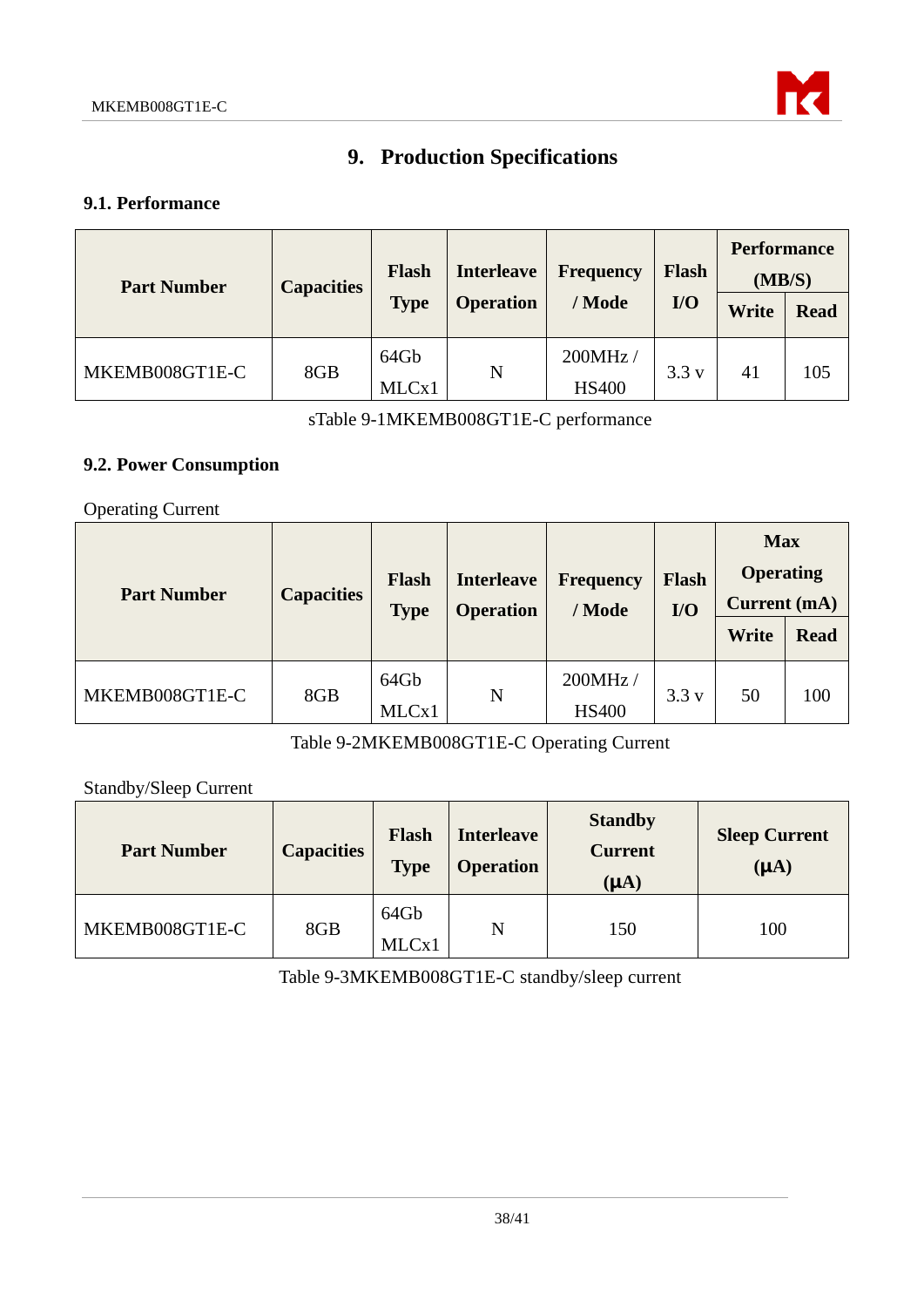

### <span id="page-38-0"></span>**9.3. Endurance Test**

#### **9.3.1. BIT Test.**

Test tool version: BIT 7.1 Pro.

Card Reader: SanDisk ImageMate All-in-One.

| <b>Part Number</b> | <b>Capacities</b> | <b>Flash</b><br><b>Type</b> | <b>Operation</b><br><b>System</b> | <b>Test Time</b><br>(hr.) | <b>Sleep Current</b><br>$(\mu A)$ |
|--------------------|-------------------|-----------------------------|-----------------------------------|---------------------------|-----------------------------------|
| MKEMB008GT1E-C     | 8GB               | 64Gb<br>MLCx1               | Win $10 \times 64$                | 168                       | Pass                              |

Table 9-4MKEMB008GT1E-C Bit Test

### **9.3.2. Junior Test**

Test tool version: Junior V2.22 DEC 6 2000.

Card Reader: SanDisk ImageMate All-in-One.

| <b>Part Number</b> | <b>Capacities</b> | <b>Flash</b><br><b>Type</b> | <b>Operation</b><br><b>System</b> | <b>Test Time</b><br>(hr.) | <b>Sleep Current</b><br>(A) |
|--------------------|-------------------|-----------------------------|-----------------------------------|---------------------------|-----------------------------|
| MKEMB008GT1E-C     | 8GB               | 64Gb<br>MLCx1               | Win $10 \times 64$                | 168                       | Pass                        |

Table 9-5MKEMB008GT1E-C Junior Test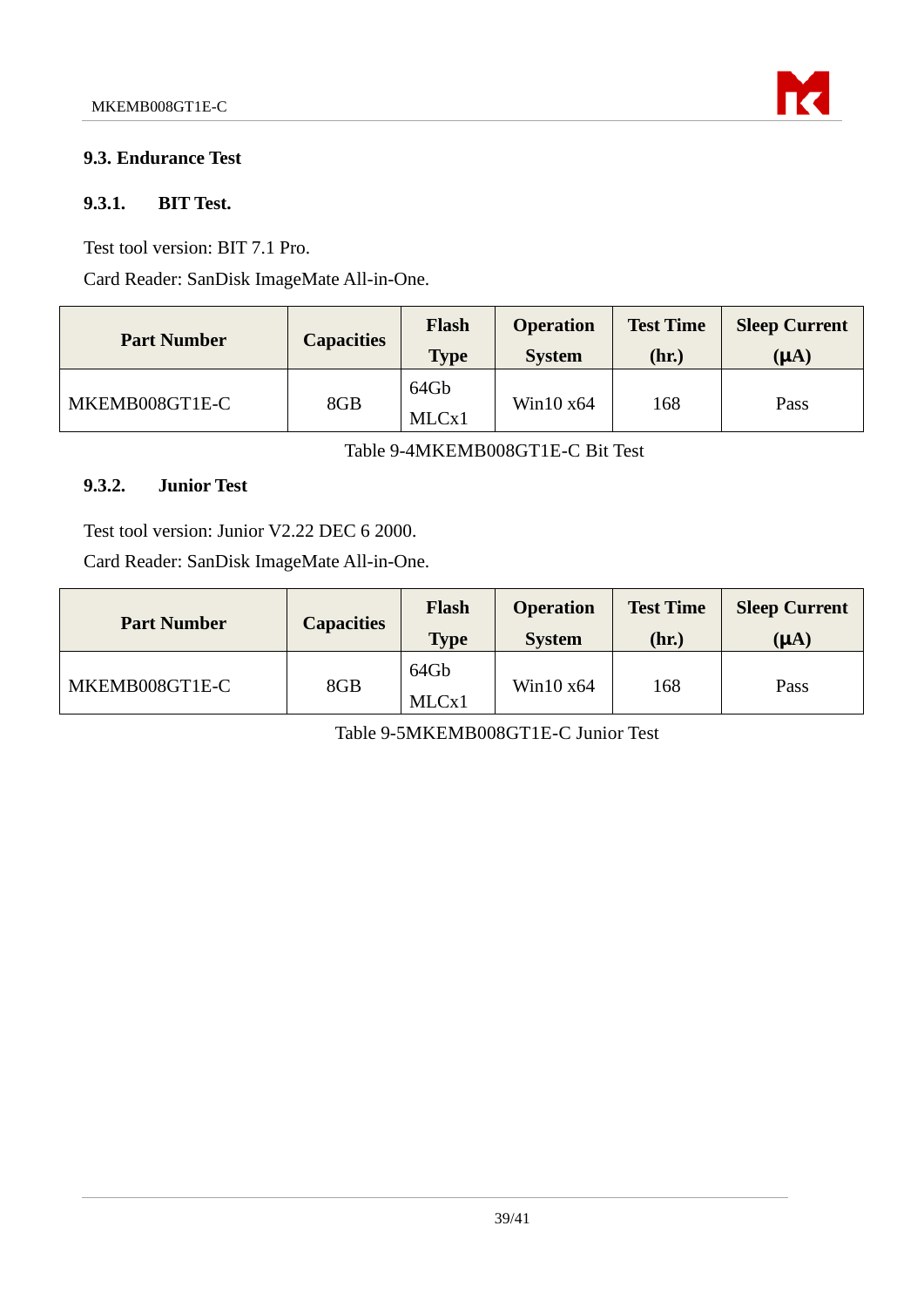

#### <span id="page-39-0"></span>**9.4. Package Dimension**



<span id="page-39-1"></span>Figure 9-1 Package Outline Dimension Drawing